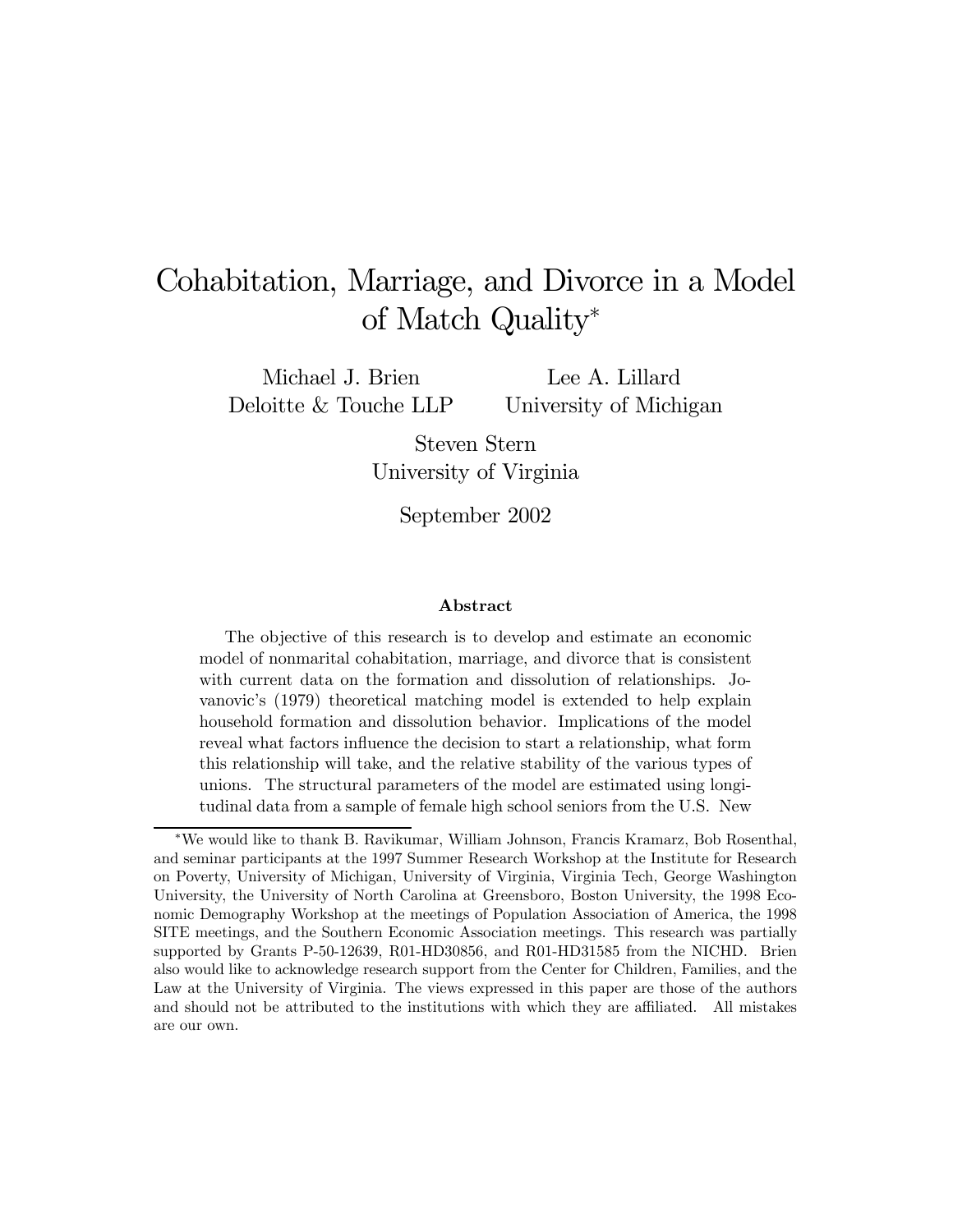numerical methods are developed to reduce computational costs associated with estimation. The empirical results are mostly consistent with previous literature but have interesting interpretations given the structural model.

# 1. Introduction

When Gary Becker wrote his first work on the theory of marriage (Becker 1973), the world was a much different place. Since then, the United States has seen increases in the age at first marriage and a dramatic rise in the rate of divorce. It is has been estimated, for example, that over half of all first marriages will be disrupted (Cherlin 1992). One of the most glaring changes since Becker's early work, however, has been the increase in the number of couples living together outside of a formal marriage. Bumpass and Sweet (1989) report that, for women born between 1940 and 1944, only 3% had ever lived in a nonmarital cohabitation by age 25. For women born 20 years later, 37% had cohabited by that same age. The evidence actually indicates that, despite the increases in the age of first marriage, individuals are still forming coresidential relationships at about the same point in their lives (Bumpass, Sweet, and Cherlin 1991). Even though they are frequently converted into marriages, nonmarital cohabiting relationships are typically much different from traditional marriages. They are shorter lived and, in general, cohabiting couples exhibit different behavior than married couples in such things as the investment in relationship specific capital (e.g. children).<sup>1</sup> Yet, by the same token, cohabiting relationships are different from being single. They represent a form of commitment between partners that may be a stepping stone to a marriage.

In light of these large demographic changes, the overall objective of this research is to develop and estimate an economic model of nonmarital cohabitation, marriage, and divorce that is consistent with current data on the formation and dissolution of relationships. Since Becker's pioneering work, research on the economics of the family has focused more on how individuals deal with their uncertain futures, on the dynamics of behavior, and on the interrelationship between decisions.2 For example, Becker, Landes, and Michael (1977) examine the issue of

<sup>1</sup>See Rindfuss and VandenHeuval (1990) for a comparison of cohabiting and marriage relationships.

 $2$ Becker (1973) acknowledges the existence of nonmarital cohabitation and attempts to make his theory sufficiently general to include this form of relationship but does not distinguish between the two forms. In fact, for his theoretical work, "marriage" is defined to mean that two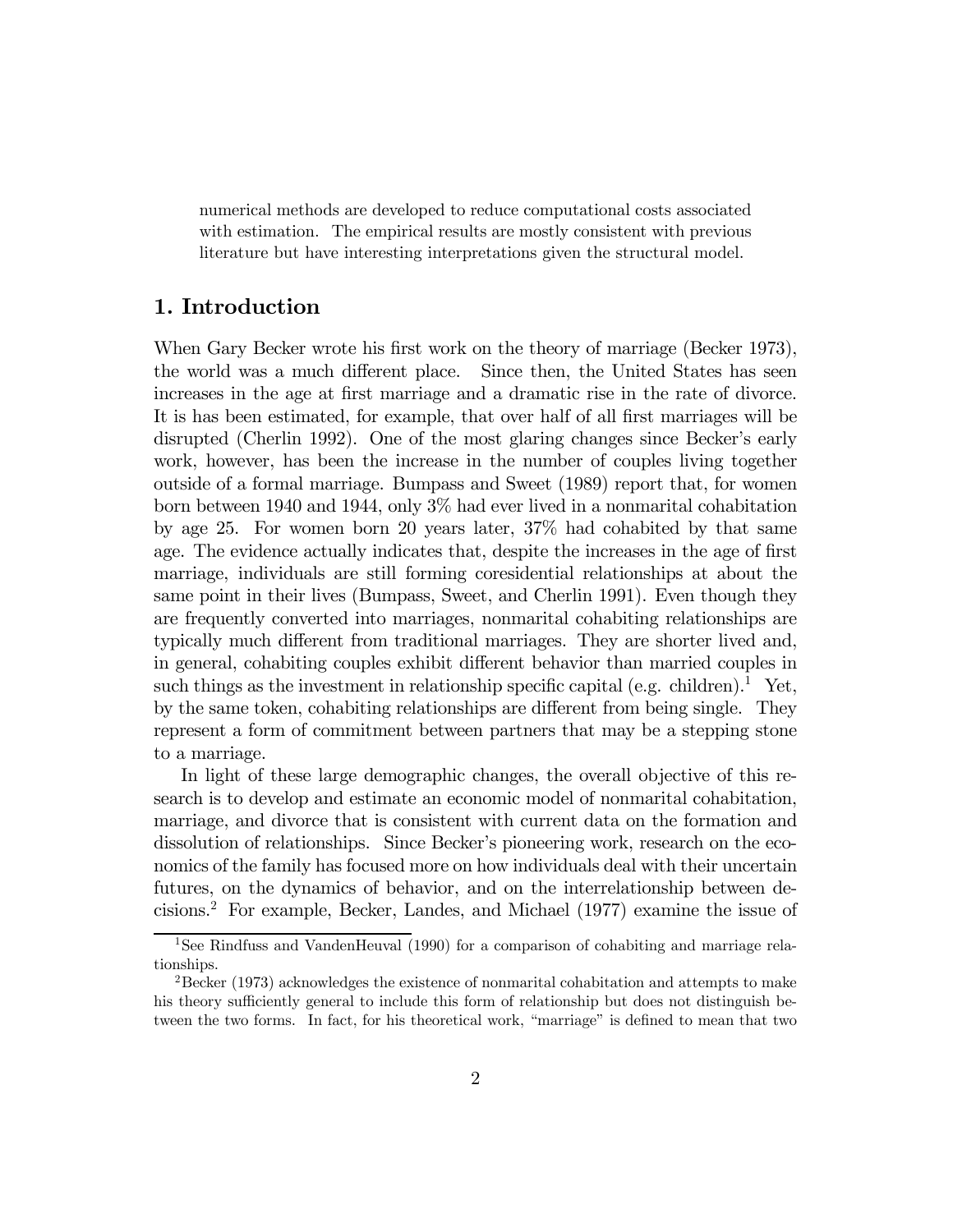marital instability and the role of uncertainty. Building on this work, Weiss and Willis (1997) examine the role of match quality and the evolution of information within marital relationships. Becker (1973, 1991) has suggested an interaction between cohabitation and marriage decisions by arguing that the potential for marital instability can lead to "trial marriages." The model proposed here directly follows an extensive literature in labor economics on search and decision making in the presence of uncertainty (e.g. Jovanovic 1979, Harris and Weiss 1984, Miller 1984). An important feature is the recognition that gathering information about a potential partner is a key aspect of the courtship process. Information learned during courtship influences not only the likelihood but also the manner in which relationships are formed. Acquiring information about a partner does not end with the formation of a union; it continues throughout the relationship where new information may influence the subsequent stability of that relationship. This research attempts to formalize these ideas by explicitly modeling the information gathering process within a relationship. This research is consistent with the notion of "intensive search" discussed by Becker, Landes, and Michael (1977) and the later work by Mortensen (1988) that applies search theory to many of these same decisions.

The model presented in this paper is the same type as developed by Jovanovic  $(1979)$  in which match quality is an "experience" good. In that paper, he focuses on the interactions between a worker and a firm when a worker's productivity is not immediately known to the firm. One significant difference between that model and the current one is that individuals can now choose an intermediate type of relationship, a nonmarital cohabitation. Our model reveals what factors influence the decision to start a relationship, what form this relationship will take, and the relative stability of various types of unions. This allows us to address, for example, how changes in the cost of divorce due to reforms in the legal environment influence the stability of marriages and the manner in which relationships are formed.

After developing the theoretical framework and exploring some of its implications, we use data from the National Longitudinal Study of the High School Class of 1972 (NLS72) to estimate the structural parameters of the model. Estimation is accomplished by a modification of maximum simulated likelihood (MSL) and is in the spirit of an ordered discrete choice model. An innovation developed for this paper involves interpolation and weighting methods to significantly reduce

individuals "share the same household." See Weiss (1997) for a recent survey of the literature on household formation and dissolution.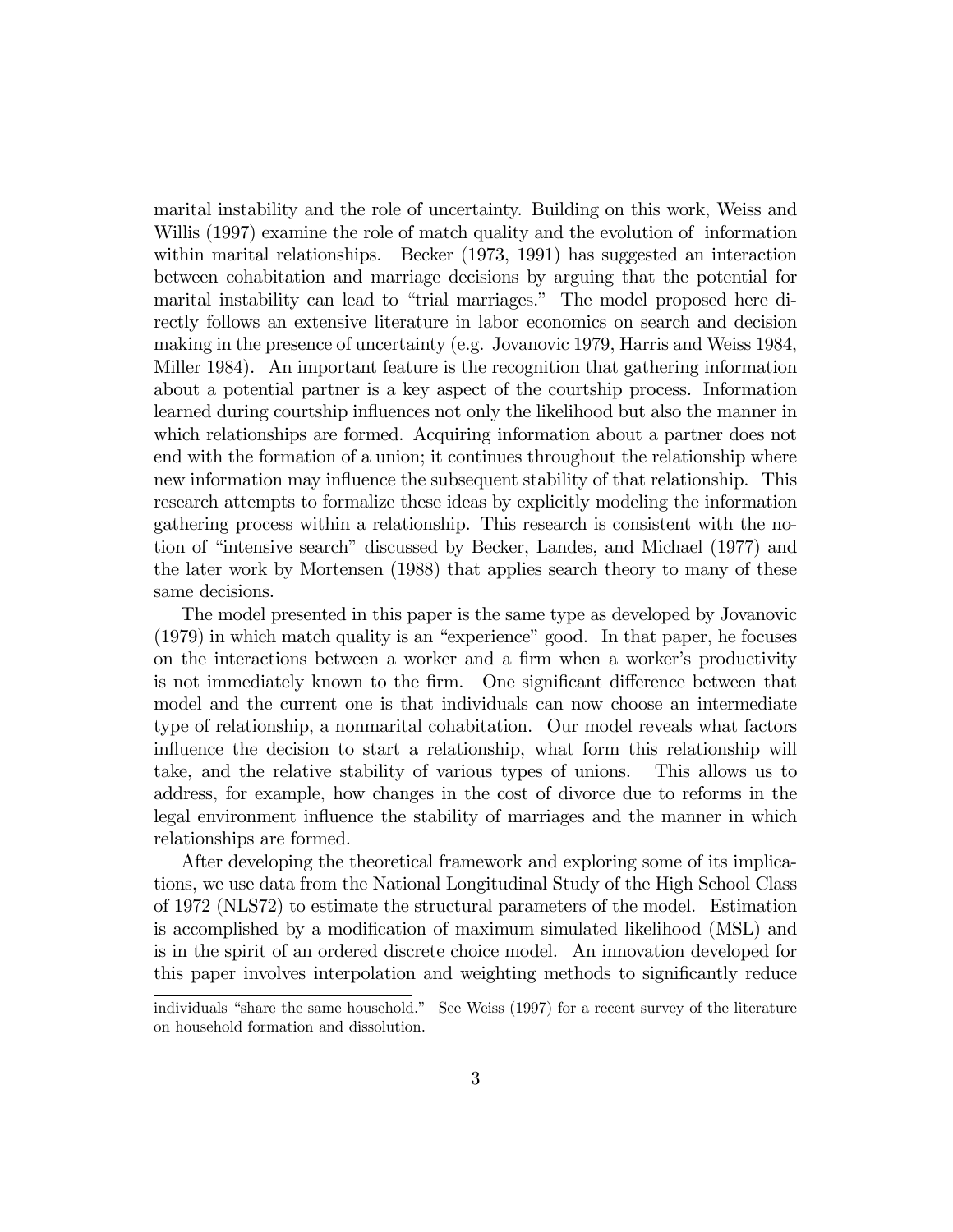computation costs. The parameter estimates are used both to gauge the validity of the theoretical model and to simulate a variety of policy and "comparative dynamics" experiments. The structural nature of the estimation procedure allows for straightforward interpretation of estimation and simulation results.

The remainder of this paper proceeds as follows. In the next section, we describe the stylized facts that capture the current demographic environment. Section 3 describes the theoretical model. Section 4 derives some of the properties of the model, focussing on which results in this class of models are sensitive to strong or arbitrary assumptions. Section 5 describes the data. Section 6 presents the estimation methods. Section 7 presents the structural estimates and accompanying simulations. Section 8 concludes.

# 2. Stylized Facts

Prior to developing the model, we first describe the transition rates in and out of relationships the model should replicate. To do this, data from the nationally representative NLS72 is used. This data, which is described in more detail below, followed a relatively large group of men and women from the time they were high school seniors in 1972 until 1986. The 1986 interview included a retrospective history about the timing of cohabitation, marriage, marital disruption, and childbearing. This history includes the starting and ending dates of up to three relationships; cohabitations and marriages. The NLS72 is well suited for the issues addressed in this research because the large sample is representative of all young adults enrolled in their senior year of high school and because of the rich, longitudinal information available. It is important to note that most of, if not all, the following observations have been made in other papers using the same or comparable data.3

1. Many relationships begin as a nonmarital cohabitation

In slightly under 30% of the cases in the NLS72, the first time a white respondent lived with someone was outside of a formal marriage. A slightly larger fraction of black respondents began their first relationship in this manner. Entry into cohabitation becomes more prevalent when the respondent is older.

<sup>3</sup>Willis and Michael (1994) use the NLS72, Bumpass and Sweet (1989) use the National Survey of Families and Households, and Lauman et al. (1994) use the National Health and Social Life Survey.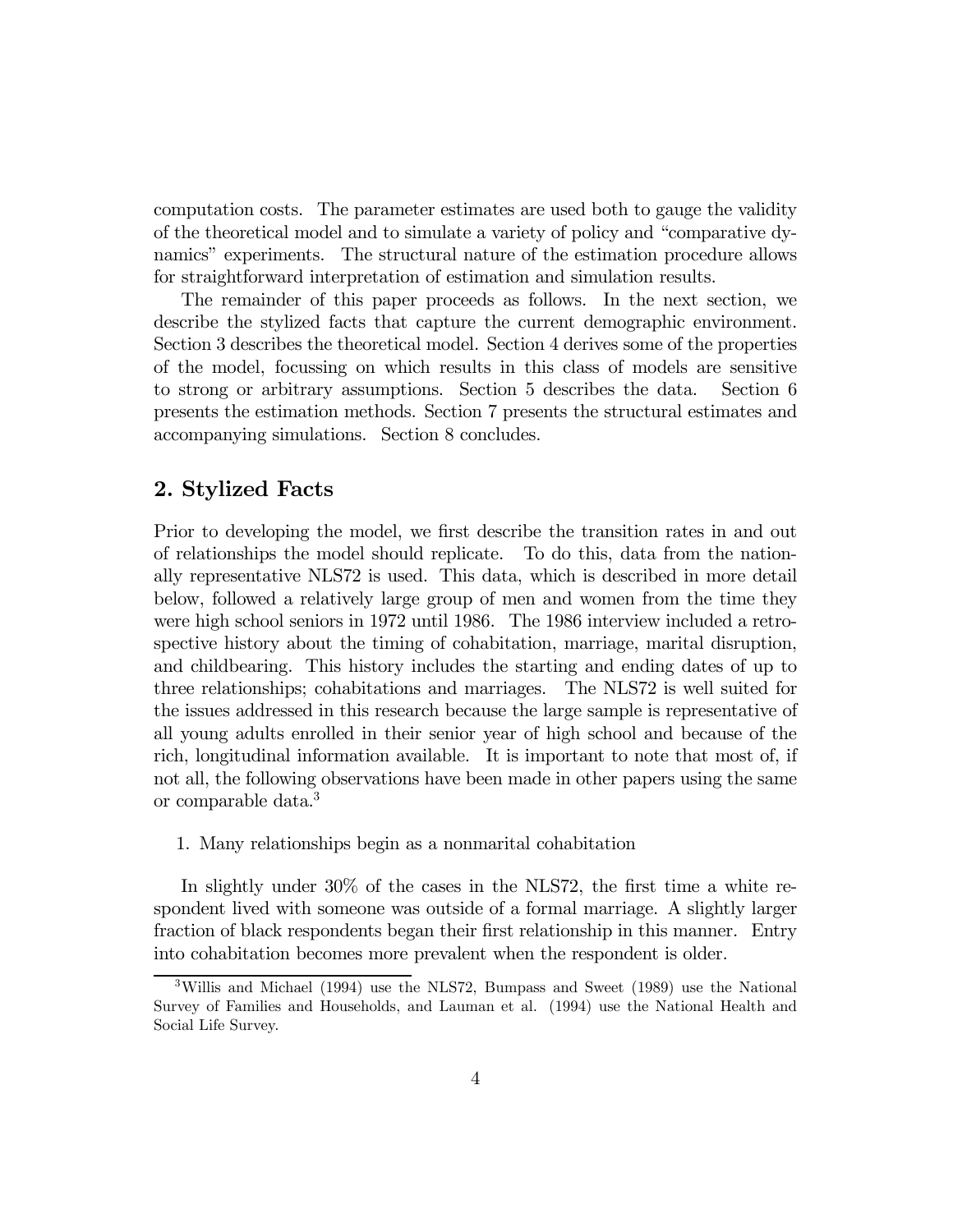#### 2. Cohabitations are shorter-lived than marriages

The duration of coresidential relationships by the type of the union is examined in Panel A of Figure 1. This figure shows Kaplan-Meier survivor estimates for first marriages and first cohabitations by the race of the respondent. For whites, 97% of first marriages remain by the first anniversary. In contrast, only about 50% of the cohabitations survived the first year. By the third anniversary, approximately 80% of marriages and 20% of cohabitations were intact. While a similar pattern is revealed for blacks, their first marriages are less stable and their first cohabitations are more stable.

#### 3. Many cohabitations are converted into marriages

There are three possible ways that our data on nonmarital cohabitations can end: the relationship ends, the cohabitation is converted into a marriage, or the observation is censored (i.e., the cohabitation was still active at the end of the NLS72 panel). Seventy-three percent of white cohabitations and 60% of black cohabitations end with the partners marrying. Overall, approximately 20% of first nonmarital cohabitations end with the partners separating.

4. The risk of separation declines with the duration of the relationship

Panel B of Figure 1 shows the hazard of separation from cohabitations and marriages for white and black respondents. After a rise over the first two years, the hazard of separation declines over the remainder of the panel. Consistent with the survivor functions presented in Panel A, black marriages appear less stable. A similar declining risk of separation in labor market data on job turnover provided much of the motivation for Jovanovic's (1979) earlier study.

5. The risk of divorce in marriages preceded by a nonmarital cohabitation with the same partner is higher than in other marriages

Evidence from the NLS72 as well as other data sources suggest that couples who choose to live together prior to the start of a formal marriage face an increased risk of marital dissolution (Bennett, Blanc and Bloom 1988; DeMaris and Rao 1992; Teachman and Polonko 1990). This result is somewhat counterintuitive if one believes that only the cohabiting relationships with the greatest chance for success are converted into a formal marriage. Lillard, Brien and Waite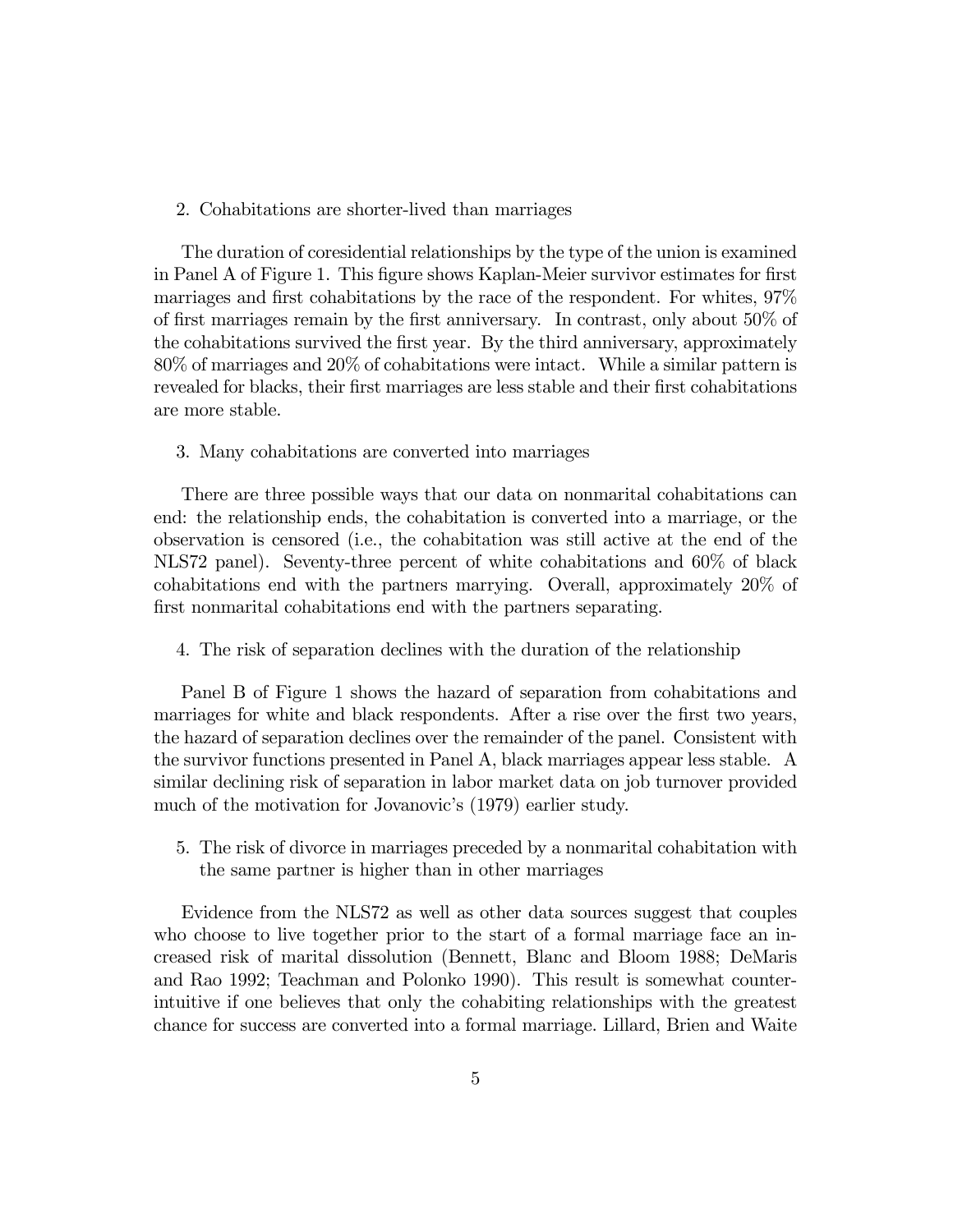(1995) present evidence of unobserved heterogeneity in the decisions to cohabit and divorce, and that the basic finding that marriages preceded by cohabitation having greater instability is due to self-selection into cohabitation.

In addition to these basic facts, a large body of literature has examined the many other factors that influence when and if a person chooses to start or end a coresidential relationship. The empirical results presented below examine the role of some of these factors - race, religion, education, and children - and the remainder of this section briefly summarizes some of the key facts in this literature. A number of papers have considered the influence of race on family structure decisions (see, for example, Brien 1997). As shown extensively in the literature and demonstrated in the figures above, blacks exhibit vastly different behaviors than whites with regard to living arrangements. This may be due in part to the resources available from the partners of black women or to the opportunities available to black women while single. Other research has considered the role of religion and found, for example, that Catholics marry later than non-Catholics (e.g., Michael and Tuma 1985). This effect may be due to Catholic restrictions on divorce.<sup>4</sup> Researchers have shown that a higher level of education and the associated longer period of school enrollment lead to a delay in family formation (e.g., Brien, Lillard and Waite 1999). A possible explanation for this may be greater employment opportunities for more highly educated women outside of a relationship. It might also indicate that students do not have a life-style or schedule that is conducive to marriage or that they risk losing financial support from their parents if they enter a coresidential relationship while enrolled in school (e.g., Thornton, Axinn, and Teachman 1995). Finally, the literature on family structure has considered the impact of children on marriage and cohabitation decisions. The evidence in this area suggests, on the one hand, that individuals form relationships immediately after becoming pregnant or having a child, suggesting that a child precipitates the start of a coresidential relationship. This effect, however, appears to be fleeting in that the presence of children born outside of a coresidential relationshp can eventually lead to a lower hazard of marriage (e.g., Bennett, Bloom, and Miller 1995; Upchurch, Lillard, and Panis 1999). On the other hand, the evidence also suggests that individuals have increased risk of having a child after entering into a coresidential relationship. Overall, the linkage between marriage and childbearing

<sup>4</sup>One might conjecture that the prohibition on contraceptive use reduces sexual activity and, therefore, the benefits of being in certain types of relationships for Catholics relative to non-Catholics. But Laumann et al. (1994) find that Catholics are as likely to use contraception as non-Catholics and have sex as frequently as non-Catholics.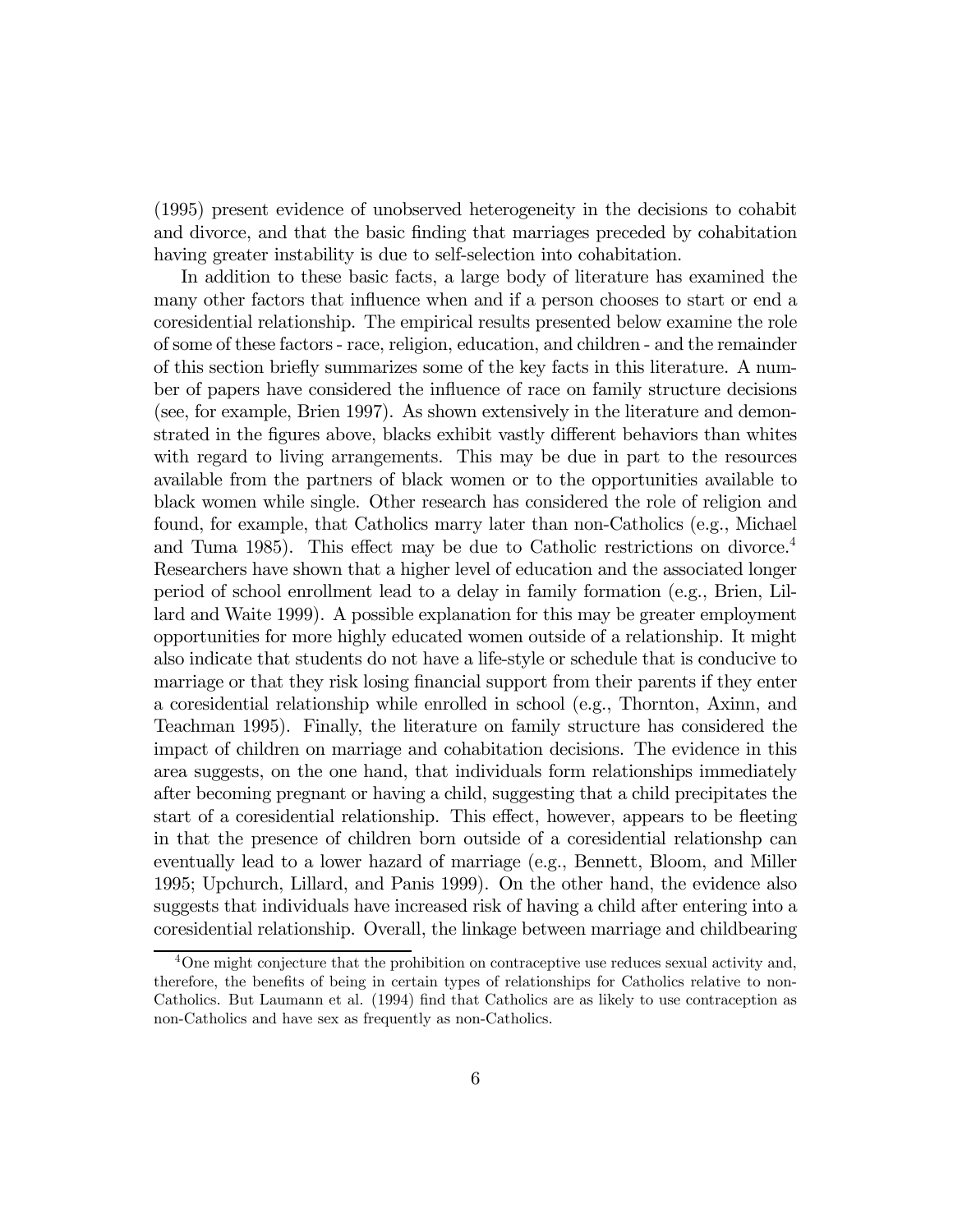has weakened over time (Akerlof, Yellen, and Katz 1995).

# 3. Theoretical Model

### 3.1. General Motivation

In this section we construct a simple model of union formation and dissolution in the presence of uncertain match quality. The model presented in this paper is a discrete-time extension of the model originally formulated by Jovanovic  $(1979)^5$ Some of the modelling assumptions, however, are driven by a desire to estimate the model. Individuals are assumed to have a finite life and to maximize the discounted present value of utility. Single individuals (i.e., individuals not currently in a coresidential relationship) randomly meet one potential partner at the start of each period. If coupled with a particular partner, the resulting relationship would provide a level of match quality to each of the participants which is assumed not to change over the course of a relationship.<sup>6</sup> The exact match quality associated with a particular partner is assumed not to be immediately observed. Rather, an individual receives a noisy signal of the true quality. Upon receiving a signal, an individual decides whether to start a relationship with that person or to continue searching for a new partner (i.e., wait until the following period and see what a new, randomly-drawn partner has to offer). If she chooses to start a relationship, she also must decide what form that relationship should take: nonmarital cohabitation or marriage. The value of the relationship depends upon the signal rather than the unobserved match quality in that she derives direct utility from the signal and that it provides information about the distribution of future signals. The decision to form a relationship is made prior to the realization of the true match quality and, therefore, must be based upon the expectation of the true match quality conditional upon the initial draw.<sup>7</sup>

<sup>&</sup>lt;sup>5</sup>See also the presentation in Sargent (1987).

 $6$ An alternative way of modeling would be to assume that the match quality stochastically changes over the duration of the relationship. Weiss and Willis (1985, 1997) and Drewianka (1998) model stochastic shocks to relationships in a way that is consistent with both learning and changes in match quality over time. Neither paper, however, estimates their model.

<sup>7</sup> In reality, of course, the two partners together typically make the decision to start and end a relationship (Becker, 1991). However, if we follow an earlier literature (Pissarides 1983; Dagsvik, Jovanovic, and Shepard 1985) and assume linear rent sharing rules, then it is safe to act as if the partner that we are not modeling is passive. A linear rent sharing rule results in a decentralized (non-cooperative) Nash bargain. Alternatively, we could just rely on the efficiency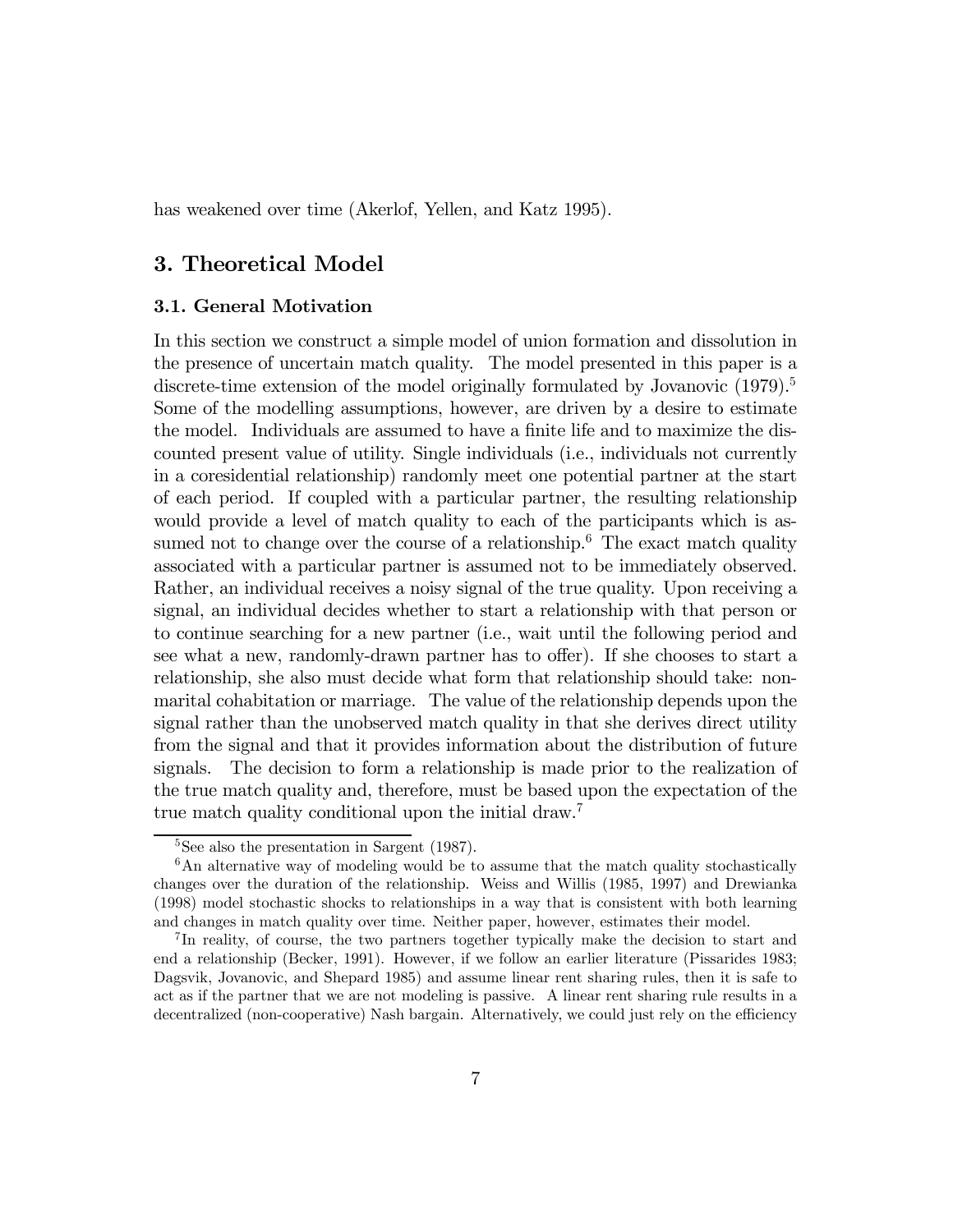The model allows there to be differences in the value associated with a nonmarital cohabitation and a formal marriage conditional on match quality. First, it is assumed that the utility flow from a given match is different for a cohabitation than a marriage. It may be the case, for instance, that individuals receive an additional utility bonus to being married relative to being in a cohabitation. When combined with other assumptions, if this bonus did not exist, everyone would prefer to cohabit. This utility bonus can be thought of, for example, as a gain to the division of labor within the household that may be particular to marriage or a lower price (or greater legal protections) associated with raising children within marriage (see Weiss 1997). Second, it is assumed that there is a cost associated with dissolving each type of relationship, and this cost may be different for a marriage versus a cohabitation. This cost can be thought of as the legal costs of obtaining a divorce or the psychic costs associated with a break-up.

The uncertainty about the quality of the match is slowly stripped away after entering a relationship. The rate at which the partners learn about the match is assumed to be the same whether the relationship is a marriage or a cohabitation. After being in the relationship for one period and learning more about quality of the match, the individual can choose to change the status of the relationship. If married, the individual can choose to stay married or to divorce. If cohabiting, the individual can choose to continue cohabiting, convert the relationship into a formal marriage, or dissolve the relationship altogether. Each additional period that the person is in a relationship, she learns more about the quality of the match and makes a comparable set of decisions. If the agent ever chooses to become single, she remains single for the period and then receives a new match the next period. $8$  The process continues over the agent's life.

property used in Browning et al. (1994). This would imply that, whenever there are positive rents, they are split in a way so that both partners want to remain in the relationship. Then we would just have to assume that the wife's share of the rents had the distributional properties we assume.

<sup>8</sup>This assumes an intervening period of being single between coresidential relationships. In fact, in the raw NLS72 cohabitation and marital histories, when moving between a first and second coresidential relationship, only 3.5% of women reported the first relationship ending and the second relationship starting in the same month and year.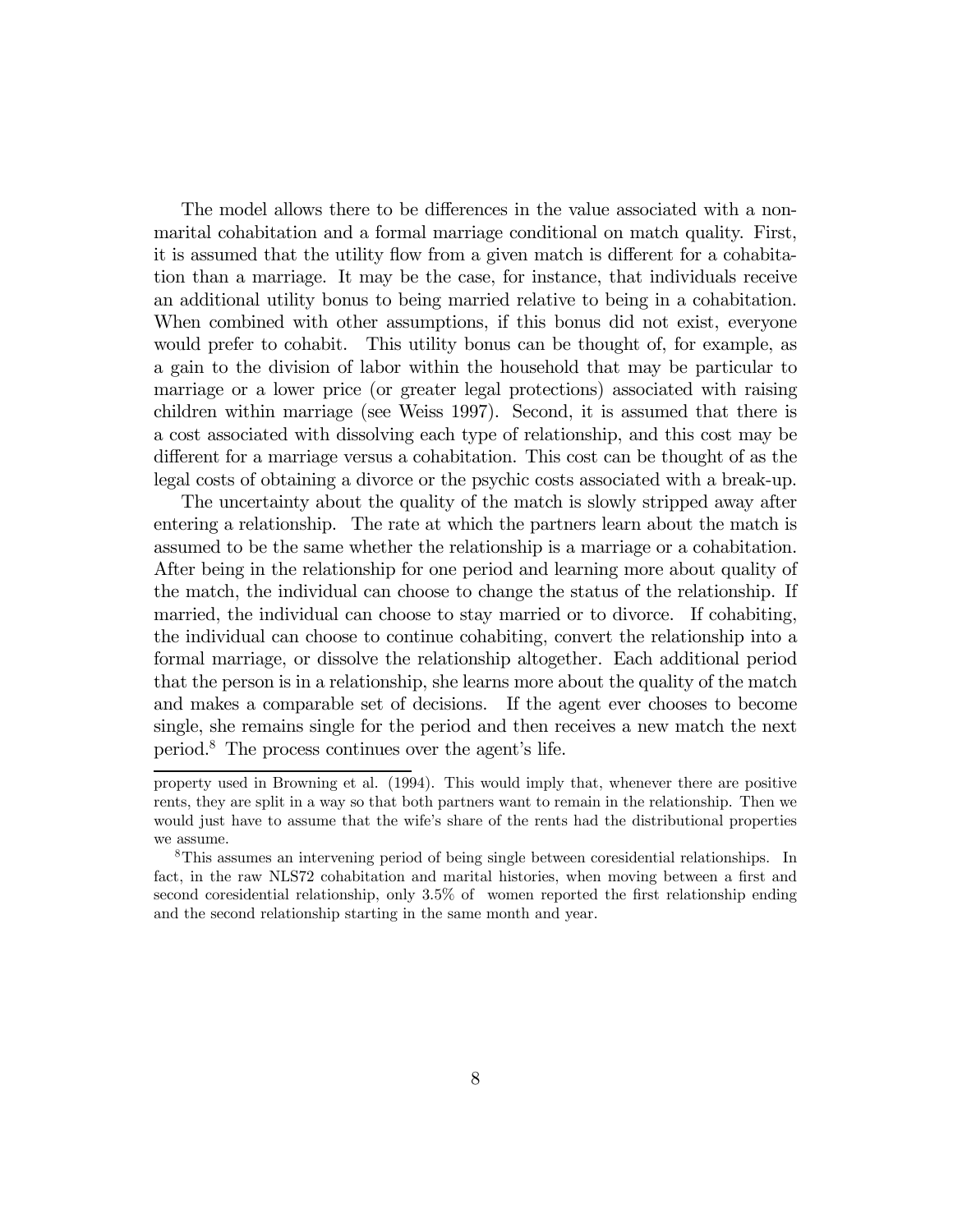#### 3.2. Basic Framework

#### 3.2.1. Match Quality and Relationships

The relationship status of the agent at age t is denoted as  $m_t = 1$  iff single,  $m_t = 2$ iff cohabitating, and  $m_t = 3$  iff married. The duration with any partner at age t is denoted by  $d_t$ . Let  $\theta$  denote the unknown match quality. It is assumed that  $\theta \sim N(0, \sigma_{\theta}^2)$ . Each period, couples draw a noisy signal of this match quality,  $\varepsilon_t$ , which is observed by the agent and affects utility. It is assumed that, conditional on θ,

$$
\varepsilon_t - \theta = \eta_t \quad \text{if } d_t = 1,
$$
  
\n
$$
\varepsilon_t - \theta = \rho (\varepsilon_{t-1} - \theta) + \eta_t \quad \text{if } d_t > 1,
$$
  
\n
$$
\eta_t \sim N \left( 0, \frac{\sigma_\eta^2}{1 - \rho^2} \right) \quad \text{for } d_t = 1
$$
  
\n
$$
\eta_t \sim \text{iid} N \left( 0, \sigma_\eta^2 \right) \quad \text{for } d_t > 1.
$$
\n(3.1)

The noisy signal,  $\varepsilon_t$ , is modeled as an AR(1) process with autocorrelation term  $\rho > 0$  to allow for divorces late in a relationship that can not be explained by learning. That is, if  $\rho$  is large enough, then a bad draw of  $\varepsilon_t$  implies bad times for many periods to come even if  $\theta$  is known with precision and is satisfactory. The serial correlation in  $\varepsilon_t$  also implies a correlation in the choices made by the agent while learning is occurring.<sup>10</sup> We model  $\eta_t$  at the beginning of a relationship  $(d_t = 1)$  as having a larger variance than subsequent  $\eta_t$ 's so that the  $\varepsilon_t$  process is time-stationary with covariance matrix

$$
\Omega = \frac{\sigma_{\eta}^2}{1 - \rho^2} \begin{pmatrix} 1 & \rho & \cdots & \rho^{d_t - 1} \\ \rho & 1 & \cdots & \rho^{d_t - 2} \\ \vdots & \vdots & & \vdots \\ \rho^{d_t - 1} & \rho^{d_t - 2} & \cdots & 1 \end{pmatrix}.
$$

Throughout, we assume that the agent knows  $\rho$ ,  $\sigma_{\eta}^2$ , and  $\sigma_{\theta}^2$ .

Each period that the agent is in a relationship, she receives a new signal of the quality of the match. Using the new signal, she updates the prediction of the true

<sup>&</sup>lt;sup>9</sup>There is no loss of generality in assuming that  $E\theta = 0$  because  $E\theta$  will not be identified from the constant in a flow equation introduced below.

 $10$ The theoretical results in this paper can be generalized by allowing the vector of realizations  $(\epsilon_1, \epsilon_2, \epsilon_3, ...)$  to be affiliated as defined in Milgrom and Weber (1982). We impose normality throughout, however, to simplify presentation and to implement estimation.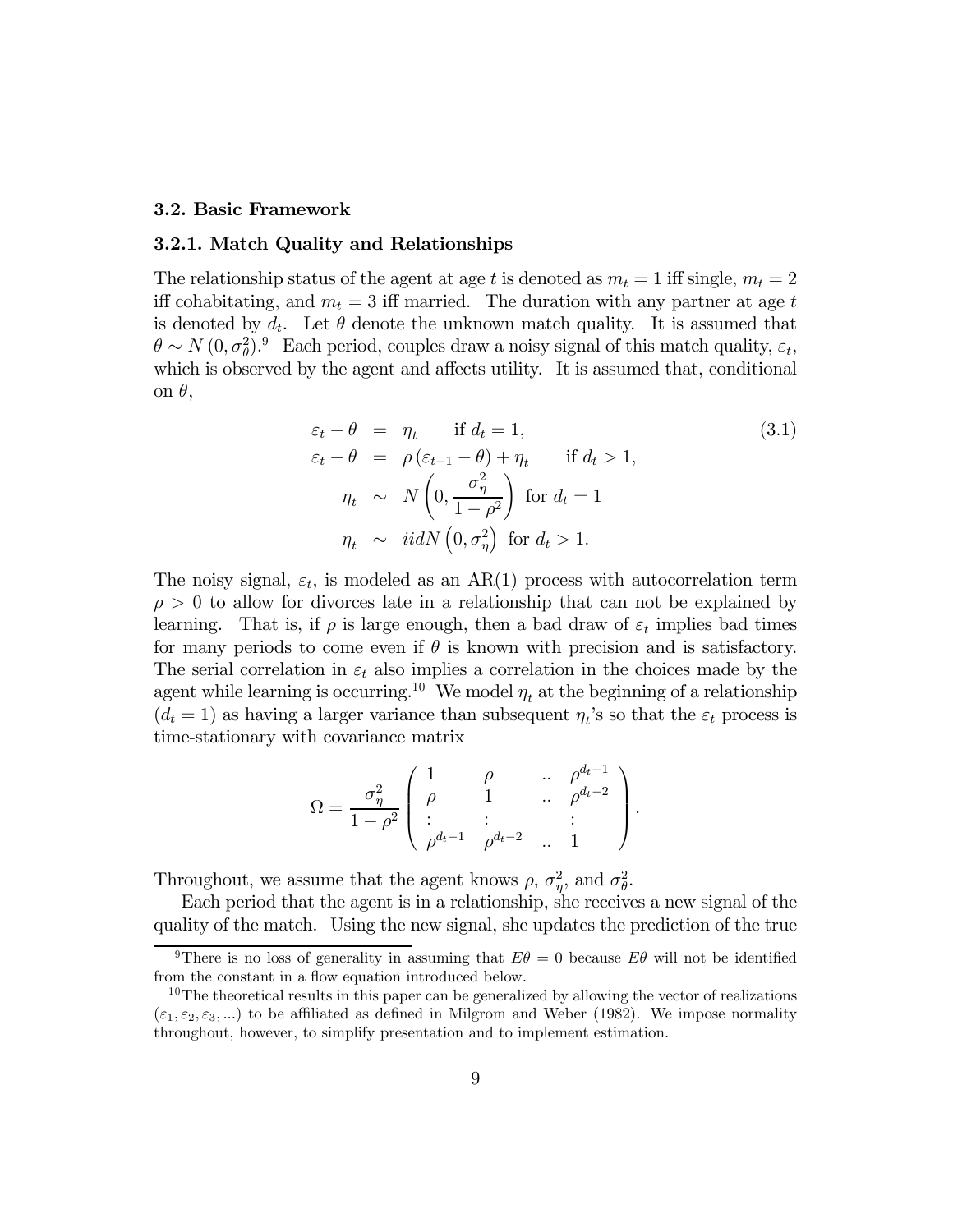match quality. Equation (3.1) implies a Bayesian estimate,  $\hat{\theta}_{d_t}$ , for  $\theta$  at t using the last  $d_t$  observations of the noisy signal,  $\underline{\varepsilon}'_{d_t} = \begin{pmatrix} \varepsilon_{t+1-d_t} & \varepsilon_{t+2-d_t} & \dots & \varepsilon_t \end{pmatrix}$ .<sup>11</sup> It can be shown that  $\hat{\theta}_{d_t}$  is a weighted average of  $E\theta(= 0)$  and the generalized least squares (GLS) estimator of  $\hat{\theta}_{d_t}$  where the weights are respectively  $\sigma_{\theta}^{-2}$  and the reciprocal of the variance of the GLS estimator.<sup>12</sup> This allows us to treat  $\hat{\theta}_{d_t}$  and  $\varepsilon_t$  as state variables.

#### 3.2.2. Children and Other Covariates

The model contains a number of other components that are believed to influence these decisions. Let  $X_t$  be the set of exogenous variables including a constant, age, race, and education. Each covariate in  $X_t$  is limited to exogenous characteristics with known paths.<sup>13</sup>

An element of family structure clearly important in the formation and dissolution of relationships is children. Given the relative complexity of the model, it is very difficult (computationally expensive) to incorporate childbearing decisions as one of the primary choices made by the agents. However, rather than treat childbearing decisions as simply an exogenous covariate, we allow the probability that the agent conceives a child to be a function of personal characteristics. Let  $c_t$  = child-related covariates  $[c_{1t} =$  number of children,  $c_{2t}$  = age of youngest child]. Let  $b_t = 1$  iff a child is conceived in  $t^{14}$ . The probability of a child being conceived in period  $t$  is assumed logistic, so that

$$
p_t = e^{\pi_t} / \left[1 + e^{\pi_t}\right] \tag{3.2}
$$

where  $\pi_t$  varies with relationships; that is<sup>15</sup>

$$
\pi_t = \gamma_0(m_t) + c_t \gamma_c(m_t) + d_t \gamma_d(m_t) + t \gamma_t(m_t) + X_t \gamma_x(m_t). \tag{3.3}
$$

#### 3.2.3. Upper Bounds on State Variables

The state space for the dynamic programming problem implied by the model above is too large without imposing some upper bounds on some of the state variables. In particular, assume that no more learning occurs after some relationship

<sup>&</sup>lt;sup>11</sup>Note that a relationship of length  $d_t$  at age t started at age  $t + 1 - d_t$ .<br><sup>12</sup>See Appendix A in Brien, Lillard, and Stern (2000) for details.

 $^{13}X_t$  includes a piecewise linear spline in age.

<sup>14</sup>No child deaths are allowed.

<sup>&</sup>lt;sup>15</sup>In the empirical implementation, we allow age t, duration  $d_t$ , and child characteristics  $c_t$  to affect  $\pi_t$  nonlinearly through spline functions.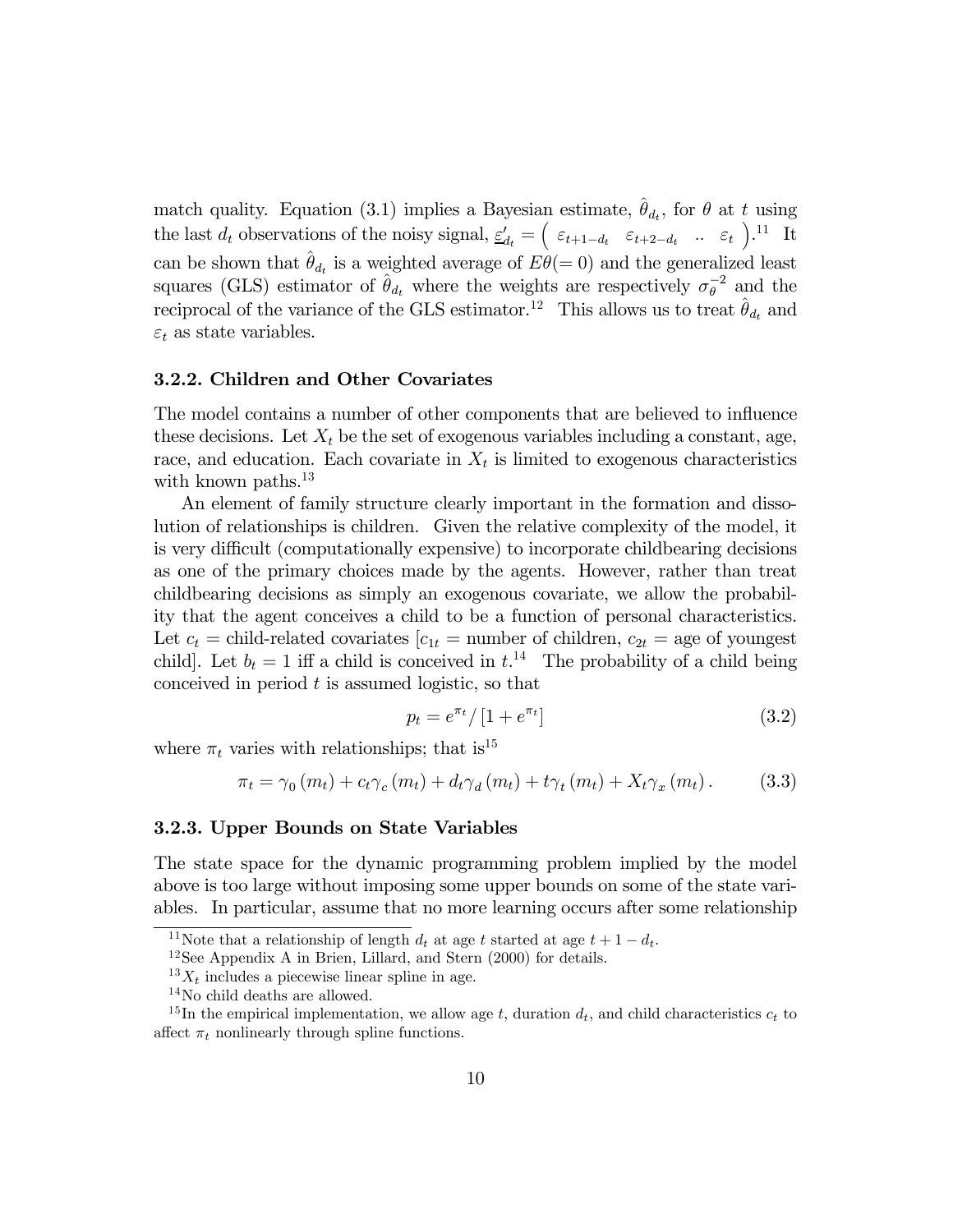duration  $\bar{t}_d$ . Thus  $\hat{\theta}_{d_t} = \hat{\theta}_{d_t-1}$  for all  $d_t \geq \bar{t}_d$ . One can think of what happens at  $\bar{t}_d$  as either a revelation similar to the learning process in Sargent (1987),<sup>16</sup> or the updating equation for  $\hat{\theta}_{d_t}$ , equation (3) in Brien, Lillard and Stern (2000), is well approximated by ignoring learning after  $\bar{t}_d$ .<sup>17</sup> Also, duration effect is allowed after  $\bar{t}_d$ . Thus, we censor  $d_t$  at  $\bar{t}_d$ , and the updating rule for  $d_t$  is

$$
d_{t+1} = \min(d_t + 1, \bar{t}_d) 1 (m_{t+1} = m_t \cup (m_{t+1} = 3 \cap m_t = 2)) + (3.4)
$$
  

$$
1 (m_{t+1} \neq m_t \cap (m_{t+1} \neq 3 \cup m_t \neq 2))
$$

where  $1(\bullet)$  is an indicator function equal to one iff its argument is true.

Similarly, it is necessary to limit the range of the child characteristics. Let  $\bar{n}_c$ be the maximum number of children and  $\bar{n}_{ca}$  be the maximum age of the youngest child relevant to the value functions. The implication of these limits is not that people can not have more than  $\bar{n}_c$  children or a youngest child older than  $\bar{n}_{ca}$ ; rather it just implies that extra children beyond  $\bar{n}_c$  and the age of a child greater than  $\bar{n}_{ca}$  have no marginal effect on the value function. Thus, the updating rules for  $c_t$  are

$$
c_{1t+1} = \min(c_{1t} + b_t, \bar{n}_c),
$$
  
\n
$$
c_{2t+1} = (1 - b_t) \min(c_{2t} + 1, \bar{n}_{ca}).
$$
\n(3.5)

The value of these assumptions is that the related state variables are truncated at these upper bounds.

#### 3.3. Value Function

We now characterize the utility associated with each of the potential choices available to the agent. Let  $S_t = (m_t, m_{t-1}, c_{t-1}, d_t, \hat{\theta}_{d_t}, \varepsilon_t)$  be the state variables at age t that are either endogenous or stochastic. Then the value function at age  $t$ can be written as

$$
V_t[S_t, X_t] = f_t(m_t, c_{t-1}, d_t, X_t) + 1(m_t > 1) \varepsilon_t - D_{m_{t-1}} 1(m_t = 1)
$$
(3.6)  

$$
+ \beta E_{c_t, \varepsilon_{t+1}} \left\{ \max_{m_{t+1} \in F(m_t)} (V_{t+1}[S_{t+1}, X_{t+1}]) \mid \hat{\theta}_{d_t}, \varepsilon_t, c_{t-1} \right\}
$$

<sup>&</sup>lt;sup>16</sup>A problem with this justification is that it would lead to an unusually large number of separations at  $\bar{t}_d$  as couples discover big (negative) mistakes in their beliefs about  $\theta$ .<br><sup>17</sup>In fact, given our maximum likelihood estimate of  $\rho$  (= .498),  $\bar{t}_d$  = 6 is not long

<sup>&</sup>lt;sup>17</sup>In fact, given our maximum likelihood estimate of  $\rho$  (= .498),  $\bar{t}_d$  = 6 is not long enough for the updating rule for  $\theta_{d_t}$  to be a good approximation.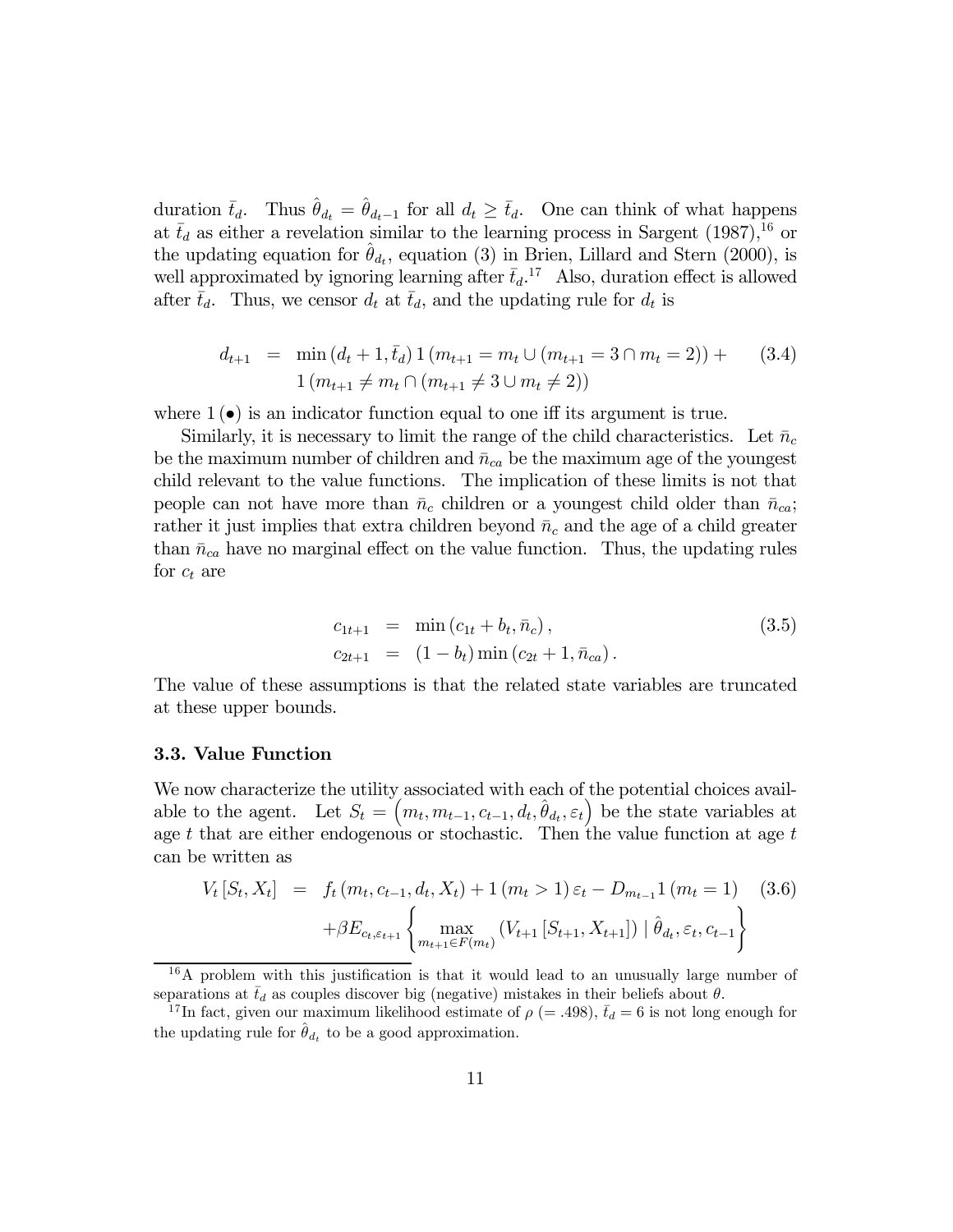where  $F(m_t)$  is the feasible set of choices,

$$
f_t(m_t, c_{t-1}, d_t, X_t) = \alpha_0(m_t) + c_{t-1}\alpha_c(m_t) + d_t\alpha_d(m_t)
$$
(3.7)  

$$
+ t\alpha_t(m_t) + X_t\alpha_x(m_t) + \mu(m_t)
$$

is the deterministic utility flow<sup>18</sup> given  $S_t$  with  $\mu(m_t)$  varying across  $m_t$  and across the population (to allow for unobserved heterogeneity), $19$  and

$$
D_m = X_t \delta_m \tag{3.8}
$$

is a separation cost from state  $m(D_1 = 0, D_2 > 0, D_3 > 0)$ . Note that there are no costs associated with forming a cohabitation or a marriage. Also, note that  $c_{t-1}$  affects flows rather than  $c_t$ ; this avoids the coherency problem described in Heckman (1979) and Schmidt (1982). Equation (3.7) implies that children are valued as a relationship-specific investment. Note that, in equation (3.3), birth probabilities are allowed to depend upon characteristics of the relationship (e.g., type and duration), but they are not allowed to depend directly upon  $\theta$ , which would be necessary for treating the investments of this type as completely endogenous.

Value functions are solved by assuming that there is some age  $t^*$  such that no decisions are made after  $t^*$  and another age  $t^{**}$  at the end of which the person dies. This implies that

$$
V_{t*}[S_{t*}, X_{t*}] = \sum_{s=t^{*}}^{t^{**}} \beta^{s-t^{*}} f_s(m_{t*}, c_{s-1}, d_s, X_s)
$$
  
+1  $(m_{t*} > 1) E\left[\sum_{t=t^{*}}^{t^{**}} \beta^{t-t^{*}} \varepsilon_t | \hat{\theta}_{d_{t*}}, \varepsilon_{t*}\right] - D_{m_{t^{*}-1}} 1 (m_{t*} = 1)$ 

where  $c_{1s} = c_{1t^*}, c_{2s} = \min(c_{2t^*} + s - t^*, \bar{n}_{ca}), d_s = \min(d_{t^*} + s - t^*, \bar{t}_d), \text{ and } X_s$ changes in a nonstochastic, exogenous way. Then  $V_t[S_t, X_t]$  can be evaluated iteratively for all  $t < t^*$ .

 $18$  In the empirical work, we allow age t and duration of relationship  $d_t$  to affect flow nonlinearly through a spline function.

<sup>&</sup>lt;sup>19</sup>It is theoretically possible that the distribution of  $\theta$  changes with age because of equilibrium marriage market affects. To some degree, we capture this by allowing flows at  $t$  to depend upon age at t. But we miss this equilibrium effect to the degree equilibrium conditions imply that flows should also depend upon the age at the beginning of a relationship and to the degree it implies that the functional form of the distribution should change with age at the beginning of a relationship.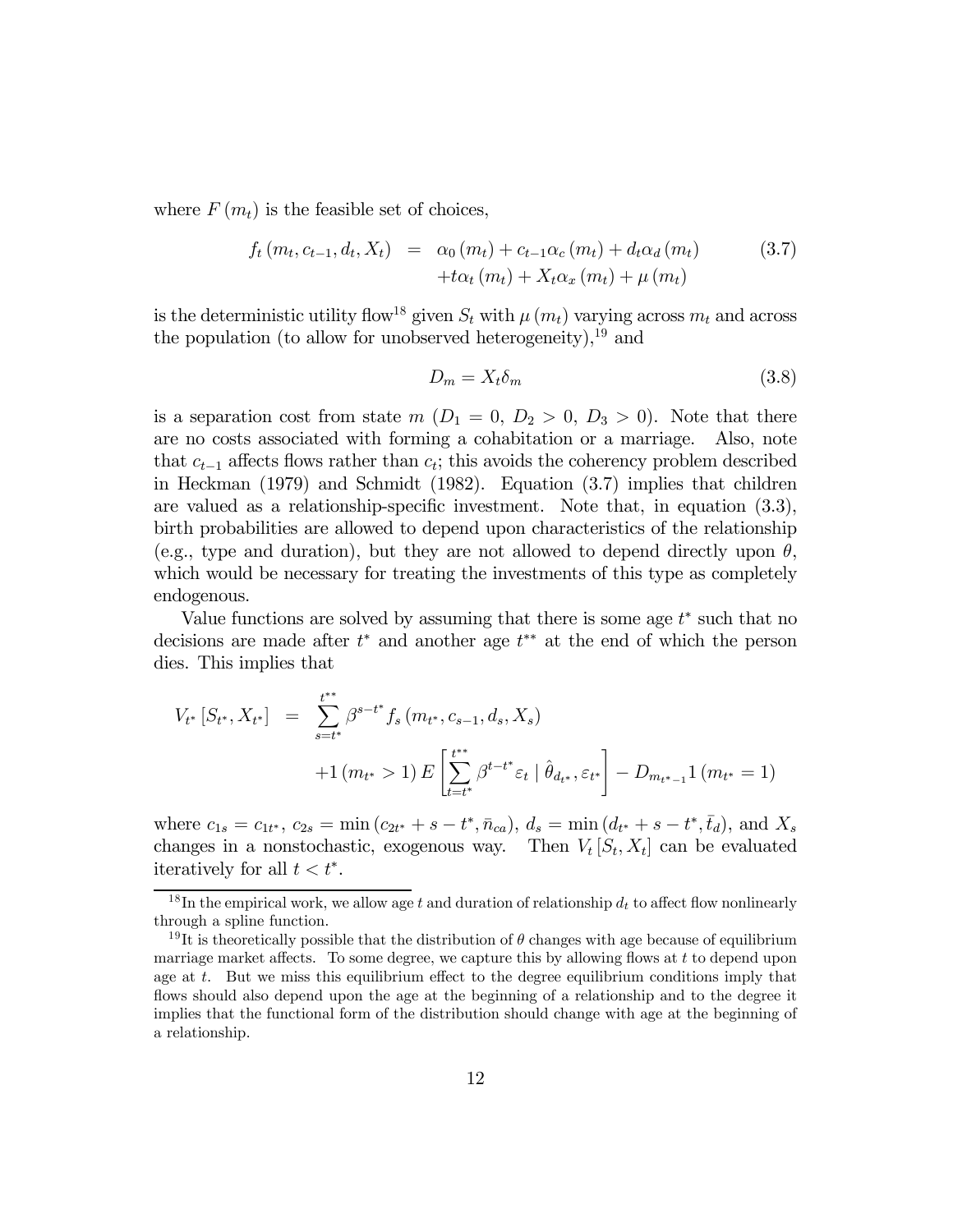# 4. Implications of the Model

In this section, we describe behavior of agents in the model. These characteristics of behavior are formalized in the Appendices B, C, and D in Brien, Lillard, and Stern (2000). First, following standard methods, it is straightforward to show that the value functions and their derivatives with respect to  $\varepsilon_t$  and  $\theta_t$  are bounded. In particular, let  $V_t(m_t, m_{t-1}, \hat{\theta}_t, \varepsilon_t)$  be the value function with other arguments suppressed.  $(m_t, m_{t-1}, \hat{\theta}_t, \varepsilon_t) / \partial \varepsilon_t > 1$  for  $m_t > 1$  because the flow increases by 1 and increases in  $\varepsilon_t$  result in an increase  $\hat{\theta}_t$ , implying better flows in the future. On the other hand,  $\partial V_t\left(1, m_{t-1}, \hat{\theta}_t, \varepsilon_t\right) / \partial \varepsilon_t = 0$  because the agent does not receive utility from  $\varepsilon_t$  if single and today's  $\varepsilon_t$  provides no information about  $\varepsilon_{t+1}$  with a new potential match.

#### 4.1. Reservation Values

Behavior is described by a set of reservation values. Let  $\varepsilon_t^*(m_t, 1)$  be a reservation value for single people such that

$$
V_t\left(m_t, 1, \hat{\theta}_t, \varepsilon_t\right) > V_t\left(1, 1, \hat{\theta}_t, \varepsilon_t\right) \ \forall \varepsilon_t > \varepsilon_t^* \left(m_t, 1\right);
$$
  

$$
V_t\left(m_t, 1, \hat{\theta}_t, \varepsilon_t\right) < V_t\left(1, 1, \hat{\theta}_t, \varepsilon_t\right) \ \forall \varepsilon_t < \varepsilon_t^* \left(m_t, 1\right).
$$

Such a reservation value exists because  $V_t(m_t, 1, \hat{\theta}_t, \varepsilon_t) - V_t(1, 1, \hat{\theta}_t, \varepsilon_t)$  is increasing in  $\varepsilon_t$  at a rate bounded from below. Also, by a similar argument, there exists a reservation wage  $\varepsilon_t^*$   $(1, m_{t-1})$  such that

$$
V_t\left(m_{t-1}, m_{t-1}, \hat{\theta}_t, \varepsilon_t\right) > V_t\left(1, m_{t-1}, \hat{\theta}_t, \varepsilon_t\right) \ \forall \varepsilon_t > \varepsilon_t^* \left(1, m_{t-1}\right);
$$
  

$$
V_t\left(m_{t-1}, m_{t-1}, \hat{\theta}_t, \varepsilon_t\right) < V_t\left(1, m_{t-1}, \hat{\theta}_t, \varepsilon_t\right) \ \forall \varepsilon_t < \varepsilon_t^* \left(1, m_{t-1}\right).
$$

These reservation values rank coresidential states relative to being single, but they don't rank marriage relative to cohabitation.

It is difficult to characterize behavior with any more detail without making additional assumptions. In particular, we need to make some assumptions that cause both cohabitation and marriage to exist. We hypothesize that people cohabit to avoid potential divorce costs especially when they are uncertain about the quality of the match. We also hypothesize that they marry due to an additional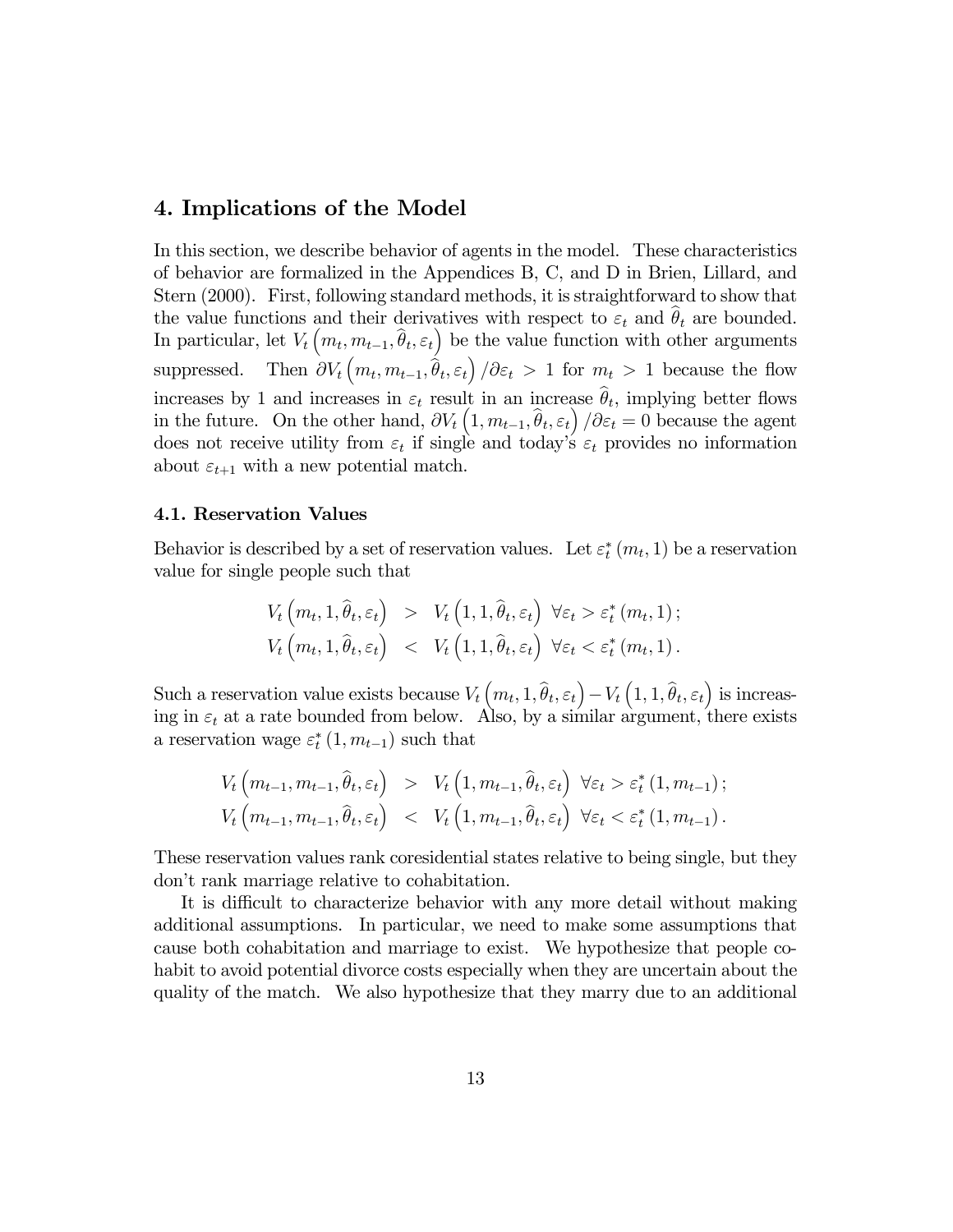utility bonus.<sup>20</sup> Specifically, we assume that

$$
D_3 > D_2 > 0 \tag{4.1}
$$

and

$$
f_t(3, c_{t-1}, d_t, X_t) > f_t(2, c_{t-1}, d_t, X_t).
$$
\n(4.2)

If the strong inequality in equation (4.1) does not hold, then marriage dominates cohabitation and no one cohabits. If the strong inequality in equation (4.2) does not hold, then cohabitation dominates marriage and no one marries. We assume that both equations (4.1) and (4.2) hold to ensure the existence of both marriage and cohabitation.<sup>21</sup>

Because  $D_3 > D_2$ , there will be some values of  $\varepsilon_t$  where a married couple will remain married but a cohabiting couple will choose to separate;

$$
\varepsilon_t^*(1,3) < \varepsilon_t^*(1,2) \,. \tag{4.3}
$$

This implies that

$$
\frac{\partial V_t\left(3, m_{t-1}, \hat{\theta}_t, \varepsilon_t\right)}{\partial \varepsilon_t} > \frac{\partial V_t\left(2, m_{t-1}, \hat{\theta}_t, \varepsilon_t\right)}{\partial \varepsilon_t}.
$$

The increase in flow as  $\varepsilon_t$  increases is the same for cohabitation and marriage. But the expected future value functions are higher for marriage because of the values of  $\varepsilon_t$  between  $\varepsilon_t^*(1,3)$  and  $\varepsilon_t^*(1,2)$ . Thus, a reservation value  $\varepsilon_t^{**}(3,m_{t-1})$ determining whether to marry exists:

$$
V_t\left(3, m_{t-1}, \hat{\theta}_t, \varepsilon_t\right) > \max_{m < 3} V_t\left(m, m_{t-1}, \hat{\theta}_t, \varepsilon_t\right) \ \forall \varepsilon_t > \varepsilon_t^{**}\left(3, m_{t-1}\right);
$$
\n
$$
V_t\left(3, m_{t-1}, \hat{\theta}_t, \varepsilon_t\right) < \max_{m < 3} V_t\left(m, m_{t-1}, \hat{\theta}_t, \varepsilon_t\right) \ \forall \varepsilon_t < \varepsilon_t^{**}\left(3, m_{t-1}\right).
$$

Since  $\varepsilon_t^{**}(3, m_{t-1})$  is finite, some people choose to marry. For some values of separation costs and flows, some people choose to cohabit because, when  $f_t(3, c_{t-1}, d_t, X_t) = f_t(2, c_{t-1}, d_t, X_t)$ , cohabitation dominates marriage and value functions are continuous in flow functions.

<sup>&</sup>lt;sup>20</sup>Neither of these assumptions are imposed on the utility flow and the separation cost functions in the estimation procedure discussed below.

<sup>&</sup>lt;sup>21</sup>We also need to assume that  $D_3 - D_2$  grow at a rate over t or  $d_t$  no greater than  $\beta^{-1}$  to rule out the possibility of divorce costs rising so rapidly that agents divorce early to avoid being trapped later in relationships.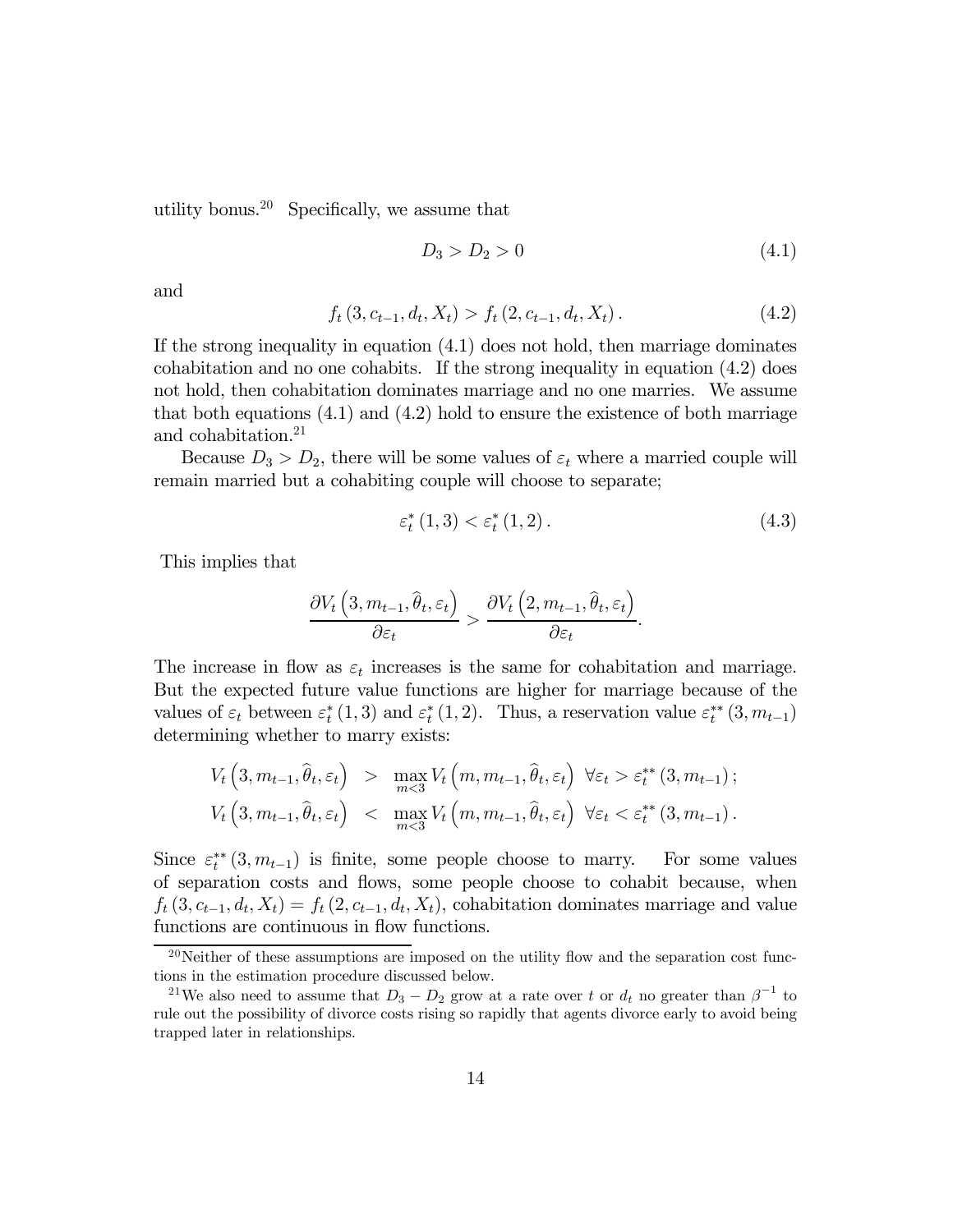#### 4.2. Separation Probabilities

The structure of the model allows us to make statements regarding the risk of divorce for marriages preceded by a nonmarital cohabitation and those that were not. As noted above, previous research has found that marriages preceded by a nonmarital cohabitation were less stable. Lillard, Brien, and Waite (1995) empirically show that this difference can be accounted for by a selection effect. Consider a relationship of length  $t-1-\tau$  for which the first  $k \geq 0$  periods were a nonmarital cohabitation and the last  $t - 1 - \tau - k$  periods were a marriage. Let  $P_t(k, \tau) =$  $Pr[m_t = 1 \mid m_{\tau-1} = 1, m_s = 2 \forall \tau + k > s \geq \tau, m_s = 3 \forall t - 1 \geq s \geq \tau + k]$  be the probability of divorce for this type of relationship. The model implies that  $P_t(k,\tau)$  increases in k. Couples who began their relationship as a cohabitation had lower values of  $\hat{\theta}$  than those who moved straight into marriage. Because  $\hat{\theta}$  is positively serially correlated within a relationship, those married couples who had a period of cohabitation have lower values of  $\hat{\theta}$  than those married couples who had no period of cohabitation. This is true even after considering the selection associated with cohabiting couples into marriage. Lower values of  $\theta$  imply higher divorce probabilities. An implication of this result is that, if it were required that all marriages were preceded by a cohabitation, then divorce rates would fall.

One's intuition and the literature might suggest that the model has other properties concerning transition probabilities. Let the transition probability at age t from  $m_t$  to  $m_{t+1}$  be  $P_t[m_{t+1} | m_t]$  (with other possible arguments suppressed). Equation (4.3) implies that  $P_t[1 \mid 2] > P_t[1 \mid 3]$ .

One's intuition might suggest that  $\partial P_t[1 \mid 3]/\partial D_3 < 0$ . Divorce costs reduce the value of becoming single when married and also reduce the value of becoming married when single. Marriage utility flows increase the value of being married relative to other relationship states. However, nonlinearities in future flows and future transition probabilities complicate the issue so that these effects can not be signed. A sufficient condition for these complications to not occur is that age, duration, and children do not affect utility flows. These are very strong restrictions.

Also, one might think that the reservation value associated with divorce  $\varepsilon_t^*(1,3)$ is increasing in duration because the "option value" associated with learning about a partner is diminishing in duration. This is not the case. A key result in Jovanovic (1979) is that there is a negative duration dependence associated with exiting a job caused by unobserved heterogeneity. However, Jovanovic shows that the negative duration dependence occurs only after some critical point in tenure. Separation rates should decline with duration because of the unobserved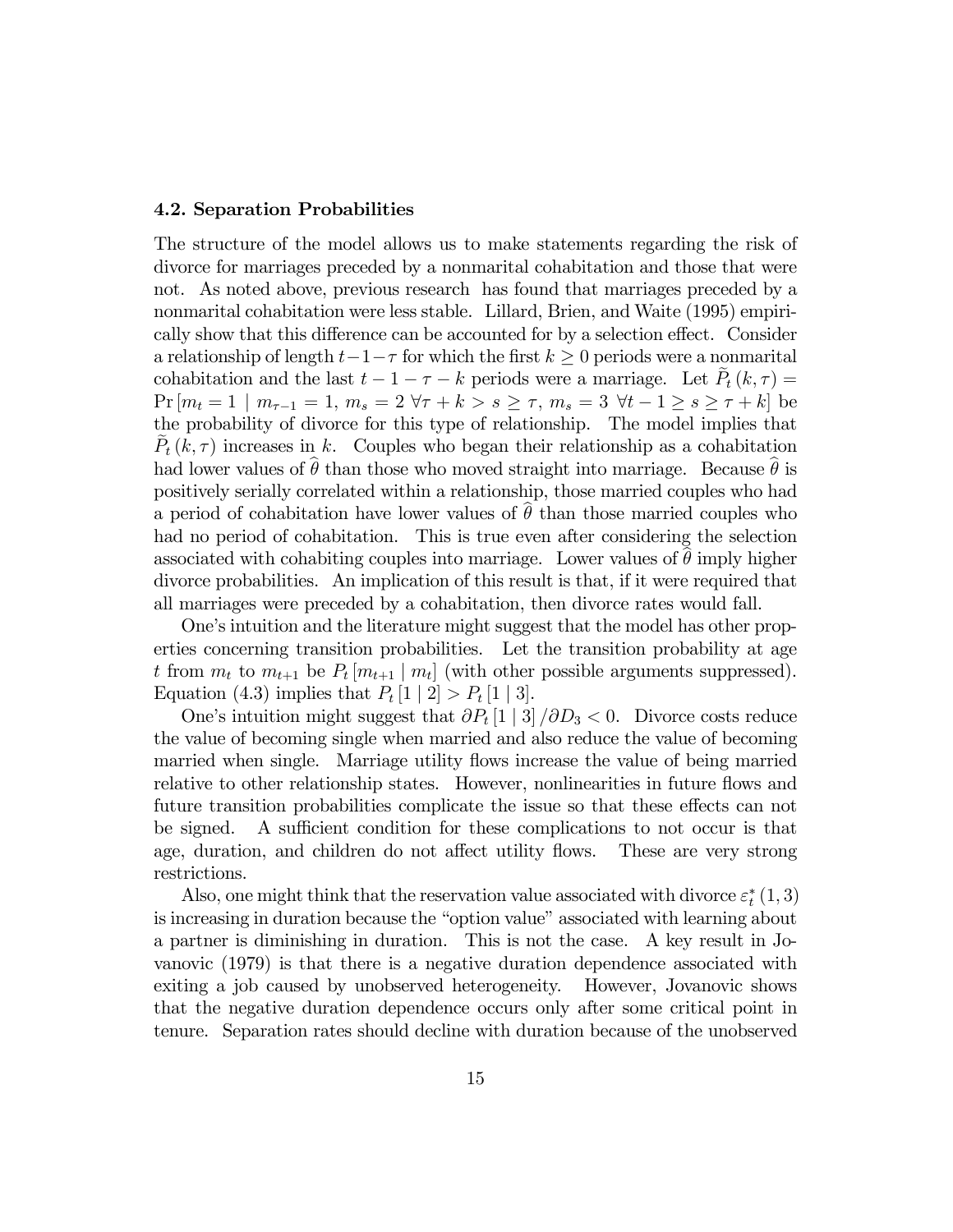heterogeneity in  $\varepsilon_t$  and  $\theta$  (see Jovanovic 1979) and because of potential positive increases in utility flows with duration  $(\partial f_t(3, c_{t-1}, d_t, X_t) / \partial d_t$  may be positive). The second effect is consistent with Becker's notion of increasing relationshipspecific capital. In general, we can not show such a result for the duration in any particular state. This is partly due to the age, duration, and children utility flow effects and partly due to the finite horizon assumption.

A special case where we can sign some of these effects is if  $f_m = f_t (m, c_{t-1}, d_t, X_t)$ does not depend upon t,  $c_{t-1}$ ,  $d_t$ , or  $X_t$ . For this special case, divorce hazards decrease with increasing divorce costs and increasing marriage flows. If we are willing to also assume that  $t^* \to \infty$ , then, for large enough t and  $d_t$ ,  $P_t$  [3 | 3,  $d_t$ ] >  $P_{t-1}$  [3 | 3,  $d_{t-1}$ ]; this is the analog to the result in Jovanovic (1979).

### 5. The NLS72 Data

The parameters of the model are estimated using data from the National Longitudinal Study of the High School Class of 1972 (NLS72). More than 22,000 individuals were first interviewed when they were high school seniors in the spring of 1972 with follow-up interviews in 1973, 1974, 1976, 1979, and, for a limited group, 1986. The 1986 follow-up was unique in that is was an unequal probability sub-sample that included with certainty all individuals in the original sample who had a marital disruption or who were single parents. NLS72 provides information on family background, educational achievement, and a variety of other economic and demographic details from the age the respondents left high school until they reached their early thirties. The female participants of the 1986, or fifth, follow-up constitute the basic sample for the analysis of this paper.22

The NLS72 data contain detailed histories of cohabitation, marriage, and fertility, asked in the fifth follow-up.<sup>23</sup> This follow-up contains starting and ending

 $22$ The sampling scheme used in the fifth follow-up implies a choice-based sampling problem. We deal with that, following Manski and Lerman (1979), by weighting each observation appropriately.

 $^{23}$ Cohabitation is defined in the NLS72 as living with someone of the opposite sex in a ìmarriage-likeî relationship for at least one month. A concern with retrospective histories is the mis-reporting of these events. Bumpass and Sweet (1989) suggest that the NLS72 may underreport cohabitation events in comparison to the National Survey of Families and Households. Other research suggests reasonably comparable rates between the two surveys (Lillard, Brien, and Waite 1995). With regard to marital histories in general, Lillard and Waite (1989) suggest that, in the Panel Study of Income Dynamics, retrospective marriage histories match contemporenous reports fairly well.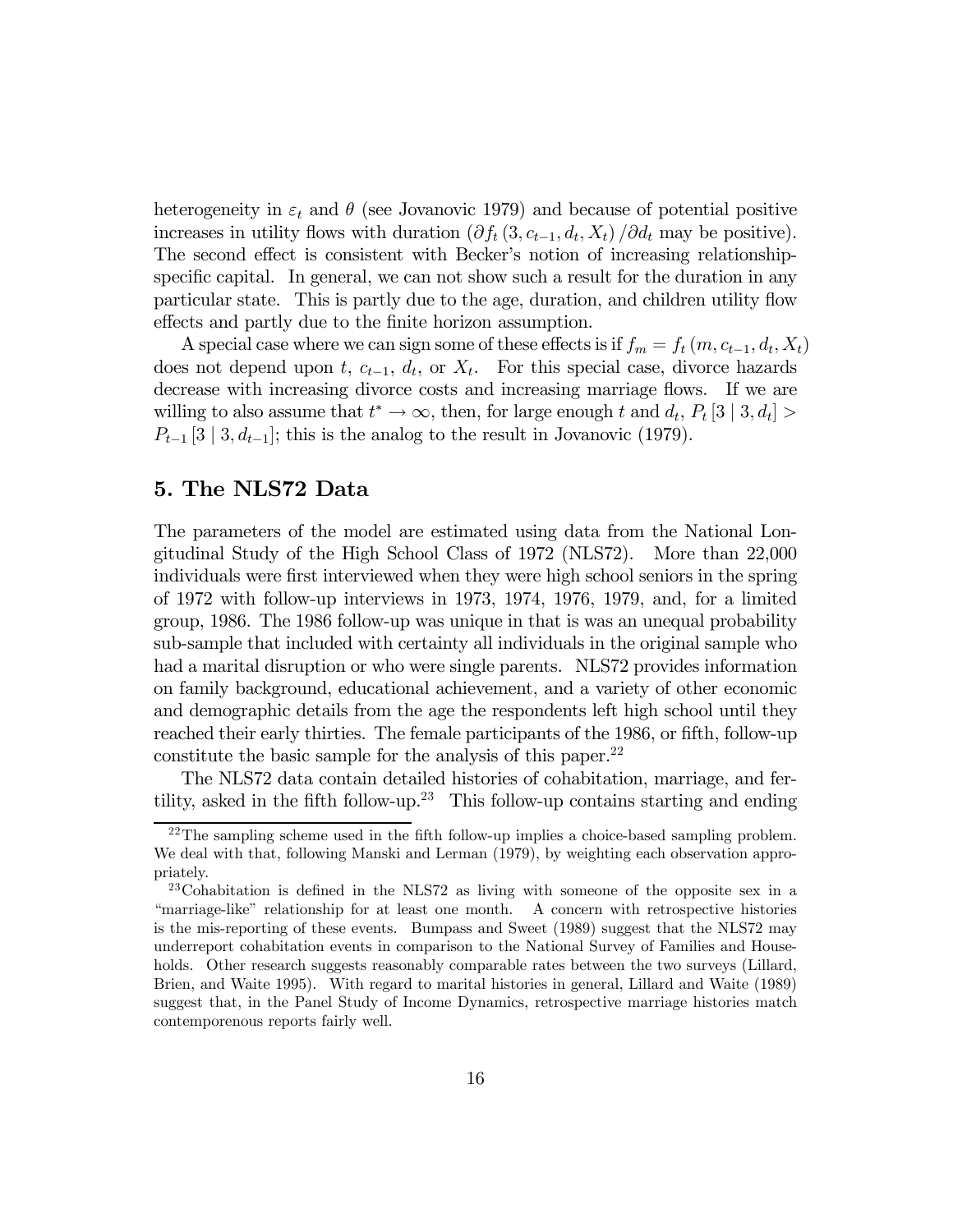dates for up to three coresidential relationships, either cohabitations or marriages. The data specifically identify cohabitations followed by marriage to the same partner. Using these histories, we created family formation histories for each individual. These include the dates of the beginning and ending of each cohabitation, dates of marriage, separation, and divorce for multiple events of each type, and dates of conception for each child. We matched these detailed retrospective family histories for individuals to data on their educational achievement and enrollment status, state of residence, and other background information. After excluding observations with bad or missing data, we are left with data for 6,118 white and black women. For the purpose of estimation, we examine the status of individuals every 6 months from the time the respondent is age 16 until the end of the panel, age  $32.^{24}$  By the end of the panel, approximately 65% of the respondents have had one coresidential partner (either a marriage or cohabitation), 15% have had two, and 2% have had three or more.

### 6. Estimation

The set of parameters to estimate include  $\gamma$  (the birth equation coefficients in equation (3.3)),  $\alpha$  (the utility flow equation coefficients in equation (3.7)),  $\delta$  (the separation cost equation coefficients in equation (3.8)),  $\rho$  (the serial correlation coefficient), and  $\sigma_{\theta}^2$  (the variance of  $\theta$ ). The value of  $\sigma_{\eta}$  is restricted to be 1.649  $(= \exp\{.5\})$  because it is unidentified in the same sense as all discrete choice models having an unidentified variance term. All of the  $\alpha$  and  $\delta$  parameters and  $\sigma_{\theta}$  are measured relative to  $\sigma_{\eta}$ . The first step in estimation is constructing likelihood contributions for each sample individual.25 Assume data is observed for  $t = 1, 2, ..., T$ , let  $\tilde{m} = (m_1, m_2, ..., m_T)$  be the vector of relationship states selected by the agent, and let  $b = (b_1, b_2, ..., b_T)$  be the vector of birth realizations. The likelihood contribution for the agent is the probability of the path of observed relationship choices and birth realizations.

Let  $S_t = (m_{t-1}, c_{t-1}, d_t)$  be the vector of state variables excluding  $m_t$ ,  $\hat{\theta}_{d_t}$ , and  $\varepsilon_t$ <sup>26</sup> First, we need to condition on the value of the unobserved heterogeneity in

 $24$ This aggregation implies that we will miss some transitions in and out of relationships. The alternative to the semi-annual oberservations is to use monthly data. This, however, would be too computational expensive for our proposed methods. We have examined the severity of this problem, and found that the effects of aggregation were pretty small.

 $^{25}$ We will supress a person index until it is necessary.

<sup>&</sup>lt;sup>26</sup>Note that duration,  $d_{t+1}$ , is also updated depending on  $m_t$  and  $m_{t+1}$ .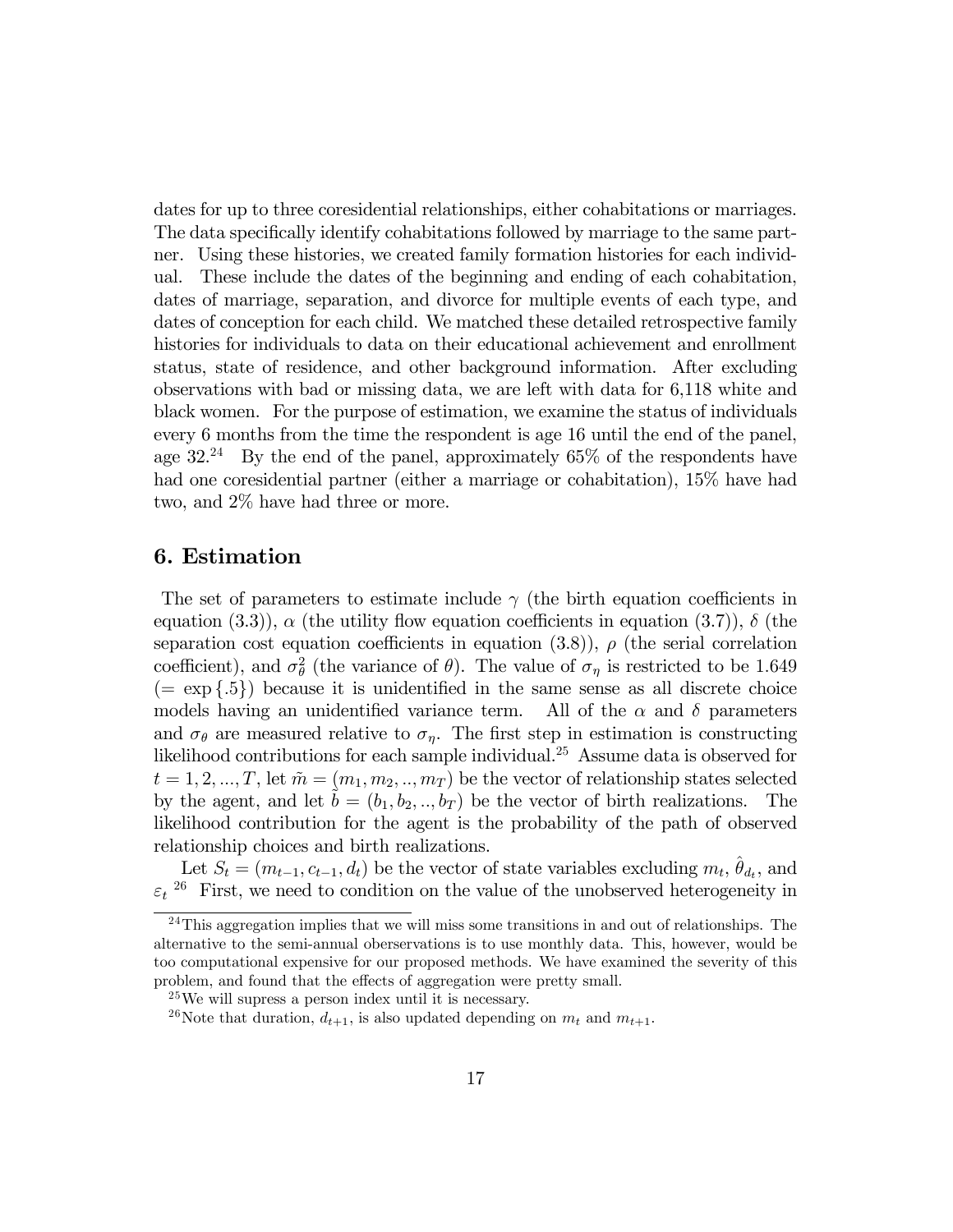the flow equations,  $\mu = [\mu(2), \mu(3)]^{27}$  Then the path probability conditional on  $\mu$  can be written as

$$
\Gamma(\mu) = \Pr \left[ V_t \left( m_t, S_t, \hat{\theta}_{d_t}, \varepsilon_t \right) \ge V_t \left( j, S_t, \hat{\theta}_{d_t}, \varepsilon_t \right) \right]
$$
\n
$$
\forall j \in F \left( m_{t-1} \right); b_t \quad \forall 2 \le t \le T \right]. \tag{6.1}
$$

Equation (6.1) is the probability that, for each period  $2 \le t \le T$ , the value of the observed choice  $V_t(m_t, S_t, \hat{\theta}_{d_t}, \varepsilon_t)$  is at least as large as the value of all choices in the choice set  $F(m_{t-1})$  and observing a birth outcome  $b_t$ . This can be written as

$$
\Pi_{t=3}^{T} \Pr[V_t(m_t, S_t, \hat{\theta}_{d_t}, \varepsilon_t) \ge V_t(j, S_t, \hat{\theta}_{d_t}, \varepsilon_t)]
$$
\n
$$
\forall j \in F(m_{t-1}); b_t \mid \varepsilon_{t-1}, \hat{\theta}_{d_t-1}] \bullet
$$
\n
$$
\Pr[V_2(m_2, S_2, \hat{\theta}_2, \varepsilon_2) \ge V_2(j, S_2, \hat{\theta}_2, \varepsilon_2) \forall j \in F(m_1); b_2]
$$
\n(6.2)

where  $\hat{\theta}_{d_t}$  is a function of  $\varepsilon_t$  and  $\hat{\theta}_{d_t-1}$  as shown in Appendix A.

Each of the transition probabilities in equation (6.2) can be written as

$$
\Gamma_{t}(\mu) = \Pr[m_{t} = k, b_{t} = b]
$$
\n
$$
= p_{t}^{b} (1 - p_{t})^{1 - b} \frac{1}{\sigma_{\eta}} \int_{-\infty}^{\infty} \phi \left( \frac{\varepsilon_{t} - \left[ (1 - \rho) \hat{\theta}_{d_{t-1}} + \rho \varepsilon_{t-1} \right]}{\sigma_{\eta}} \right) \bullet
$$
\n
$$
1 \left[ V_{t} \left( k, S_{t}, \hat{\theta}_{d_{t}}, \varepsilon_{t} \right) \geq V_{t} \left( j, S_{t}, \hat{\theta}_{d_{t}}, \varepsilon_{t} \right) \forall j \in F(m_{t-1}) \right] d\varepsilon_{t}.
$$
\n(6.3)

The likelihood contribution for an individual is the integral of  $\Gamma(\mu)$  integrated over the joint density of  $\mu$ . The path probabilities are too difficult to evaluate analytically partially because they depend upon unobserved heterogeneity  $\mu$  (and therefore must be integrated over  $\mu$ ) and partially because the integrals in equation (6.3) have no closed form. However, they can be simulated using a modified GHK algorithm (Geweke 1991, Hajivassiliou 1990, and Keane 1994). The complete algorithm and other related issues are discussed in Appendix A.

<sup>&</sup>lt;sup>27</sup>There is also unobserved heterogeneity in  $\mu(1)$ . But, since we observe only discrete choices, we can identify only  $\mu$  terms relative to a base choice. Thus, we set  $\mu(1) = 0$  and measure  $\mu(2)$  and  $\mu(3)$  relative to  $\mu(1)$ .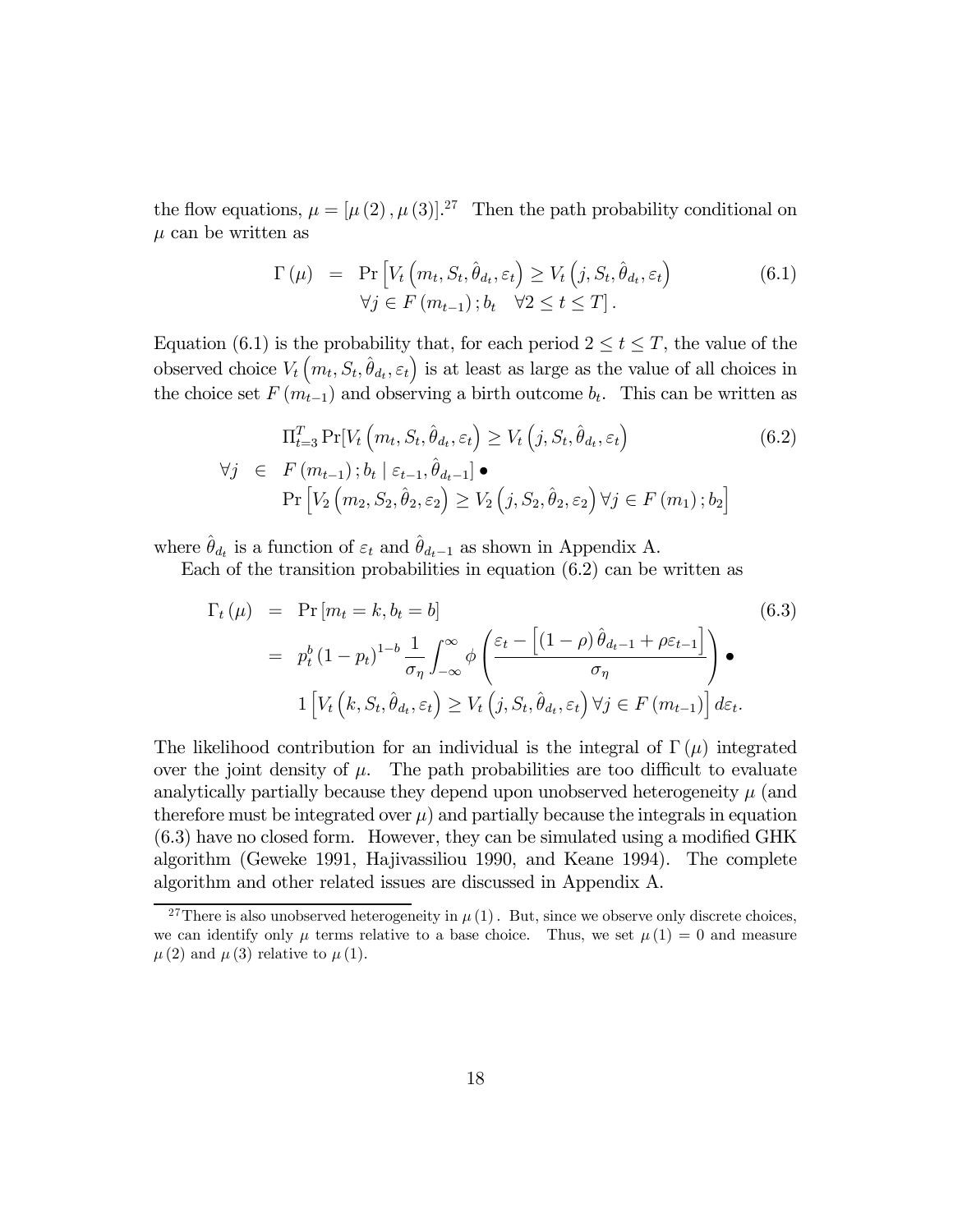# 7. Estimation Results

#### 7.1. Childbearing Decisions

Prior to estimating the full model of relationship choices, following Rust (1988), we obtain parameter estimates for the probability that a woman conceives a child in a particular period. As described above, because of computational costs, we do not model childbearing decisions as part of a utility optimization problem, but we allow the probability that the agent conceives a child to be a function of her characteristics and relationship status. The predicted probabilities are then used in the estimation of the relationship model. Logistic regressions were estimated for each woman and year represented in the full panel of the NLS72 data. The outcome modeled is an indicator variable that equals one if the woman conceived a child in the period and zero otherwise.28 Control variables include the woman's race (black, white), religion (Catholic, non-Catholic), years of education, school enrollment status, region of residence (south, midwest, west, northeast), and piecewise linear splines in age, duration of current relationship (including years single), number of children, and the age of the youngest child.<sup>29</sup>

The results of this estimation, which are presented in Table 1, suggest a statistically significant role of many of the covariates and that their impact varies across relationship status. For example, we find that black women are much more likely than white women to have a child either outside of a coresidential relationship or in a nonmarital cohabitation. This is consistent with the literature documenting the large racial differences in nonmarital childbearing (e.g., U.S. Dept. of Health and Human Services 1995). We also find that Catholics are less likely to have a child while single and more likely to have a child while married. More education has a negative effect on the probability of having a child while single or cohabiting, and a positive but insignificant effect while married. Being enrolled in school leads to a lower probability of childbearing regardless of the womanís relationship status. Finally, a womanís fertility history, including both the number and age of children, plays an important role for all three relationship statuses.

It is difficult to see directly from the table how the probability of conceiving varies with relationship type. In fact, the parameter estimates imply that, for over 99% of the observations, the probability of conceiving is higher when cohabiting or

<sup>&</sup>lt;sup>28</sup>The data includes only the birthdates for children who were carried to term. The conception is dated such that it falls in the period encompassing nine months prior to the birthdate.

 $^{29}$ Number of children and age of youngest child are subject to the upper bounds discussed in the theoretical model.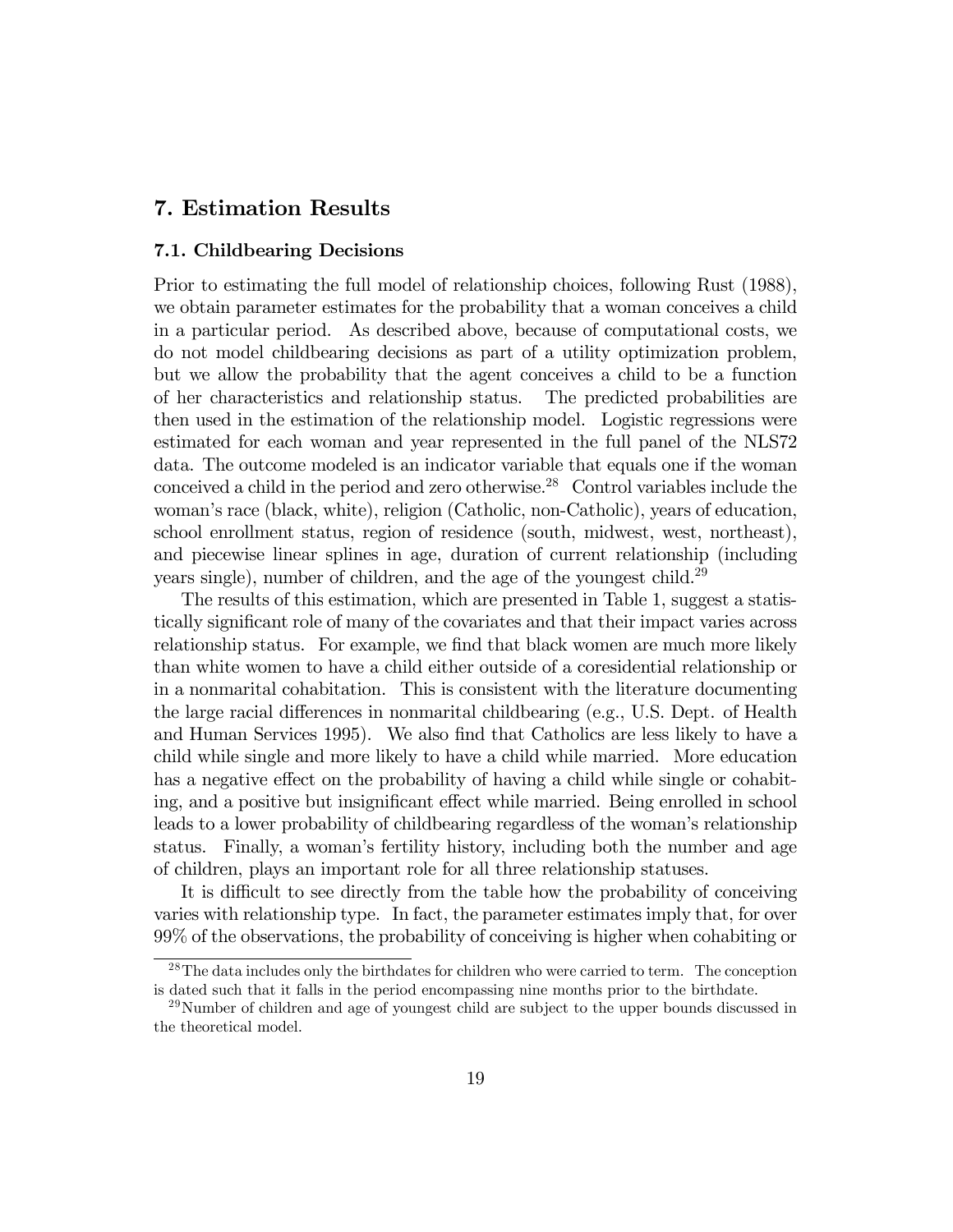married than when single, and for 92% of the sample observations, the probability of conceiving is higher when married than when cohabiting. This is consistent with our notions of the effect of relationship type on fertility.

#### 7.2. Relationship Choices

#### 7.2.1. Parameter Estimates

The results for the model of relationship choices are presented in Table 2. This table is composed of three panels. Panel A contains the estimated utility flow coefficients. Panel B presents the estimates of the costs of separating from a coresidential relationship. Finally, Panel C presents estimates of two auxiliary parameters; the standard deviation of the match quality  $\theta$  and the autocorrelation term  $\rho$ . It should be noted that the estimates in all three panels are statistically significant at the  $5\%$  level.<sup>30</sup>

First consider Panel A and the factors that affect an individual's utility flow. The first column presents the estimates for cohabitation and the second column is for marriage. Both sets of estimates should be interpreted as the incremental utility flow associated with the particular state (relative to being single) when the associated covariate increases by one unit. For example, the cohabitation coefficient on Catholic,−0.288, means that, holding all else constant, Catholics receive a utility flow 0.288 units less than non-Catholics (relative to the utility flow received when single). In this model, utility units are measured relative to the standard deviation of  $\eta$ , the innovation to utility flows. Recall that the value of  $\sigma_n$  is restricted to be 1.649 (= exp {.5}). Thus, for example, the coefficient on Catholic means that a Catholic's cohabitation utility flow is  $0.288/1.649 = .175$ standard deviations of  $\eta$  less than a non-Catholic's utility flow.

The model contains a number of variables similar to those used in the childbearing equations described above. These include indicator variables for whether the respondent is black, is Catholic, is enrolled in school, and geographic region of residence. Years of education, the number of children, and the age of the youngest child are included as ordered integer variables. The respondent's age and duration in a relationship status are measured with piecewise linear spline variables. The age, duration, and child age variable are all measured in 6 month time periods.

<sup>30</sup>Frequently, t-statistics in nonlinear structural models are very large. See, for example, Pakes (1986), Rust (1987), or Berry (1992).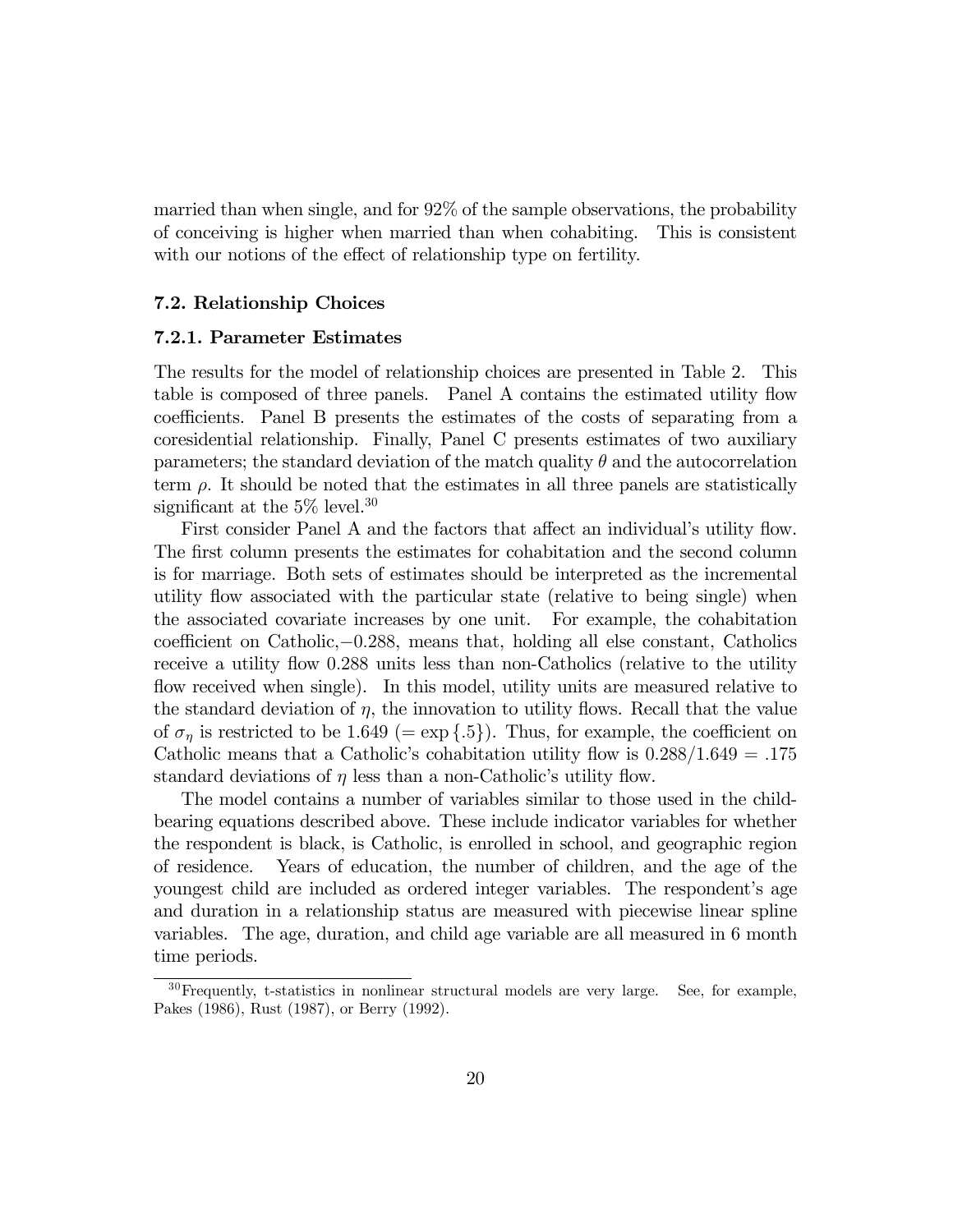Consistent with other literature on marriage and marriage markets, we find that black women receive less utility than white women in a coresidential relationship. The effect is larger for marriage than for cohabitation. We also find that being Catholic is associated with having a lower utility in cohabitation and marriage. It is important to note that our utility effect is not due to a higher potential divorce cost for Catholics. As will be discussed below, the Catholic prohibition on divorce is captured in Panel  $B<sup>31</sup>$ . The pattern of the region dummy variables imply that, relative to the other regions, individuals in the south gain the most from being in a relationship and individuals in the west gain the least.

More education implies a lower level of utility in either relationship state. As suggested above, this may occur because of greater employment opportunities for more highly educated women outside of a relationship. Similarly, being enrolled in school leads to less utility when in a coresidential relationship. This effect is slightly larger for marriage.

Finally, the utility associated with being in a relationship increases in the number of children for cohabitations and decreases for marriages. While this result may seem somewhat counterintuitive (since individuals have a higher probability of conceiving a child when in a marriage), there are aspects of the relationship between childbearing and marriage that make this possible. Specifically, the presence of children could influence both the transition into and out of marriage. The negative coefficient for marriages, which is relatively small, is caused by the sample hazard rate into marriage by women decreasing with the number of children born prior to marriage, a result found elsewhere in the demographic literature. Short of endogenizing the childbearing decision, a possible improvement in our empirical implementation might be to distinguish between children born prior to the marriage and children born during the marriage. The negative utility coefficient may in part be due the inability of the data to identify whether the marriage partner is the biological father of the woman's children. Altering the model to make this distinction is problematic, however, because it significantly increases the size of the state space and because it is very weakly identified by the data. In particular, sample hazard rates into marriage can not help identify the effect of children born during the marriage.<sup>32</sup> It should be further noted that

 $31$ It is important to note that Catholic might be capturing social or ethnic differences rather than religious differences.

 $32$ Technically, sample hazard rates into marriage provide some information about the effect of number of children on marriage utility but only because birth rates vary by relationship types. Identification through this mechanism relies on functional form assumptions about how future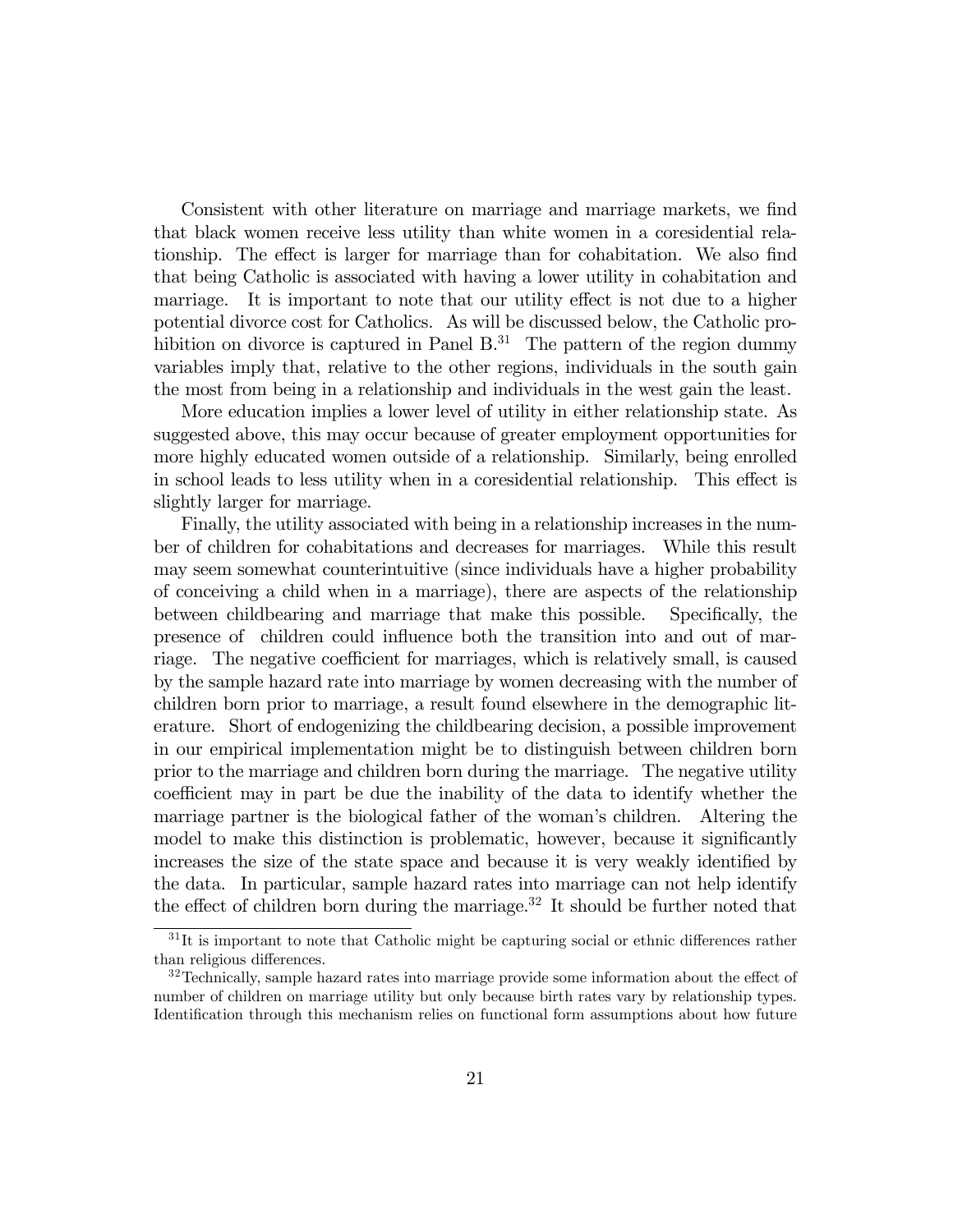the negative effect for marriage is not due to the relationship between the hazard out of marriage and the number of children. This effect is captured in the divorce costs coefficients discussed below.

This analysis also begs the question of why the coefficient for children is positive for cohabitation. It may be that relationships are useful in raising children in the sense of Becker's model of household behavior. If one marries, one gains the benefit of having another adult but loses any payments (e.g. child support, AFDC) associated with not being married. While cohabitation may affect AFDC eligibility (Moffitt, Reville, and Winkler 1998), the negative part of the tradeoff does not exist (or at least is not as important) for cohabiting. The results also indicate that the utility value of children declines as the children age.

The change in the utility flow over the course of a relationship is captured by the duration coefficients. Since the cohabitation duration effects are larger than those found for marriage, the utility flow premium associated with marriage dissipates as the relationship progresses. Consider a 20 year old, white, non-Catholic woman with 12 years of schooling, living in the south with no children and not enrolled in school. At the beginning of the relationship, she has a marriage utility flow premium of 1.054, and, after 3 years of a relationship, she has a marriage utility flow premium of 0.816. The negative duration dependence in the divorce rate exhibited in the data has two sources: the positive coefficients on duration in Table 2 and the existence of unobserved heterogeneity in values of the match quality  $\theta$  caused by variation in the unobserved component  $\mu$  and randomness in  $\theta$  conditional on  $\mu$ .

Panel B considers the utility costs associated with separating from a relationship. The control variables are the number of children, the age of the youngest child, and an indicator for whether the respondent is Catholic. We find higher divorce costs for Catholics. Interestingly, they also seem to pay a higher cost of separating from a nonmarital cohabitation. As expected, the presence of children raise the cost of separating from a relationship, and the cost is higher for exiting a marriage than a cohabitation. Regardless of religion and child characteristics, separation costs are always higher for marriage than for cohabitation.<sup>33</sup> This result, which was not imposed on the parameters by the estimation procedure, reflects, among other things, the legal costs of ending a formal marriage and religious prohibitions on divorce.

utility depends on present choices; thus it is weak.

 $33$ This is true because the number of children is censored at 4 and age of the youngest child is censored at 2 years of age.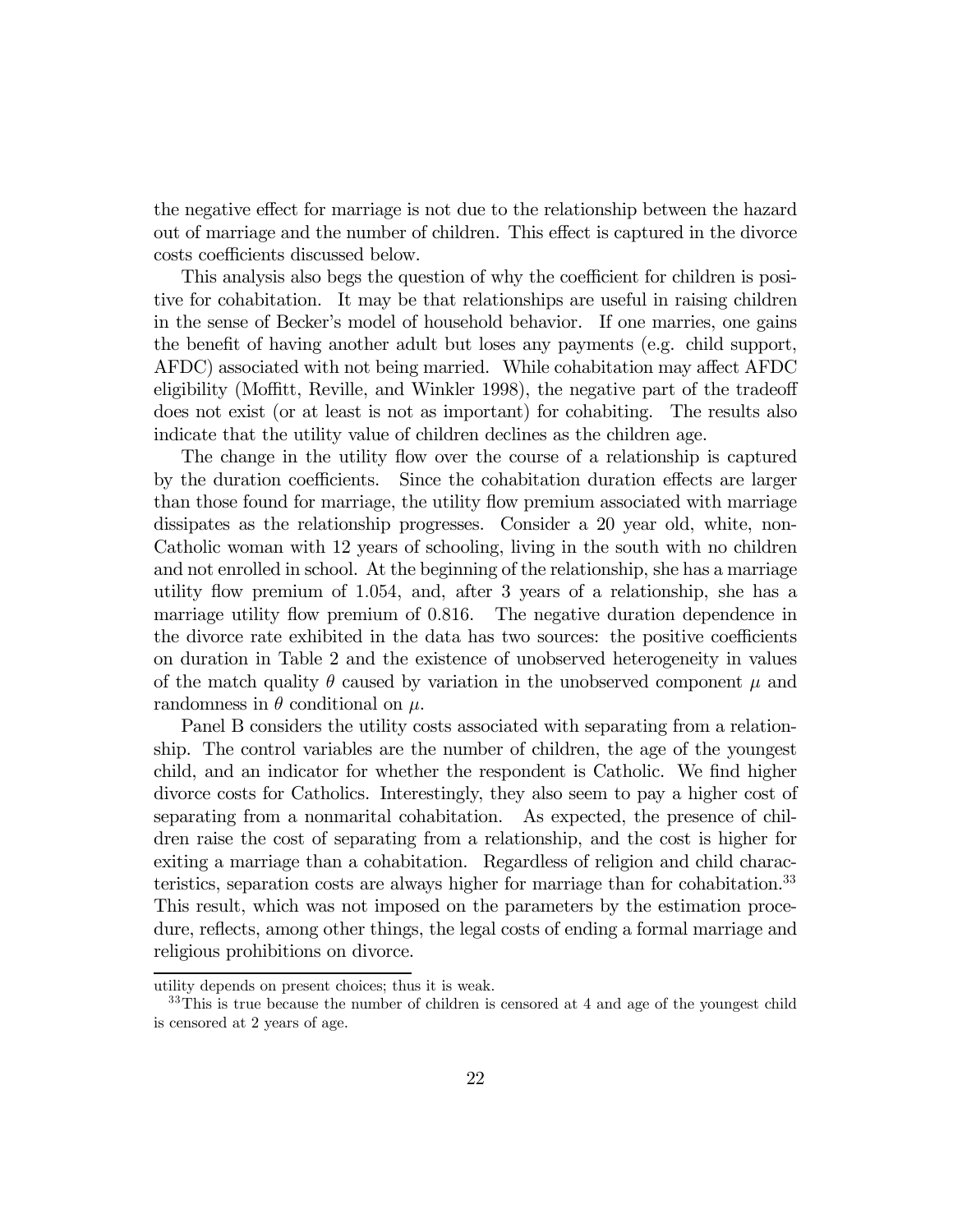Panel C provides estimates of  $\sigma_{\theta}$ ,  $\sigma_{\mu}$ , and  $\rho$ . Note that  $\sigma_{\theta}$  is 0.59 which is significantly smaller than  $\sigma_{\eta}$  suggesting that there is more variance across time within a relationship than across potential relationships. The estimate of  $\sigma_{\mu}$  is even smaller, suggesting that most of the variation in match values is specific to the match and not specific to the agent across matches. However, allowing for variation in  $\mu$  is important to explaining the data. The estimate of the serial correlation term  $\rho$  is 0.498, suggesting moderate positive serial correlation in  $\eta$ shocks. Given our estimate of  $\rho$ , the  $Var\left(\theta \mid \hat{\theta}_{d_t}\right)$  six periods into a relationship is 0.28. In contrast, if we assume that there is no serial correlation ( $\rho = 0$ ), we observe a sharper decline in the variance, implying faster learning; six periods into a relationship, the  $Var\left(\theta \mid \hat{\theta}_{d_t}\right)$  is 0.20.

Overall, the parameter estimates have interesting implications for the effect of the size of relative utility flows on relationship choices. Consider, for example, the hypothetical 20 year old, white woman described above. As noted above, for such a person, the average differential between the marriage utility flow and cohabitation utility flow for starting a new relationship is 1.054. Note that there is variation in utility flows due to the randomness of  $\theta$  and  $\eta$ . In fact, the marriage utility flow differential (1.054) is small relative to the standard deviation of the random components. This suggests that even small marriage utility flow premiums (relative to cohabitation utility flows) can generate high marriage rates even with large differences in separation costs as long as the relationship utility flows associated with being in a relationship are large relative to the utility flow associated with being single. In such a case, a person is willing to incur the risk associated with divorce to enjoy a modest marriage utility flow premium because divorce is an unlikely event.

Another implication of the estimates is that it is impossible to generate a hypothetical person whose utility flow to cohabitation exceeds the utility flow to marriage at the beginning of a relationship. There was nothing in the estimation procedure that required this to happen. This result supports the theoretical model assuming a positive premium to marriage (relative to cohabitation) as the cause of couples marrying despite high divorce costs. As the model shows, couples still sometimes cohabit because of higher separation costs for marriage than cohabitation and because utility flows change over the course of the relationship.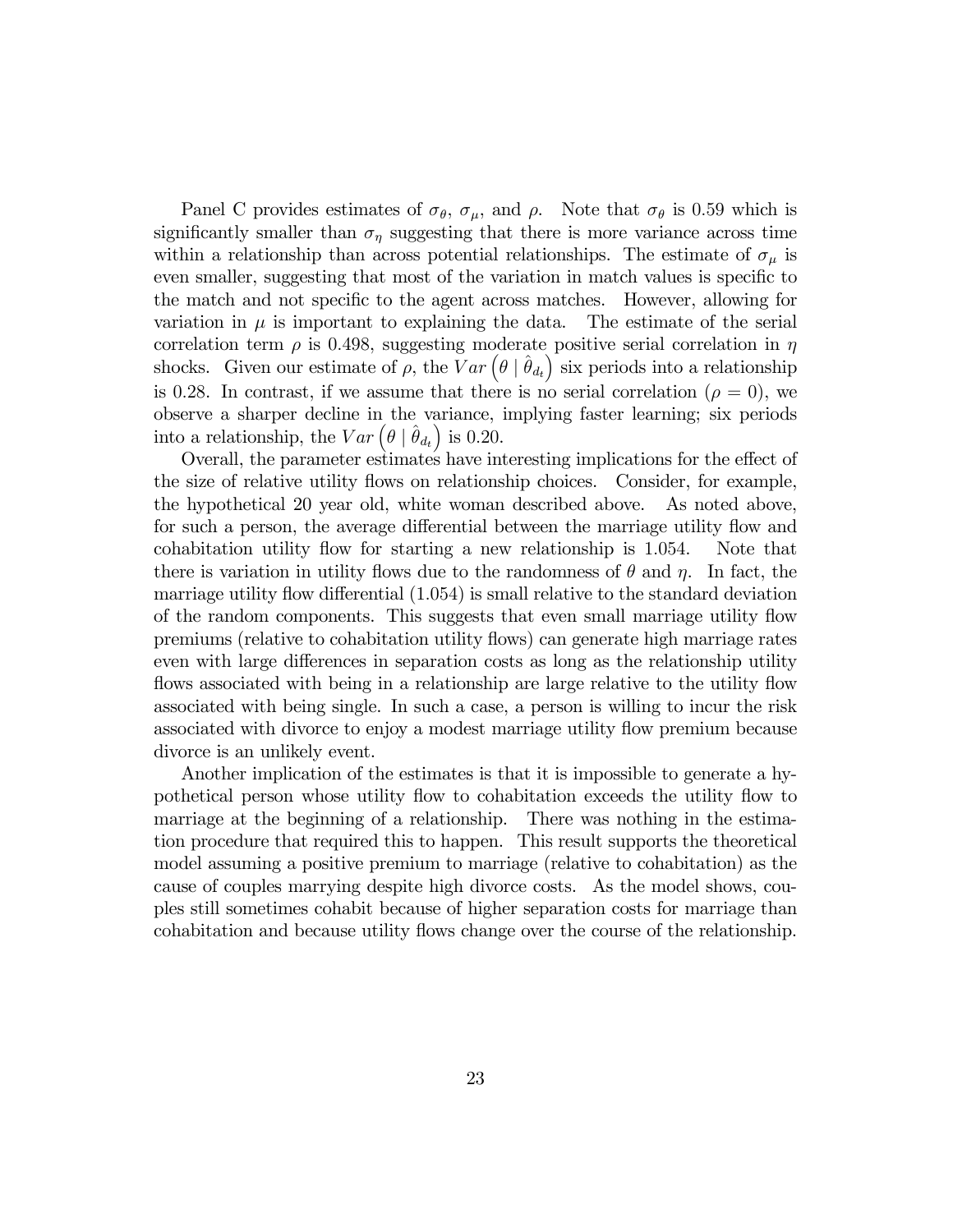#### 7.3. Specification Tests

Using our estimates, we simulate a sample of 40,000 individuals and then compare their behavior to that observed in the data sample. Results of this exercise are displayed in Figures 2 and 3 and Table 3. Figure 2 displays the simulated and data sample proportions of women in each of the three states as a function of age. We predict all three proportions extremely precisely at all ages. Table 3 reports censored  $\chi^2$  goodness-of-fit tests for different subsamples of our data disaggregating by race (black and white), religion (Catholic and not), education (12, 14, and 16 years of education), region (4 regions), and age (18, 22, 26, and 30 years old). We censor the  $\chi^2_1$  statistics associated with each cell at the 1% right tail to mitigate the undue influence of large outliers. The results of these goodness-offit tests also suggest we are fitting the data very well for transitions from marriage but, somewhere, the model is misspecified with respect to transitions from single and cohabiting. The results are similar if we disagregate by race, religion, and age. One should note that, in most specification tests of structural discrete choice models, formal specification tests reject the model (see, for example, Berkovec and Stern 1991, Keane and Wolpin 1997) or use goodness-of-fit measures based on a MSE criterion which is less formal and less sensitive to small denominators (see, for example, Pakes 1986, Berry 1992).

Figure 3 compares simulated and data sample hazard rates. The hazard rates by age for each transition are presented in the separate panels of Figure 3. Panel A shows simulated and data sample hazard rates from single to cohabitation. Combined with the information in Panel C, the hazard rates from cohabitation to single, it appears that we are overpredicting transitions between cohabitation and single in both directions and by similar amounts.

Panel B shows simulated and data sample hazard rates from single to married. We overpredict marriage rates at ages after age 25, but, surprisingly, it does not show up in the deviations between predicted and sample proportions in marriage in Figure 2.

Overall, our specification tests suggest that we are fitting the data very well, especially in terms of proportions in each state. There are a few areas where we overpredict transitions.

We also tested for different forms of heteroskedasticity using Lagrange Multiplier tests similar to those described in Breusch and Pagan (1979). In particular, we allowed  $\rho$ ,  $\sigma_{\theta}^2$ , and  $\sigma_{\mu}^2$  to vary with race, religion, education, and region of residence. Table 4 provides support for heteroskedasticity in  $\sigma_{\theta}^2$  but not in  $\rho$  or  $\sigma_{\mu}^2$ . The size of  $\sigma_{\theta}^2$  increases with Black and Catholic and decreases with years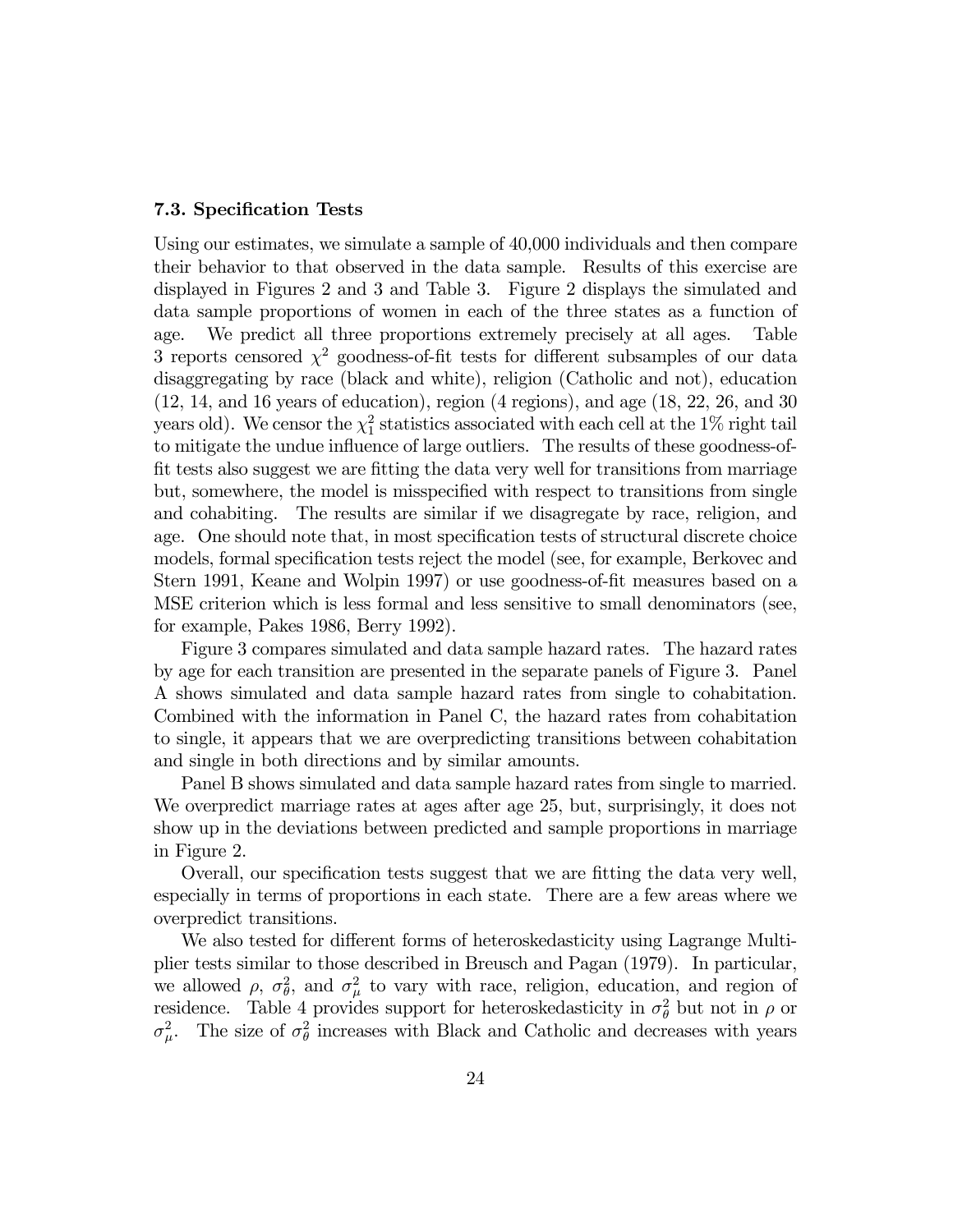of education. The results for Blacks and Catholics might be a sign of assortive mating. The pool of mates for blacks and Catholics is smaller than for whites and non-Catholics. Whites and non-Catholics may be able to specialize their search better, thus leading to smaller variances. This argument does not work as well for education.

Finally, we compared (weighted) residuals across personal characteristics that would be difficult to incorporate in a formal Lagrange Multiplier test because it would involve adding a state variable to the model thus making estimation or testing infeasible. As a first test, we aggregated residuals across states of residence conditional on race, religion, age group, and region to check for the existence of other state effects. If we construct a quadratic form in such residuals weighted by their inverse covariance matrix and approximate its distribution with  $\chi_q^2$  where q is the number of combinations of states of residence and relationship states m for which we have residuals,<sup>34</sup> then we reject the null hypothesis that there are no other state effects.<sup>35</sup> However, if we regress the aggregated residuals (based on transitions from single to marriage and from marriage to single) on the three divorce cost variables used in Friedberg  $(1998),<sup>36</sup>$  we find no significant estimated effects of the divorce laws and overall  $R^2$  less than 0.1%. Thus, while our results suggest that there may be other state effects, they are not captured by variation in divorce laws. This result is somewhat different than that reported by Friedberg (1998) who found that, after controlling for unobserved differences across states, changes in divorce laws played a significant role in explaining the time-series variation in divorce rates.

A second test of this "pseudo-Langrange Multiplier" type compares residuals between those who have not finished their first relationship and those who have. More precisely, let

$$
e_{it} = 1 \left( \exists s < s' < t : m_{is} > 1, m_{is'} = 1 \right)
$$

be an indicator for separation from a relationship. We want to test whether  $e_{it}$  is correlated with the residuals. If we construct a quadratic form in such residuals weighted by their inverse covariance matrix and approximate its distribution with  $\chi_q^2$ , then we reject the null hypothesis that behavior between first

<sup>34</sup>We limited our observations to those cells where there were at least four observations.

 $^{35}\mathrm{The}$  overall  $\chi^2$  statistic is 260.5 with 82 degrees of freedom.

 $36$ The three variables are dummies for a) whether the state allowed unilateral divorce, b) whether there is a waiting period before a divorce can occur, and c) whether settlements are no-fault. See Friedberg (1998) for a complete description of these variables.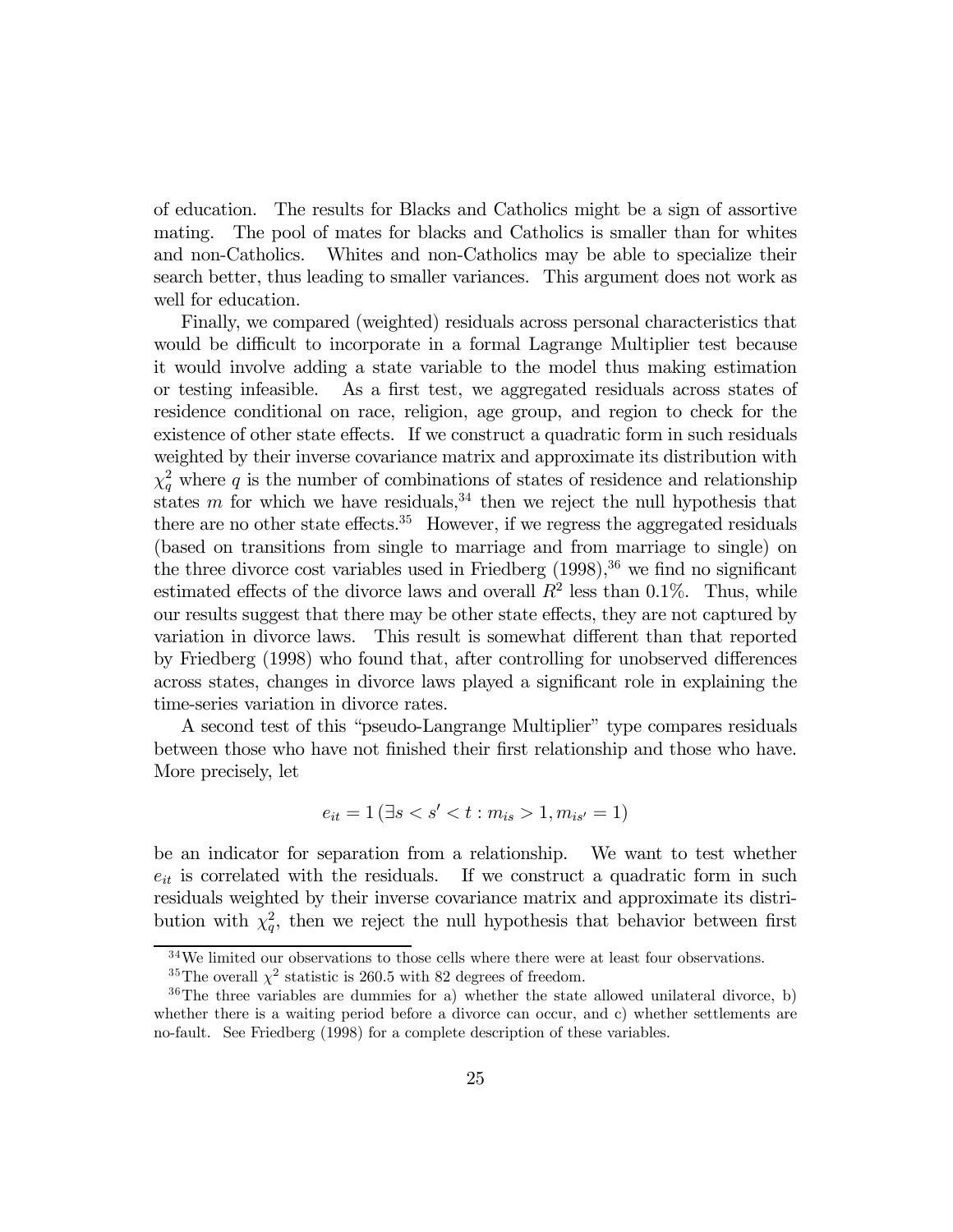and subsequent relationships is the same. $37$  However, the difference in average residuals is small: for transitions originating from being single, the difference in average residuals for  $e_{it} = 1$  and  $e_{it} = 0$  for transitions into marriage is 0.018; for transitions originating from being married, the difference in average residuals for  $e_{it} = 1$  and  $e_{it} = 0$  for transitions into single is 0.011. Thus, our results suggest there is little to be gained by adding a state variable for the existence of prior relationships. In the prior literature, however, a number of researchers have found important differences between first and subsequent relationships. Bumpass and Sweet (1989), for example, report higher rates of cohabitation for those who had experienced a prior relationship. Upchurch, Lillard and Panis (1999) use a hazard framework to examine the determinants of the waiting time to marriage and marital dissolution and find that, when not accounting for unobserved differences across individuals, prior marriages significantly increases the hazard of both events. When estimating the processes jointly, including a fertility decision, they find this result disappears and, in the case of the waiting time to marriage, prior marriages significantly decrease the hazard of marriage.

#### 7.4. Comparative Dynamics

In this section, we conduct a number of experiments to evaluate potential family policies. The first experiment is a lowering of the divorce cost. This type of experiment could help evaluate the changes in family structure that may have occurred during the 1970ís and 1980ís when there was a substantial relaxation in divorce laws (Friedberg 1998) and significant changes in the marriage penalty associated with the U.S. tax code (Whittington and Alm 1997). Mechanically, this exercise is accomplished by decreasing the parameter estimate on the constant term in the divorce cost equation by 0.1. To help gauge in monetary terms a parameter change of this size, we rely on two papers that relate marital status transitions to variables denoted in dollars. Whittington and Alm (1997) find that the effect of a \$1000 increase in the marriage penalty on the annual divorce rate is 0.004 (Table 2, p 399) for the average person. This translates into an effect of  $0.105$  utils where a util is the unit of measure in our model.<sup>38</sup> In a related paper, Alm and Whittington (1999) find that the effect of a \$1000 increase in the marriage penalty on the annual marriage rate is -0.002 (Table 3) for the average person. This translates into an effect of 0.027 utils. Note that our model and most other

 $37$ The  $\chi^2$  statistic is 525.7 with 172 degrees of freedom.

<sup>38</sup>See Appendix B for an explanation of this transformation.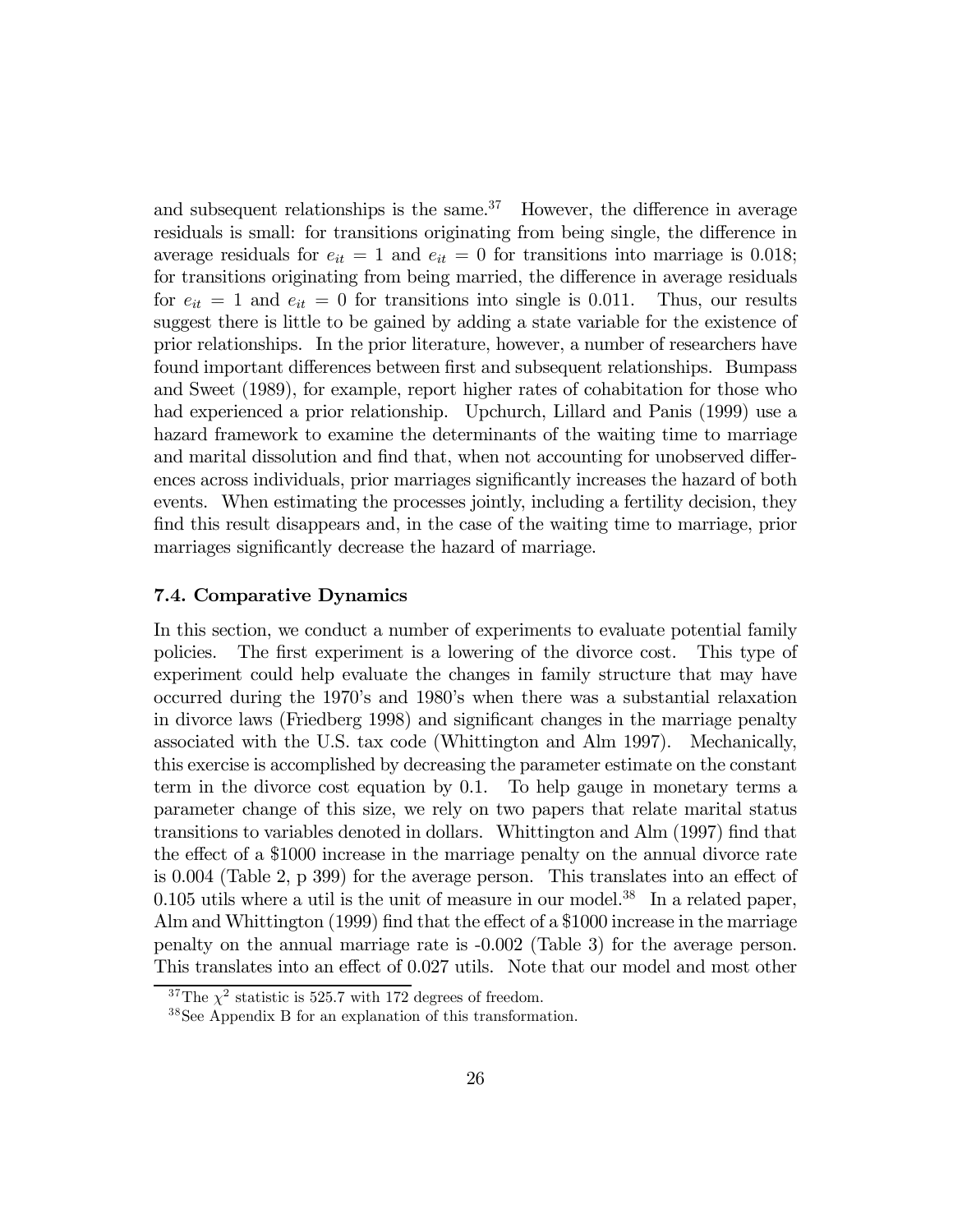economic models of marriage and divorce suggest that these two numbers should be the same magnitude. Thus, for our analysis, we take a geometric average of these and assume \$1000 is worth 0.05 utils; our experiment corresponds to a \$2000 decrease in divorce costs. We should be clear about how we are combining the Alm and Whittington results with the parameter estimates in our paper. Alm and Whittington is really providing the overall magnitude of the effect. Our contribution is to translate that effect into this model so that the specific policy question they addressed can be compared to other policy questions of relevance that they could not have analyzed given their empirical approach. In effect, we are using the Alm and Whittington results to calibrate one parameter that is unidentified given our data and then performing policy analysis conditional on the calibrated parameter.

There are two ways of analyzing the effects of this experiment: evaluating changes in proportions of the population in each state conditional on age or evaluating hazard rates conditional on age. The proportions of people in each state in the base case are shown in Figure 2. Decreasing divorce costs cause essentially no change in the proportion choosing to be single at any age. Consistent with oneís expectations, the experiment results in a decrease in the proportion of individuals choosing to reside in a nonmarital cohabitation and a slight increase in the proportion of the sample that chooses to be married. Overall, the impact of this policy change appears to be in the anticipated direction but fairly small in size. The corresponding hazard rates are presented in the five panels of Figure 4. For example, the top left panel (Panel A) depicts the hazard out of singlehood into cohabitation. There are separate lines for each policy scenario (base vs. decreased divorce cost). The results for leaving the single state (Panels A and B) reveal a slightly higher hazard into marriage and a slightly lower hazard into cohabitation when there is a decrease in the divorce cost. The middle two panels show the hazard out of cohabitation in which we see a slight increase in the hazard for those terminating the relationship (exiting into single). The bottom panel shows the expected, but very small, increase in the hazard of divorce. The small effects from this policy simulation are consistent with the lack of statistical significance of Friedbergís divorce law variables in explaining our residuals reported above. This consistency is especially important and adds credence to the results because, while the magnitude of the policy effect reported here depends upon the estimates in Alm and Whittington's work, the specification test results using Friedberg's data does not.

The second experiment we consider is one in which there is an increase in the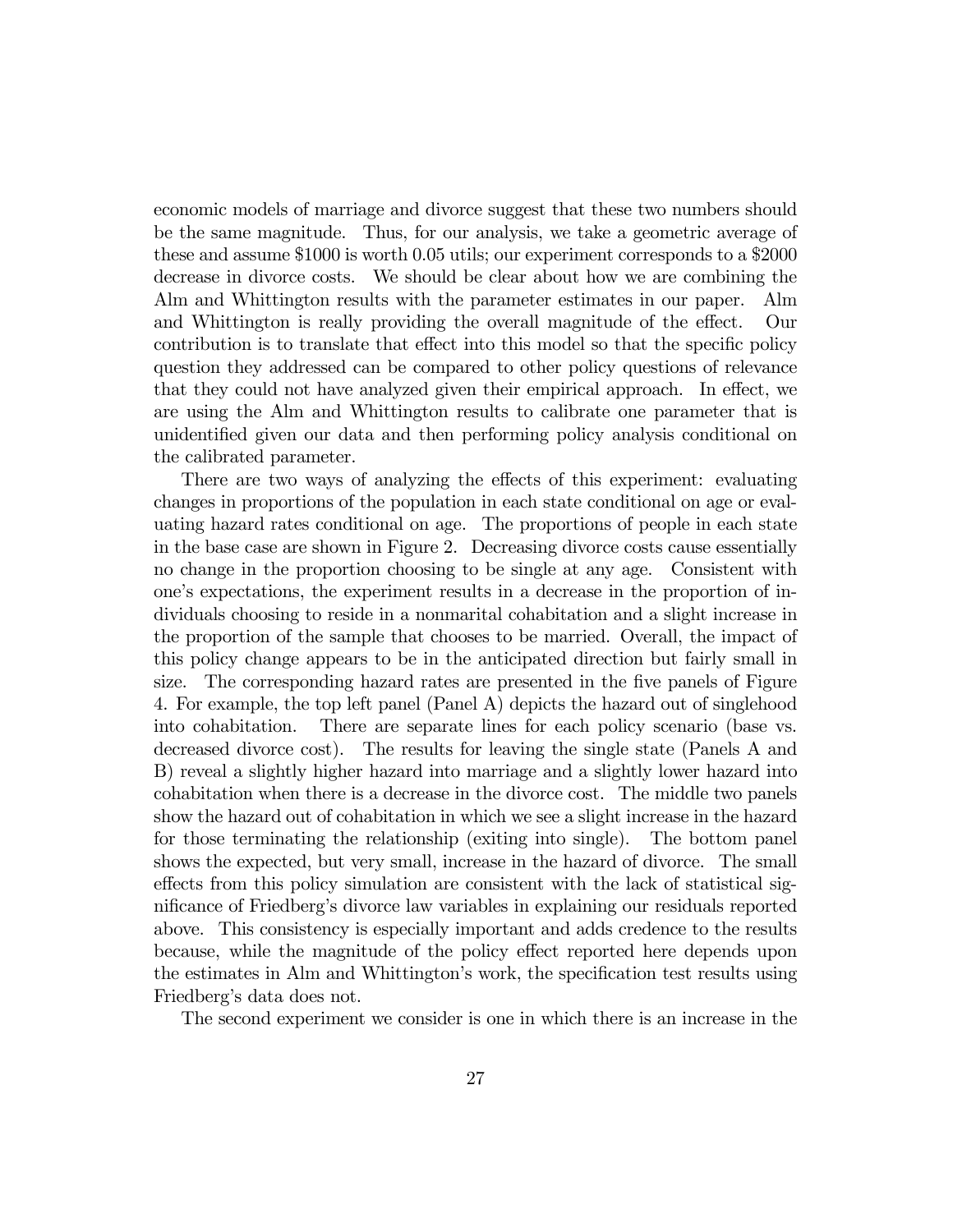incentives to marry. This might include a decrease in the "marriage penalty" or, more simply, some sort of marriage credit. We operationalize this experiment by increasing the constant term in the marriage equation by 0.1; this is again equivalent to a credit of \$2000 each six months. In this experiment, more people choose to marry, and fewer people choose to cohabit. Figure 5 shows the corresponding hazard rates that are relevant for each of the relationship states. The top two panels show, for single individuals, increases at all ages in the hazard of marriage and decreases in the hazard of cohabitation. Interestingly, and perhaps counter to oneís expectations, the middle two panels show most clearly an increase in the hazard out of cohabitation into singlehood. This may be, in part, due to the relatively small number of individuals predicted to be cohabiting under this policy scenario. Finally, the bottom panel provides fairly mixed results on the hazard of divorce for this experiment.

The final experiment relates to the value of having children. This experiment increases the utility associated with having a child by 0.05 regardless of their relationship status. Such an increase could occur by increasing the exemption on children in the tax code by \$1000 each six months. The results for this policy experiment are remarkably similar to the marriage credit experiment described above. Like we had observed in the marriage credit, the child credit results in a large movement out of cohabitation and into marriage. One possible explanation for the similarity between the experiments may lie in how we treat the childbearing process in the model. Based on the estimates presented in Table 1, women have a significantly higher probability of having a child when married. The presence of the child credit may induce individuals to choose marriage and the accompanying higher probability of having a child.<sup>39</sup>

# 8. Conclusion

The theoretical model presented in this paper offers a coherent structure in which to analyze relationship choices. It provides, among other things, an explanation for why individuals choose to live together outside of a formal marriage, why these types of relationships are shorter-lived, and why many nonmarital cohabiting relationships are converted into marriages. While the information-gathering framework undoubtedly only captures part of the reasons individuals choose to form and dissolve relationships, the model appears to satisfactorily replicate many

 $39\,\text{We}$  also performed an experiment limiting the utility increase for children to married couples and found no significant difference in behavior.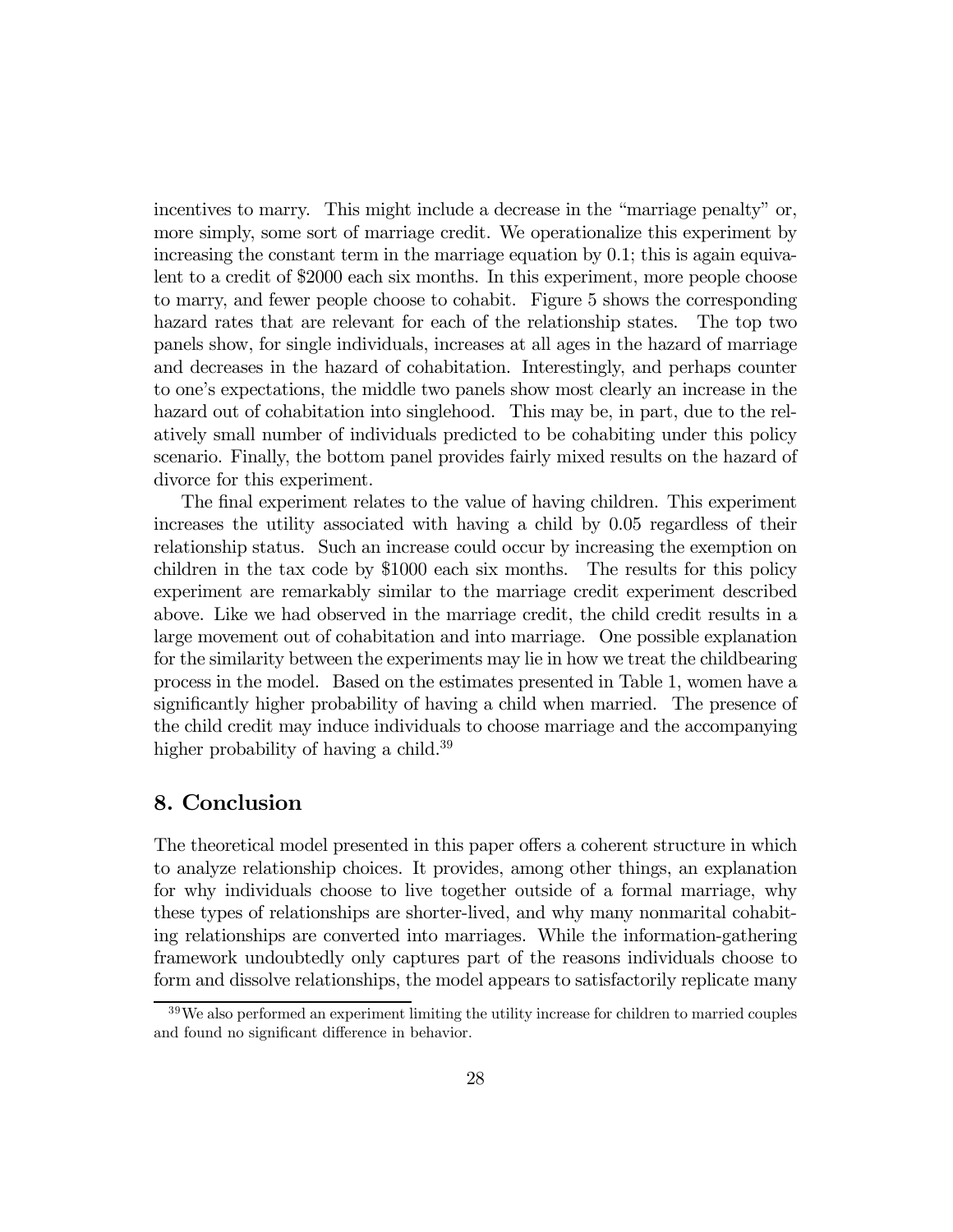of the stylized facts surrounding cohabitation and marriage decisions. The model also helps us to interpret other empirical findings such as that marriages beginning as cohabitations are less stable than those that do not. The structural parameters of the model were estimated and have allowed us to further gauge the suitability of the framework and to conduct a variety of experiments.

This work suggests a number of avenues for future research. One obvious shortcoming of the present framework is the manner in which childbearing is not treated as a fully endogenous decision. As discussed above, the various behaviors were modeled in this way primarily because of the computation costs associated with expanding the state space in an already complex model. The decision to have a child, however, is clearly intertwined with cohabitation and marriage decisions (Brien, Lillard, and Waite 1999) and advances in the numerical methods used to solve and estimate dynamic models are needed to make this problem tractable. Another issue is the role of unobservables. One might consider a somewhat different model, not relying on information gathering, where the quality of the match,  $\theta$ , changes over time. It is worthwhile to derive the implications of such a model and to determine if it is identified from the model we have presented here.

# A. Appendix: Estimation Issues

#### A.1. Simulation of Path Probabilities

The path probability defined in equation (6.3) can be simulated. The simulation algorithm is:

- a) Compute Pr  $[m_2, b_2]$  using equation (6.3);
- b) Draw  $\varepsilon_2 \mid m_2;$
- c) Compute  $\theta_2$  as function of  $\varepsilon_2$ ;
- d) Set  $t = 2$  and  $\Gamma = \Pr[m_2, b_2]$ ;
- e) Set  $t = t + 1$ ;
- f) Compute Pr  $\left[m_t, b_t \mid \varepsilon_{t-1}, \hat{\theta}_{d_t-1}\right]$ ;
- g) Set  $\Gamma \leftarrow \Gamma * \Pr \left[ m_t, b_t \mid \varepsilon_{t-1}, \hat{\theta}_{d_t-1} \right];$
- h) Stop if  $t = T$ ;
- i) Draw  $\varepsilon_t \mid m_t, \varepsilon_{t-1}, \hat{\theta}_{d_t-1};$
- j) Compute  $\hat{\theta}_{d_t}$  as a function of  $\varepsilon_t$  and  $\hat{\theta}_{d_t-1}$ ;
- $k)$  Go to  $(e)$ .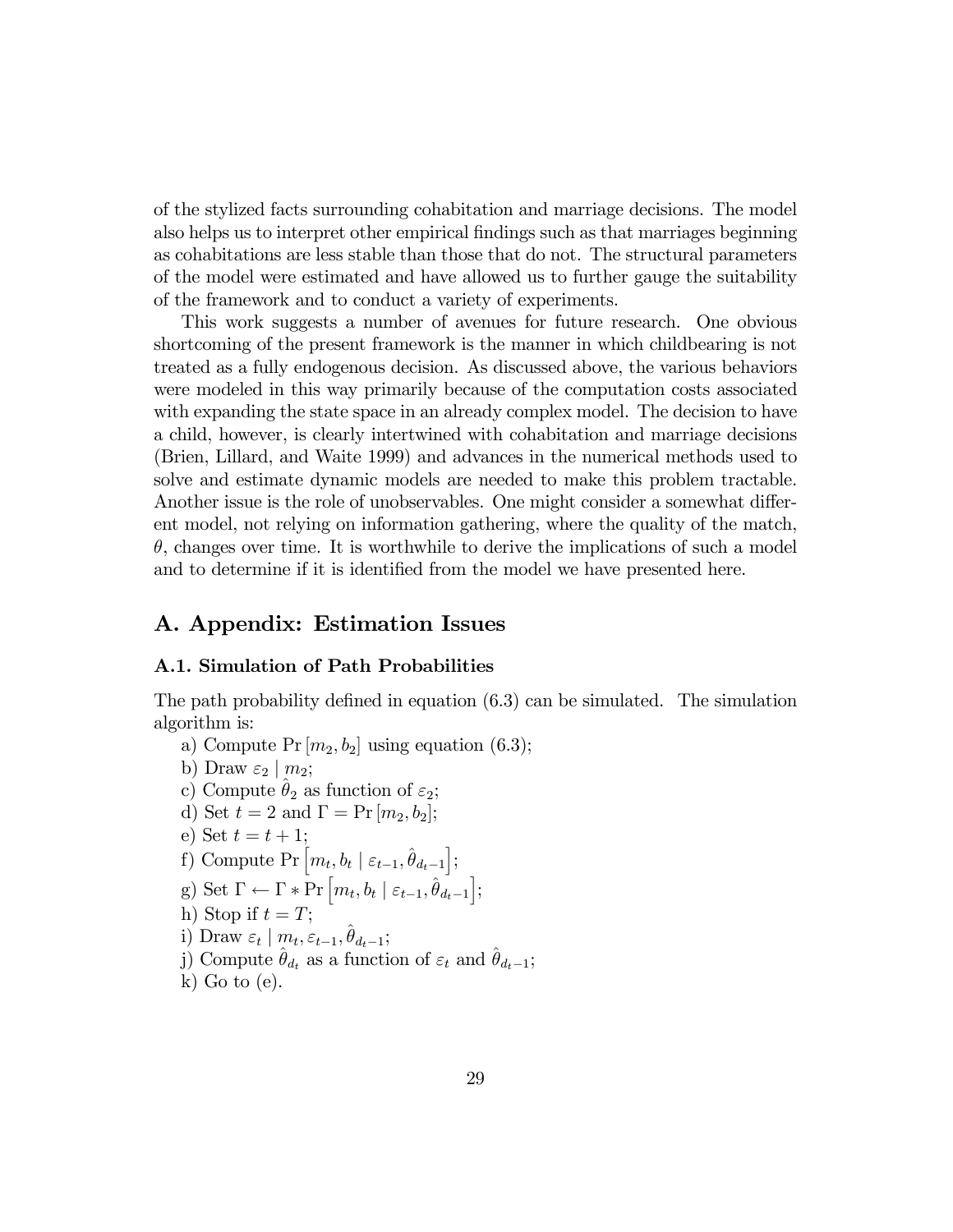#### A.2. Adjustment for Rare Events

Evaluating equation (6.3) can be done in two parts,  $p_t^b (1 - p_t)^{1-b}$  and everything else. The first part is straightforward. The second is very complicated; see Appendix E in Brien, Lillard, and Stern (2000) for details. Unfortunately, because of the ordered nature of the relationship choices, most (if not all) values of the parameter vector have the property that there are at least two observations, i and  $j$ , where observation  $i$  includes a period of cohabitation with zero probability of occurring and j includes a period of marriage with zero probability of occurring. The two conditions together suggest that it would be difficult to find a parameter vector where the likelihood function was positive. One way to fix this problem is to replace zero probability events by small probabilities with informative derivatives. In particular, replace  $Pr[m_t = k, b_t = b]$  in equation (6.3) with

$$
p_t^b \left(1 - p_t\right)^{1 - b} \left[ \left(1 - \kappa\right) \Gamma_t + \kappa Q_t \right] \tag{A.1}
$$

where

$$
\Gamma_{t} = \frac{1}{\sigma_{\eta}} \int_{-\infty}^{\infty} \phi \left( \frac{\varepsilon_{t} - \left[ (1 - \rho) \hat{\theta}_{d_{t-1}} + \rho \varepsilon_{t-1} \right]}{\sigma_{\eta}} \right) \bullet
$$
\n
$$
1 \left[ V_{t} \left( k, S_{t}, \hat{\theta}_{d_{t}}, \varepsilon_{t} \right) \geq V_{t} \left( j, S_{t}, \hat{\theta}_{d_{t}}, \varepsilon_{t} \right) \forall j \in F \left( m_{t-1} \right) \right] d\varepsilon_{t},
$$
\n(A.2)

 $Q_t$  is a probability function such that  $0 < Q_t$ , and  $\kappa$  is a small number. Note that if  $\kappa = 0$ , equation (A.1) reduces to equation (6.3). Thus, equation (A.1) can be thought of as an approximation to equation (6.3) that avoids the problems associated with equation (6.3) equalling zero. A similar idea is used in McFadden (1989). In particular,  $Q_t$  should be chosen so that  $0 < Q_t$  and so that the partial derivative of  $Q_t$  with respect to the parameter vector is informative about the direction one should change the parameter vector to increase  $\Gamma_t$ . A multinomial logit-type probability can be chosen to satisfy these conditions. In particular, let

$$
Q_{t} = \frac{1}{\sigma_{\eta}} \int_{-\infty}^{\infty} \frac{\exp\left\{V_{t}\left(j, S_{t}, \hat{\theta}_{d_{t}}, \varepsilon_{t}\right)\right\}}{\sum_{k \in F(m_{t-1})} \exp\left\{V_{t}\left(k, S_{t}, \hat{\theta}_{d_{t}}, \varepsilon_{t}\right)\right\}} \bullet
$$
\n
$$
\phi\left(\frac{\varepsilon_{t} - \left[(1-\rho)\hat{\theta}_{d_{t-1}} + \rho\varepsilon_{t-1}\right]}{\sigma_{\eta}}\right) d\varepsilon_{t}
$$
\n(A.3)

for an observation where choice j is chosen at age t. Note that  $\partial Q_t/\partial V_t(j, S_t^{b_{t}*}, \hat{\theta}_{d_t}, \varepsilon_t)$  $> 0$  and  $\partial Q_t/\partial V_t(k, S_t, \hat{\theta}_{d_t}, \varepsilon_t) < 0$  for all  $k \in F(m_{t-1}) \neq j$  as desired. If  $\kappa$  is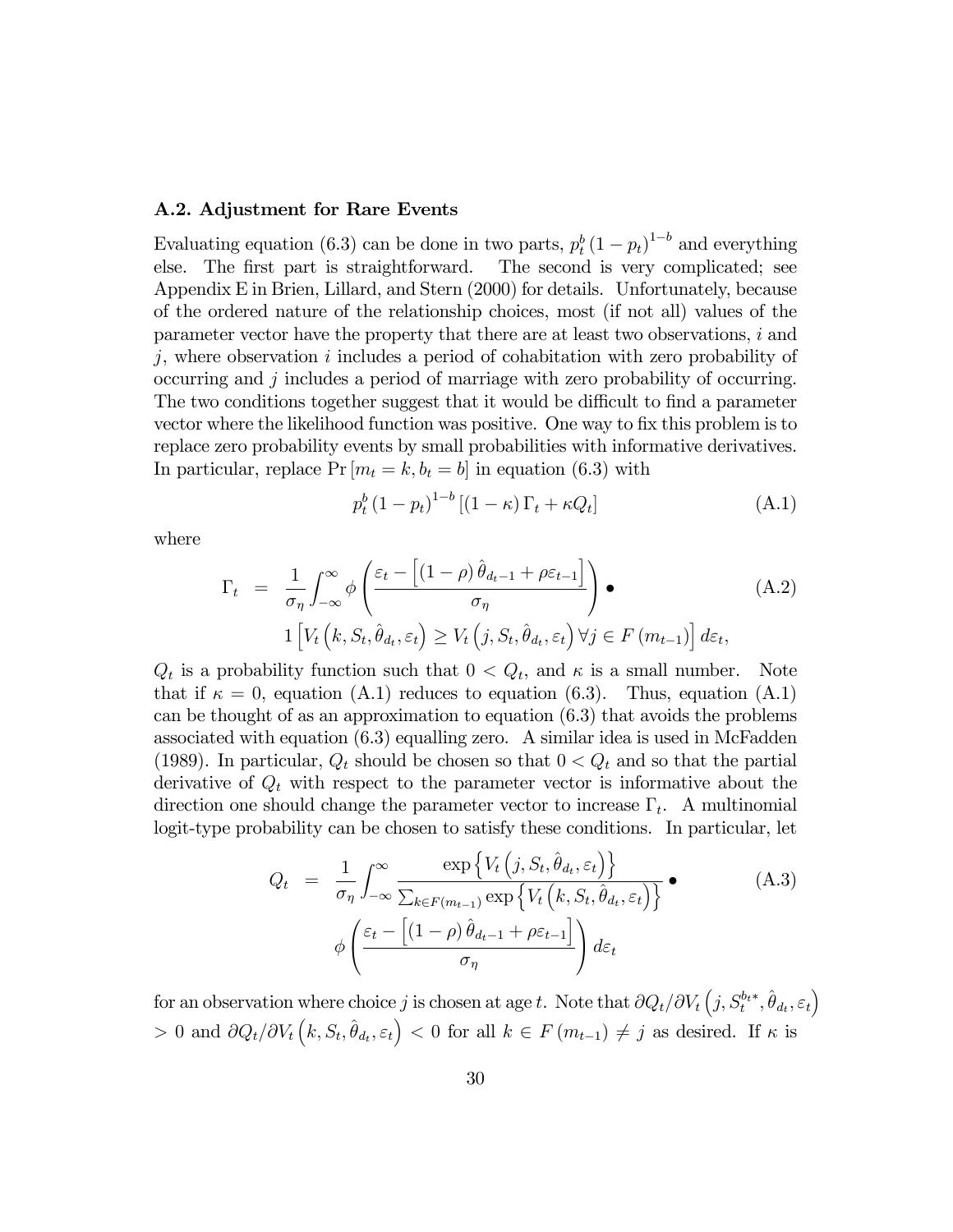fixed at a very small number, then it can be argued that a) this is just a small deviation from the model or alternatively b) there really is a small extreme value error in the model but that its size is so small that it has no appreciable effect on value functions.<sup>40</sup>

Let  $\Lambda = (\gamma, \alpha, \delta, \rho, \sigma_{\theta}^2)$  be the parameter vector. Then the maximum simulated likelihood (MSL) estimator of  $\Lambda$  maximizes  $\sum_i \log \Gamma_i$  where  $\Gamma_i$  is the path probability for sample person  $i$  defined in equation  $(6.1)$ .

#### A.3. Numerical Methods for Evaluating the Likelihood Function

In our application, it is too computationally expensive to evaluate the value function for all 6,118 observations, especially with the need to simulate. Some papers in the literature (e.g. Pakes 1986, Stern 1989, Eckstein and Wolpin 1995) attempt to limit the number of times that value functions need to be evaluated by limiting their analysis to homogeneous samples. This is done either by restricting the sample or making severe assumptions about what variables matter. We achieve similar results without relying on these methods. Rather, we create N representative people with different values of  $X$ . In our case,  $X$  includes race (2 values), religion (2 values), and region (4 values), and we discretize continuous variables  $\mu(2)$ ,  $\mu(3)$ , and education with 3 values each; thus there are  $N = 2 \cdot 2 \cdot 4 \cdot 3 \cdot 3 \cdot 3 = 432$  representative people. We compute the value functions only for these representative agents and "conditional" path probabilities for each sample person i using the value functions for each representative person j "close" to i. Then we use weighted averages of the conditional path probabilities to compute path probabilities for each sample person where the weights are inversely proportional to the distance between the sample person and the representative person.

In particular, let  $\omega_{ij}$  be the weight associated with representative person j and sample person *i* where weights are normed so that  $\sum_j \omega_{ij} = 1$ . Let  $X^c$  be the continuous elements of X over which we need to interpolate. Let  $X^d$  be the discrete elements of  $X$  where, since all relevant values are used to stratify the data (e.g., race, religion, region), there is no need to interpolate. Let  $\tilde{X} = (\tilde{X}^c, \tilde{X}^d)$  be the values of  $X = \left(X^c, X^d\right)$  corresponding to representative people. In our case, the continuous variables  $X^c$  are  $\mu$  and education, denoted  $X_e$ . Let  $\tilde{\mu}(2)_1$  be the largest "representative" value of  $\mu(2)$  less than  $\mu(2)_i$  and  $\tilde{\mu}(2)_2$  be the smallest

<sup>&</sup>lt;sup>40</sup>Once the extreme value error is added, the GHK algorithm above needs to be modified. See Brien, Lillard, and Stern (1998).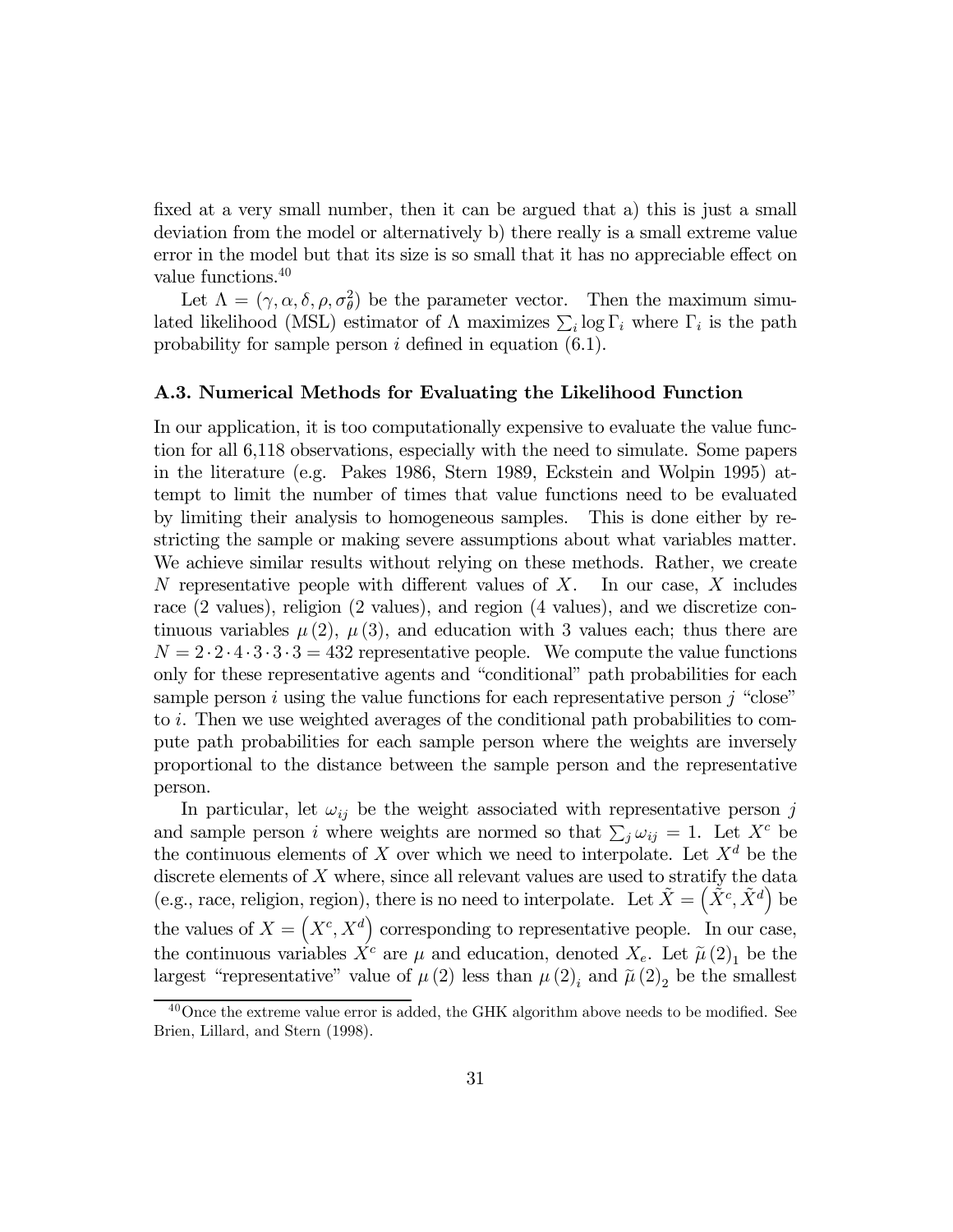"representative" value of  $\mu(2)$  greater than  $\mu(2)_i$ , define similar terms for  $\mu(3)_i$ , and define  $X_{e1}$  and  $X_{e2}$  analogously for education. Then the weighting function (before norming) is given by

$$
\omega_{ij} = \prod_{m=2}^{3} \left| \mu(m)_i - \tilde{\mu}(m)_k \right|^2 \left| X_{ei} - \widetilde{X}_{ek'} \right|^2 1 \left( X^d = \tilde{X}^d \right) \tag{A.4}
$$

where  $\tilde{\mu}(m)_k = \tilde{\mu}(m)_1$  if representative person j has  $\mu(m) = \tilde{\mu}(2)_2$  and  $\tilde{\mu}(m)_k =$  $\tilde{\mu}(2)_2$  if representative person j has  $\mu(m) = \tilde{\mu}(m)_1$ ;  $X_{ek'}$  is defined analogously for the two adjacent representative values of education.<sup>41</sup>

The weighting scheme is illustrated in Figure 6 (assuming  $X_{ei} - X_{ek'}$ ). Consider an observation denoted point  $A$ . Let the adjacent vertices for the continuous stratifying variables be denoted by  $I, II, III, and IV$ , and let the distances between A and each of the continuous stratifying variables be denoted by  $z_1$ through  $z_4$ . Then the weight for this observation and the representative person corresponding to point  $I$  is

$$
\omega_{iI} = z_3^2 z_2^2 / \left[ z_3^2 z_2^2 + z_1^2 z_4^2 \right].
$$

An alternative to using the weighting scheme described above is to treat  $\mu$  and education as discrete variables. There is a large literature advocating the use of multi-point discrete distributions for unobserved heterogeneity (see, for example, Mroz 1999). However, there are a number of reasons that treating  $\mu$  and education as continuous variables is better in this case. First, in the data, education takes on more values than we would like to allow for among representative people. Second, we would have to limit ourselves to distributions with very few mass points (3 or less) to avoid increased computation costs. Third, our own experience suggests that estimating multi-point discrete distributions for unobserved heterogeneity does not behave as well as estimating smoother distributions in derivative based optimization routines. Given the cost of estimation, it is imperative to find a specification that performs well. Finally, we feel it is worth demonstrating the value of this approach so other researchers can use it when they have continuous state variables.

 $41$ The same weighting function is used for interpolating value functions. The weighted average is continuous at interpolation points, and  $\partial \omega / \partial x$  exists for any x but is zero at interpolation points. Also, if a sample person has the exact characteristics of a representative person, then only that representative person will receive positive weight.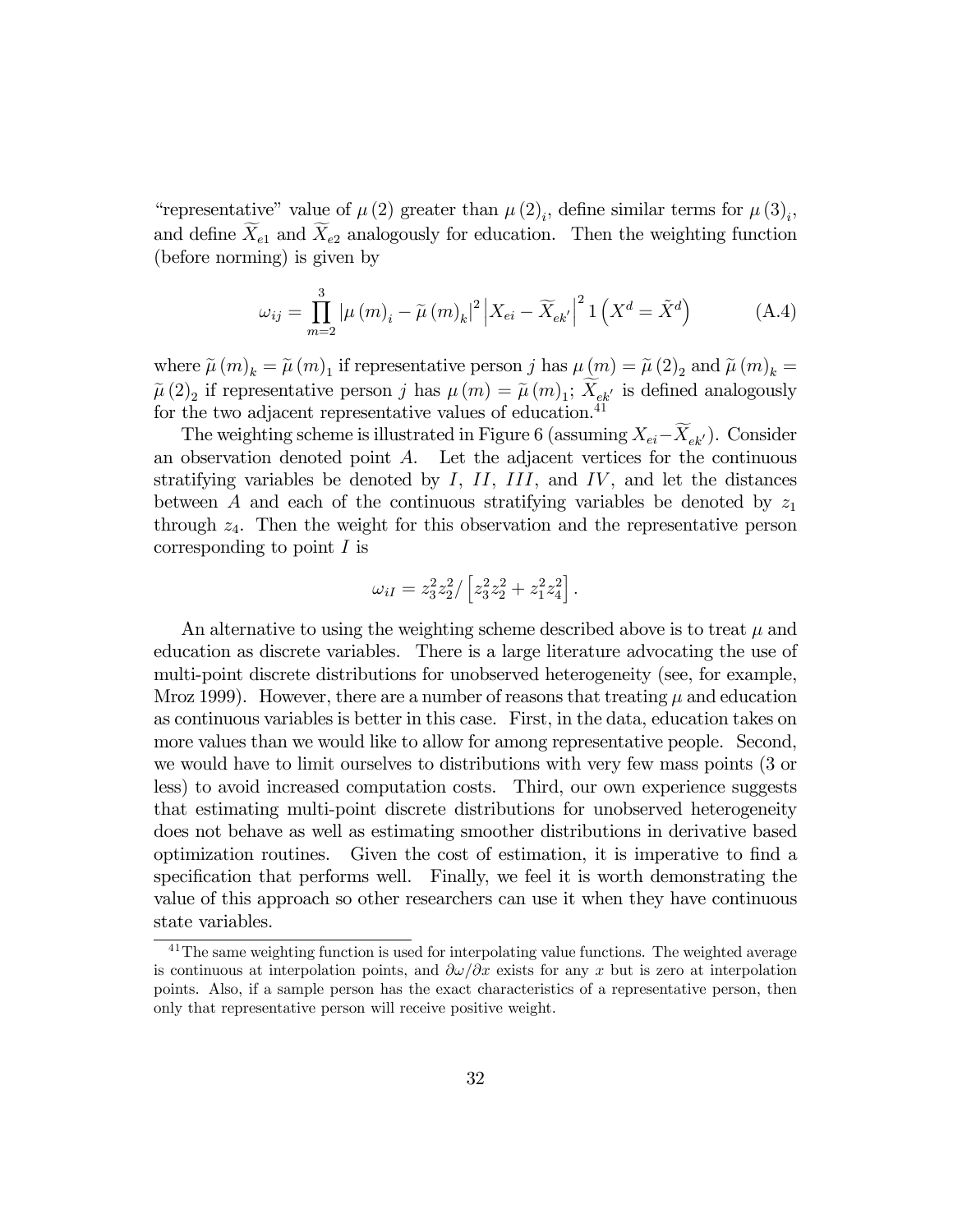The path probability for sample person  $i$  can be simulated using the modified GHK algorithm described above conditional on the value functions for representative person  $j$ . Thus the path probability for sample person  $i$  depends on representative person  $j$  through  $j$ 's value functions, and it depends on sample person i through is observed choices and birth realizations. The evaluation of the likelihood function uses the following algorithm (Representative Agent Algorithm):

1) Initialize  $\Gamma_i = 0$  for all sample people *i*.

- 2) For each representative person  $j$ ,
	- a) evaluate the value function,

b) for each sample person i such that  $\omega_{ij} > 0$ , simulate  $\Gamma_{ij}$ , the path probability for sample person  $i$  conditional on representative person  $j$ 's value function, and increment  $\Gamma_i$  by  $\omega_{ij}\Gamma_{ij}$ .

This algorithm increases computation speed by an order of magnitude because the value functions, which are very expensive to evaluate, need to be evaluated only 432 times for each guess of the parameters. If all of the stratifying variables used to define representative people were discrete, then this approach would be exact. However, since at least  $\mu$  and, arguably, education are continuous variables, one must think of this method as an approximation. If one allows the distance with respect to continuous stratifying variables between representative people to approach zero asymptotically (at a slow rate), then approximation bias disappears asymptotically.42

In the process of evaluating (actually approximating) the value function for a representative person, we also interpolate, using a method similar to Stinebrickner (1996). This approach can be compared with the interpolation methods of Keane and Wolpin (1994). Stinebrickner (1996) is a local regression approximation while Keane and Wolpin (1994) is global regression approximation. The difference between our method and Stinebrickner's is that our weighting function is different. But we also use interpolation in the Representative Agent Algorithm above which is not the case for either Keane and Wolpin (1994) or Stinebrickner (1996).

<sup>42</sup>Stephen Donald suggested that we could use this algorithm more efficiently by aggregating continuous (and possibly all) exogenous covariates into a single linear index. We could use a relatively fine mesh size and still reduce the number of representative people while increasing the number of covariates we can use as controls. Our only concerns about his suggestion is that, in this problem, one would need two linear indices to capture the effect of covariates on flows and birth probabilities and that the mesh design would depend upon the estimated coefficients in the flow and birth probability equations. Nevertheless, we think this is an excellent area for future investigation.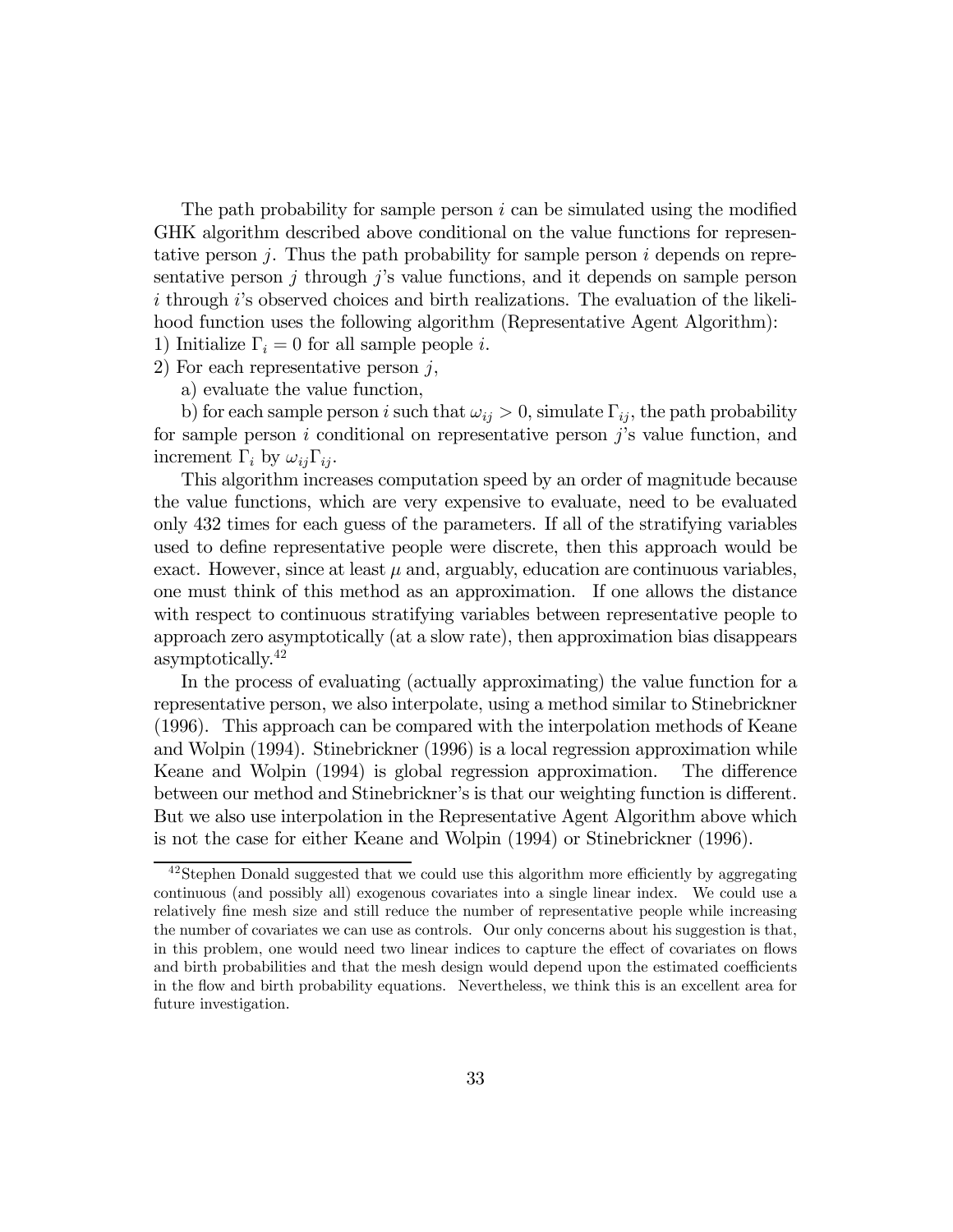#### A.4. Frequency of Rare Events

Given our estimates, it is worthwhile exploring the frequency of such rare events. There are at least three ways to define a rare event. We can focus on a particular choice made in one period and condition on a specific value of  $\mu$  and a particular representative person (as described above). Then a rare event occurs when it is necessary to use the correction described in equation (A.3) in order to have a positive transition probability  $\Gamma_{jt}(\mu)$  defined in equation (6.3) where j indexes the representative person used to evaluate  $\Gamma_{it}(\mu)$ . The first panel of Table 5 shows that, at the maximum likelihood estimates, this occurs rarely for single and married periods and relatively frequently for cohabiting periods. However, the results in the first panel seriously overstate the frequency of rare events because the reported rare events are conditioned on values of  $\mu$  and representative people that do not necessarily correspond to the relevant sample person. Specifically, while particular values of  $\mu$  for a particular sample person may generate a rare event, there may be other values of  $\mu$  for that same person that do not generate a rare event. Thus, as an alternative, we might want to know the frequency of rare single period events once we integrate over  $\mu$  and representative people,

$$
\sum_{j}\omega_{j}\int\Gamma_{jt}\left( \mu\right) d\mu
$$

where  $\omega_i$  is the weight associated with representative person j defined in equation (A.4). The second panel of Table 5 shows that this almost never occurs for single and married periods and only 0.54% of the time for cohabiting periods. Thus, rare events in the data defined this way (i.e., integrated over  $\mu$  and representative people) are quite rare. Finally, one might want to look at the frequency of "rare" paths,"

$$
\sum_{j}\omega_{j}\int\Gamma_{j}\left(\mu\right)d\mu
$$

where  $\Gamma_i(\mu)$  is defined in equation (6.1). A rare path would be a path which includes a rare event for each value of  $\mu$  and representative people so that, even after integration, the probability of the path with the adjustment described in equation (A.3) still would be zero. The third panel of Table 5 shows that this occurs for only 1.16% of the sample paths in the data.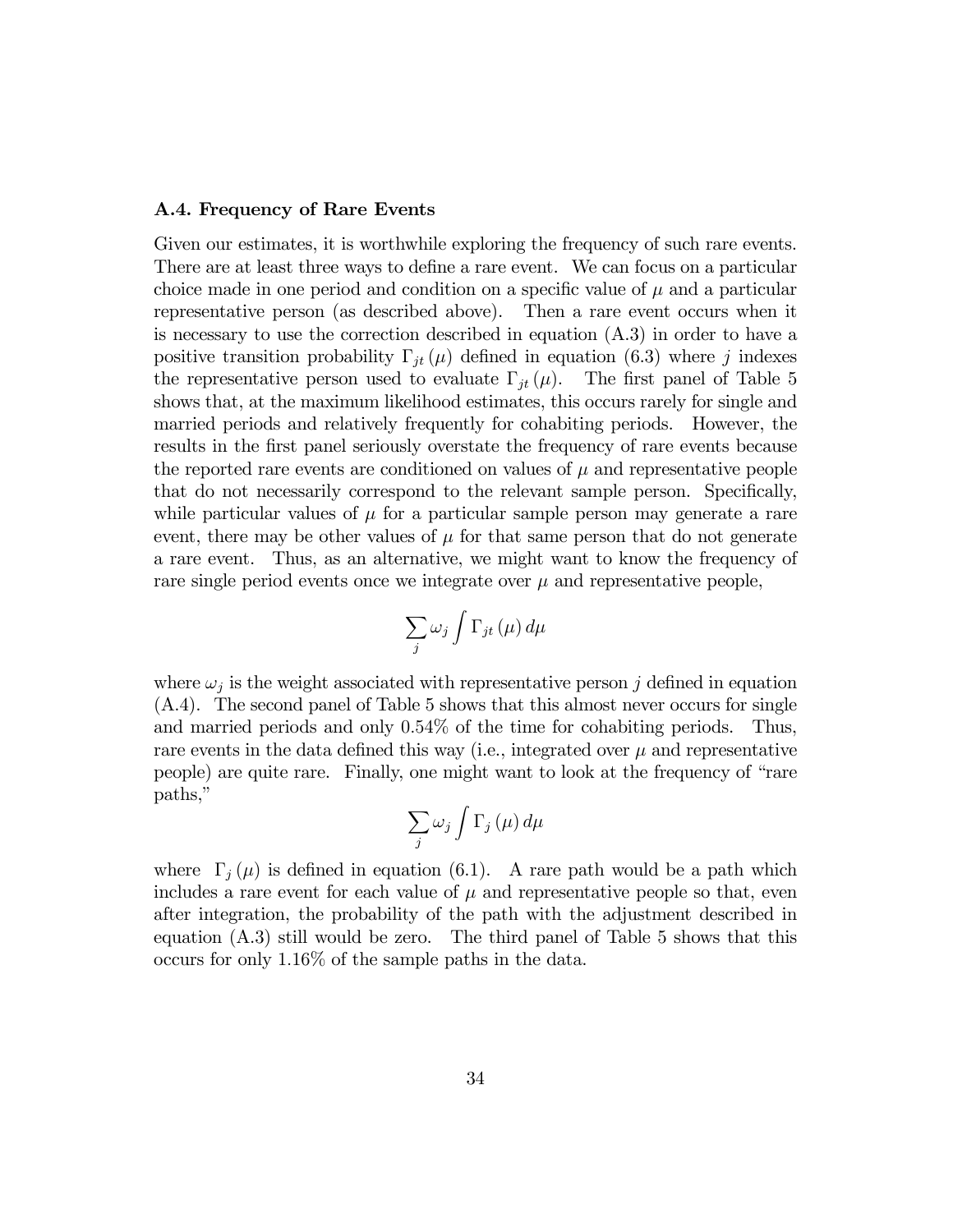# B. Appendix: Transforming Whittington and Alm Estimates into Utils

This appendix shows how to calibrate our utils into dollars using the estimates from Whittington and Alm (1997) and Alm and Whittington (1999) on the effects of the marriage penalty on divorce and marriage rates, respectively. Whittington and Alm (1997) have a standard logit equation which we represent as

$$
y^* = X\beta + u \tag{B.1}
$$

where  $u$  is logistically distributed. They report in their Table 2 results in terms of partial derivatives of probabilities with respect to explanatory variables,  $\overline{P}\left(1-\overline{P}\right)\widehat{\beta}$ , where  $\overline{P}$  is the mean of the dependent variable. The effect of a \$1000 increase in the marriage penalty on the probability of divorce is 0.004. Given that  $\overline{P} = 0.04$ , this implies a logit coefficient of  $\hat{\beta} = .104$ . Whittington and Alm's (1997) time unit is a year, while ours is a half-year. So, assuming equation (B.1) applies to half-year data, define the probability of divorce in two half-years as

$$
1 - (1 - P_d)^2 = \left[\frac{\exp\{X\beta\}}{1 + \exp\{X\beta\}}\right]^2.
$$

Then, generalizing the approximation in Amemiya (1981),

$$
\frac{\partial \left[1 - (1 - P_d)^2\right]}{\partial X} = 2\left(1 - P_d\right)^2 P_d \beta,
$$

which implies

$$
\widehat{\beta} = \left[2\overline{P}_d\left(1-\overline{P}_d\right)^2\right]^{-1} \frac{\partial \left[1-\left(1-P_d\right)^2\right]}{\partial X}
$$

where  $\partial \left[1 - (1 - P_d)^2\right] / \partial X$  is Whittington and Alm's reported estimate of 0.004. Also, since  $1 - (1 - \overline{P}_d)^2 = 0.04$ ,  $\overline{P}_d = 0.02$ . Thus,

$$
\widehat{\beta} = [2(.02)(.98)^{2}]^{-1}(.004) = 0.1052.
$$

Note that changing the time unit has very little effect on  $\hat{\beta}$ .

Using the same approach to Alm and Whittington (1999) where  $\overline{P} = 0.08$ , we find

$$
\hat{\beta} = [2(.04)(.96)^{2}]^{-1} (-.002) = -0.027.
$$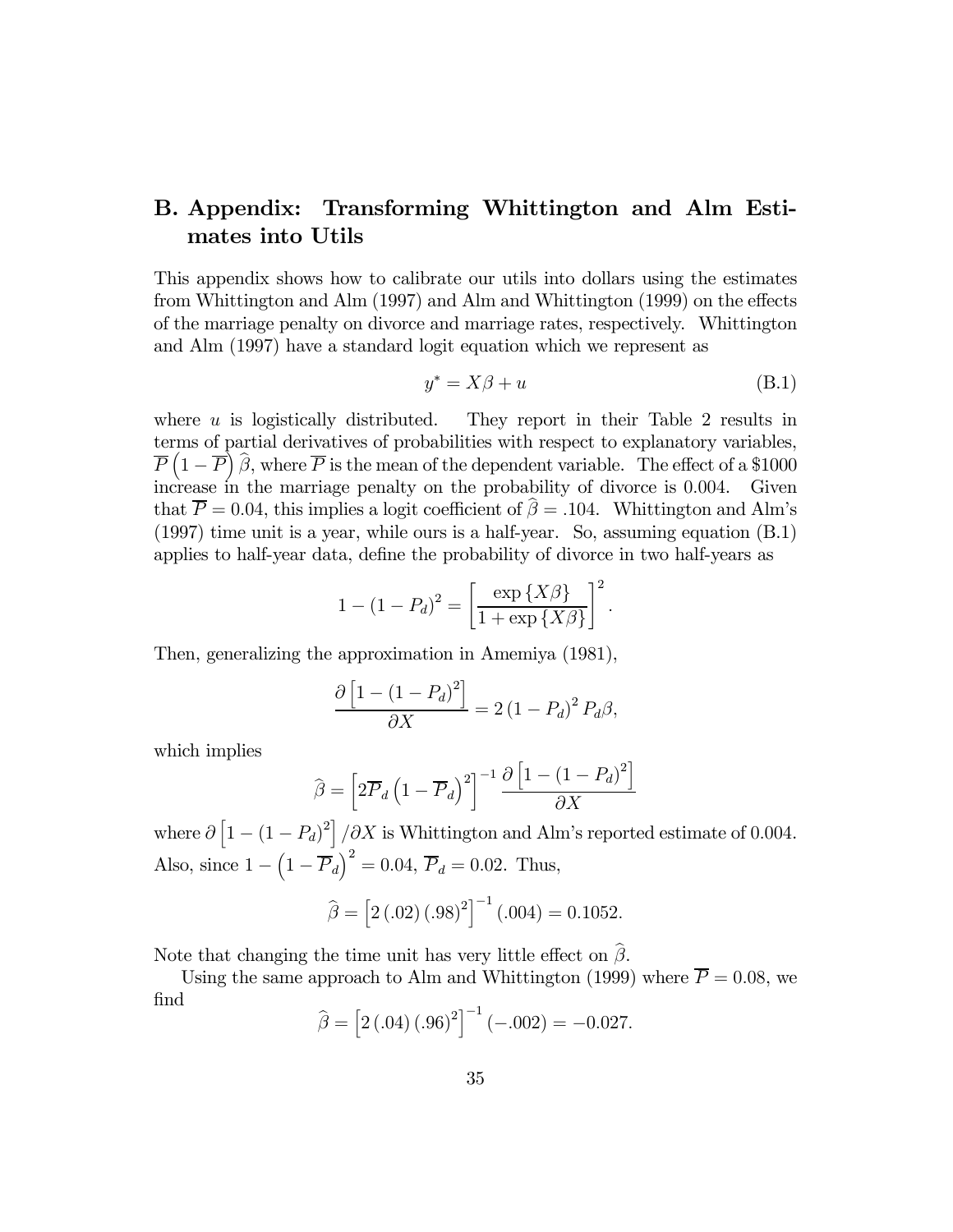# C. References

# References

- [1] Akerlof, George. A., Janet L. Yellen, and Michael L. Katz  $(1996)$ . "An Analysis of Out-of-Wedlock Childbearing in the United States." Quarterly Journal of Economics. 61(2): 277-317.
- [2] Alm, James and Leslie Whittington (1999). "For Love or Money? The Impact of Income Taxes on Marriage." Economica. forthcoming.
- [3] Amemiya, Takeshi (1981). "Qualitative Response Models: A Survey."  $Jour$ nal of Economic Literature. 19(4): 1483-1536.
- [4] Becker, Gary S. (1973). "A Theory of Marriage: Part I." *Journal of Political* Economy. 81(4): 813-846.
- [5] Becker, Gary S. (1991). A Treatise on the Family. Cambridge, MA: Harvard University Press.
- [6] Becker, Gary S., Elisabeth M. Landes, and Robert T. Michael (1977). "An Economic Analysis of Marital Instability." Journal of Political Economy. 85(6): 1141-1187.
- [7] Bennett, Neil G., A. K. Blanc, and David E. Bloom (1988). "Commitment and the Modern Union: Assessing the Link Between Premarital Cohabitation and Subsequent Marital Stability." American Sociological Review. 53: 127-138.
- [8] Bennentt, Neil G., David E. Bloom, and Cynthia K. Miller (1995) "The Influence of Nonmarital Childbearing on the Formation of First Marriages.<sup>"</sup> Demography. 32: 47-62.
- [9] Berkovec, James and Steven Stern (1991). "Job Exit Behavior of Older Men." Econometrica. 59(1): 189-210.
- $[10]$  Berry, Steven T. (1992). "Estimation of a Model of Entry in the Airline Industry." Econometrica.  $60(4)$ : 881-917.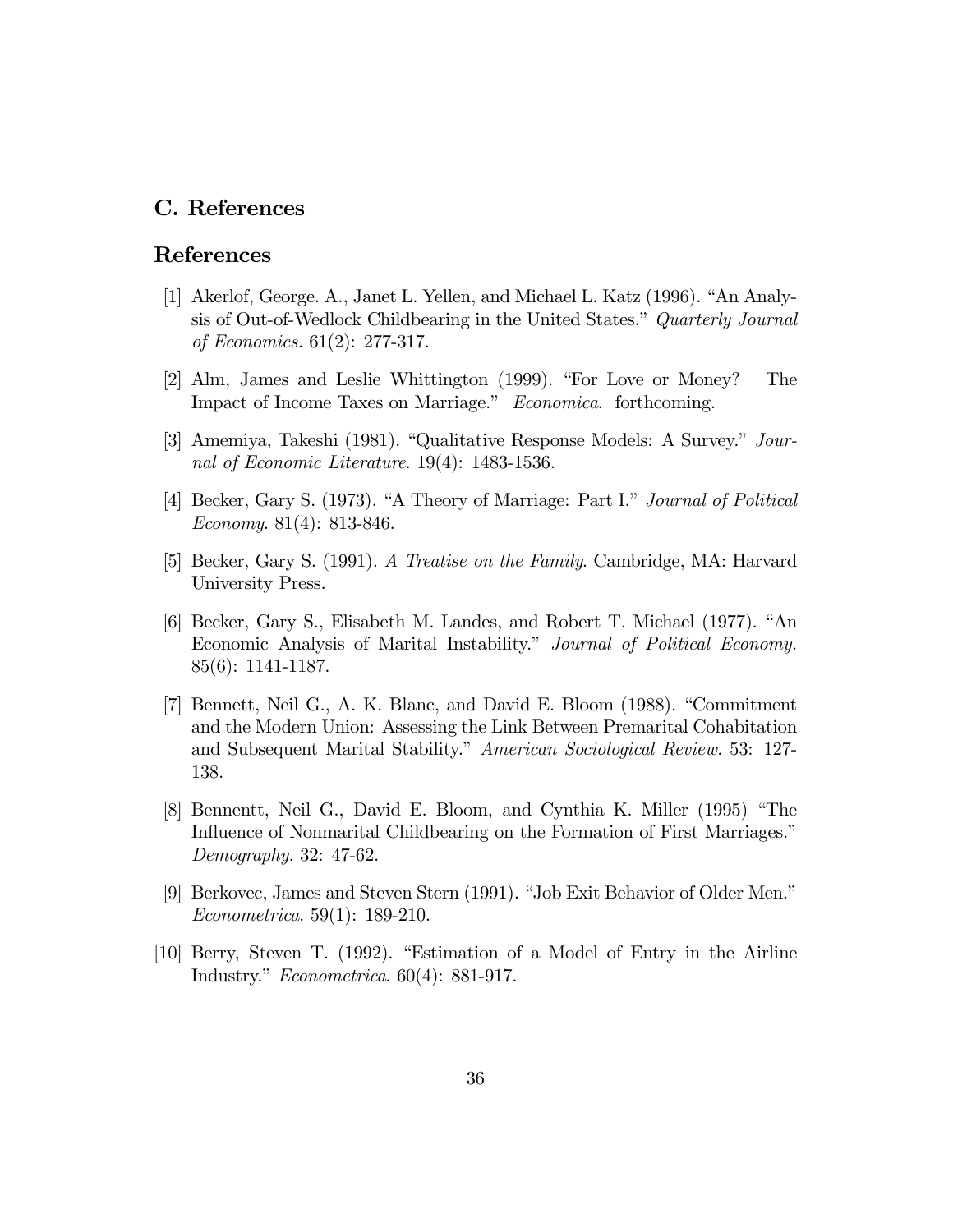- $[11]$  Breusch, T. and A. Pagan  $(1979)$ . "The Lagrange Multiplier Test and Its Applications to Model Specification in Econometrics." Review of Economic Studies, 1263-1277.
- [12] Brien, Michael J. (1997) "Racial Differences in Marriage and the Role of Marriage Markets." Journal of Human Resources. 32: 741-778.
- [13] Brien, Michael J., Lee A. Lillard, and Steven Stern (1998). "Notes on Cohabitation Model." Unpublished manuscript, http://www.faculty.virginia.edu/~stevenstern/resint/structstf/blsnotes.pdf.
- [14] Brien, Michael J., Lee A. Lillard, and Steven Stern (2000). "Technical Appendices for 'Cohabitation, Marriage and Divorce in a Model of Match Quality.<sup>n</sup>' http://faculty.virginia.edu/stevenstern/resint/structstf/blsappendix.pdf.
- [15] Brien, Michael J., Lee A. Lillard, and Linda J. Waite (1999). "Interrelated Family Building Behaviors: Cohabitation, Marriage, and Non-marital Fertility." *Demography.*  $36(4)$ : 535-551.
- [16] Browning, Martin, Francois Bourguignon, Pierre Chiappori, and Valerie Lechone (1994). "Income and Outcomes: A Structural Model of Intrahousehold Allocation." *Journal of Political Economy.* 102(6): 1067-1096.
- [17] Bumpass, Larry L., and James A. Sweet  $(1989)$ . "National Estimates of Cohabitation." Demography  $26(4)$ : 615-625.
- [18] Bumpass, Larry L., James A. Sweet and Andrew J. Cherlin (1991). "The Role of Cohabitation in Declining Rates of Marriage." Journal of Marriage. and the Family. 53(4): 913-927.
- [19] Cherlin, Andrew J. (1992). Marriage, Divorce, and Remarriage. Cambridge, MA: Harvard University Press.
- [20] Dagsvik, John, Boyan Jovanovic, and Andrea Shepard (1985). "A Foundation for Three Popular Assumptions in Job-matching Models." Journal of Labor Economics 3(4): 403-420.
- [21] DeMaris, A. and K. V. Rao (1992). "Premarital Cohabitation and Subsequent Marital Stability in the United States: A Reassessment." Journal of Marriage and the Family. 54: 178-190.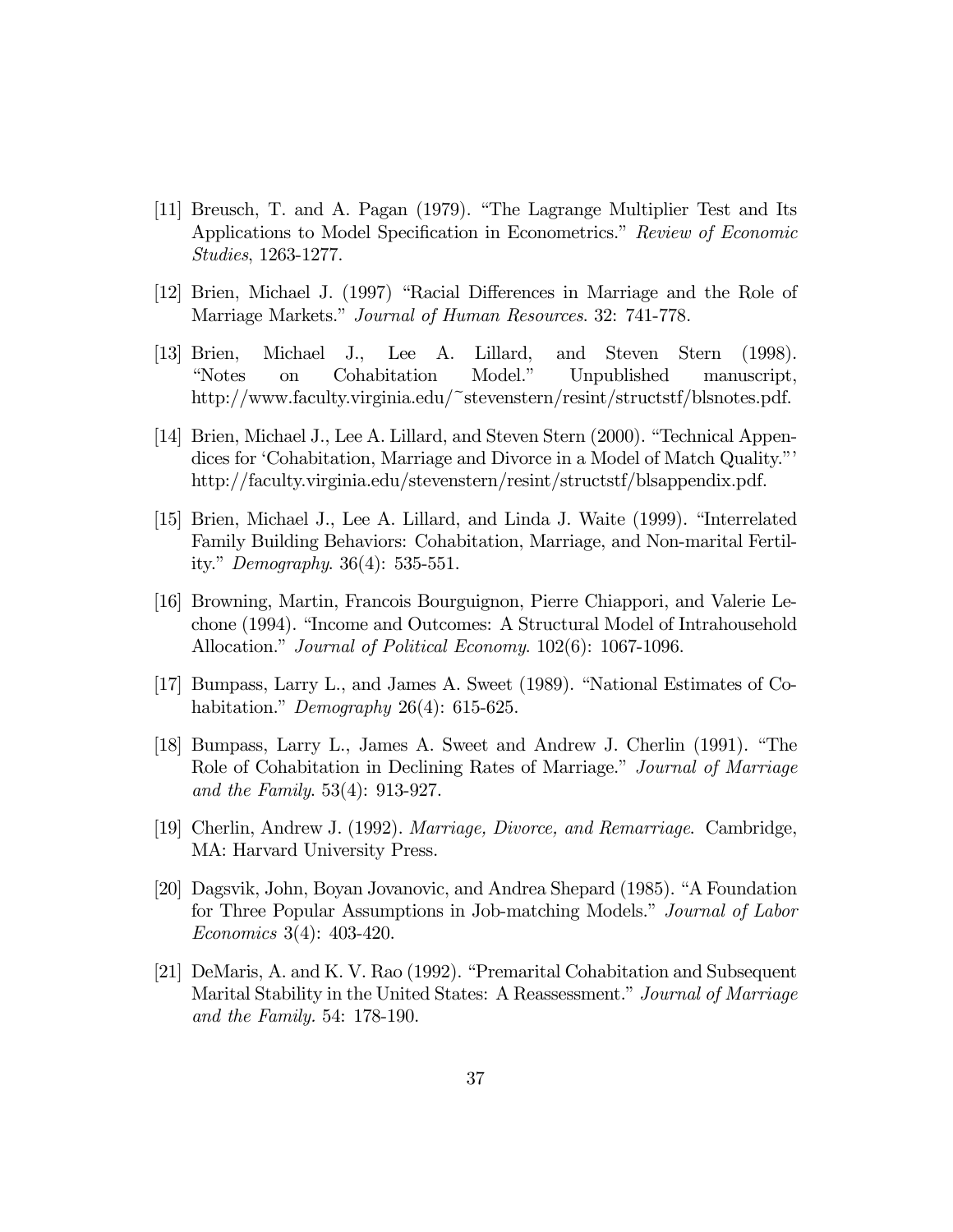- [22] Drewianka, Scott D. (1998). "Commitment and Relationship-Specific Investments: Family Structure." Unpublished manuscript.
- [23] Eckstein, Zvi and Kenneth I. Wolpin (1995). "Duration to First Job and the Return to Schooling: Estimates from a Search-Matching Model." Review of Economic Studies. 62(2): 263-286.
- [24] Friedberg, Leora (1998). "Did Unilateral Divorce Raise Divorce Rates? Evidence from Panel Data." American Economic Review. 88(3): 608-627.
- [25] Geweke, John (1991). "Efficient Simulation from the Multivariate Normal and Student-t Distributions Subject to Linear Constraints." Computer Science and Statistics: Proceedings of the Twenty-Third Symposium on the Interface. 571-578.
- [26] Hajivassiliou, Vassilis (1990). "Smooth Simulation Estimation of Panel Data LDV Models." Unpublished manuscript.
- [27] Harris, Milton and Yoram Weiss (1984). "Job Matching with Finite Horizon and Risk Aversion." Journal of Political Economy. 92(4): 758-779.
- [28] Heckman, James (1979). "Dummy Endogenous Variables in a Simultaneous Equation System." *Econometrica*.  $46(6)$ : 931-959.
- [29] Jovanovic, Boyan (1979). "Job Matching and the Theory of Turnover." Journal of Political Economy. 87(5, pt. 1): 972-990.
- [30] Keane, Michael (1994). "A Computationally Practical Simulation Estimator for Panel Data." *Econometrica*.  $62(1)$ : 95-116.
- [31] Keane, Michael and Kenneth Wolpin (1994). "The Solution and Estimation of Discrete Choice Dynamic Programming Models by Simulation and Interpolation: Monte Carlo Evidence." Review of Economics and Statistics. 76(4): 648-672.
- [32] Keane, Michael and Kenneth Wolpin (1997). "The Career Decisions of Young Men." Journal of Political Economy. 105(3): 473-522.
- [33] Laumann, Edward O., John H. Gagnon, Robert T. Michael, and Stuart Michaels (1994). The Social Organization of Sexuality: Sexual Practices in the United States. Chicago, IL: The University of Chicago Press.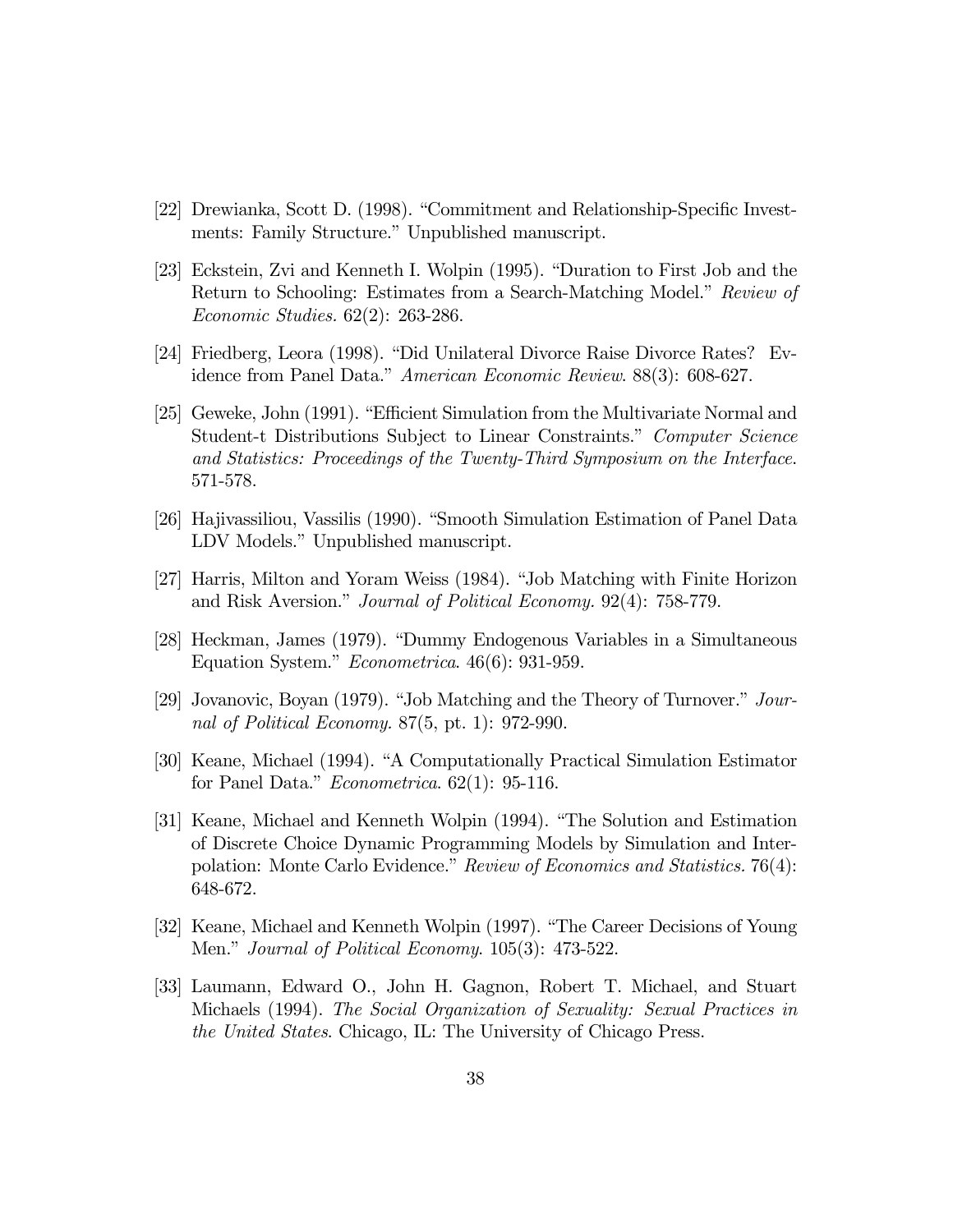- [34] Lillard, Lee A., Michael J. Brien, and Linda, J. Waite (1995). "Pre-Marital Cohabitation and Subsequent Marital Dissolution: A Matter of Self-Selection?" *Demography.* 32(3): 437-458.
- [35] Lillard, Lee A. and Linda, J. Waite (1989). "Panel versus Retrospective Data on Marital Histories: Evidence from the PSID." Pp. 243-253 in *Individuals* and Families in Transition: Understanding Change Through Longitudinal Data. U.S. Census Bureau.
- [36] Manski, Charles F. and Steven R. Lerman (1977). "The Estimation of Choice Probabilities from Choice Based Samples" Econometrica. 45(8): 1977-1988.
- [37] McFadden, Daniel (1989). "A Method of Simulated Moments for Estimation of Discrete Response Models without Numerical Integration.î Econometrica. 57(5): 995-1026.
- [38] Michael, Robert T. and Nancy B. Tuma (1985) "Entry into Marriage and Parenthood by Young Men and Women: The Influence of Family Background.<sup>"</sup> Demography. 22(4): 515-544.
- [39] Milgrom, Paul R. and Robert J. Weber (1982). "A Theory of Auctions and Competetive Bidding." *Econometrica.* 50(5): 1089-1122.
- [40] Miller, Robert A. (1984) "Job Matching and Occupational Choice." Journal of Political Economy. 92(6): 1086-1120.
- [41] Moffitt, Robert A., Robert Reville and Anne E. Winkler (1998). "Beyond Single Mother: Cohabitation and Marriage in the AFDC Program." Demography. 35(3): 259-278.
- [42] Mortensen, Dale T. (1988) "Matching: Finding a Partner for Life or Otherwise." American Journal of Sociology. 94: S215-S240.
- [43] Mroz, Thomas. (1999). "Discrete Factor Approximations in Simultaneous Equation Models: Estimating the Impact of a Dummy Endogenous Variable on a Continuous Outcomes.î Journal of Econometrics. 92(2): 233-274.
- [44] Pakes, Ariel. (1986). "Patents as Options: Some Estimates of the Value of Holding European Patent Stocks." Econometrica. 54(4): 755-784.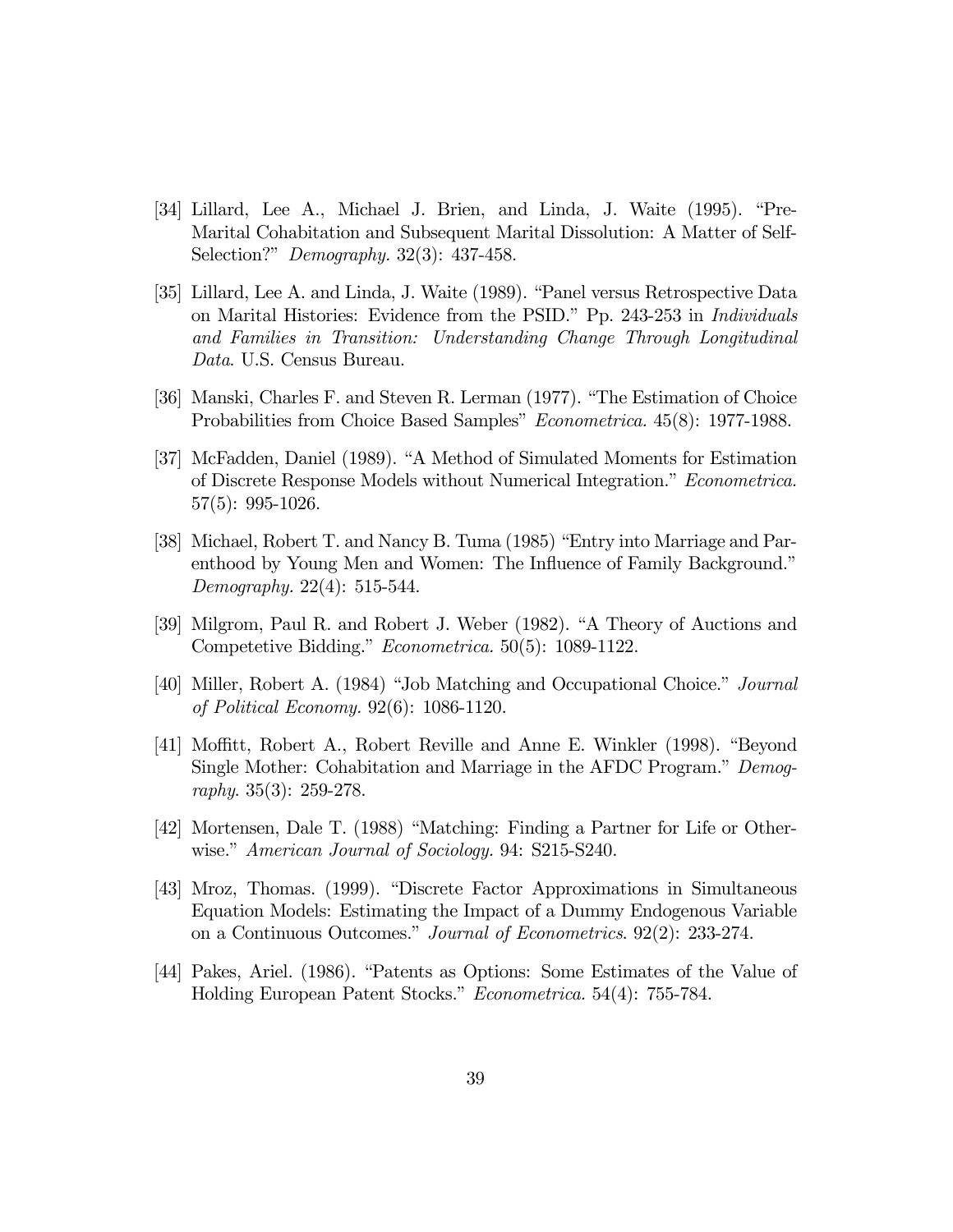- [45] Pissarides, C. A. (1983). "Efficient Job Rejection" Economic Journal. 94: 97-108.
- [46] Rindfuss, Ronald R. and A. VandenHeuvel (1990). "Cohabitation: Precursor to Marriage or Alternative to Being Single?" *Population and Development* Review. 16: 703-726.
- [47] Rust, John (1987). "Optimal Replacement of GMC Bus Engines: An Empirical Model of Harold Zurcher." Econometrica. 55(5): 999-1033.
- [48] Rust, John (1988). "Maximum Likelihood Estimation of Discrete Control Processes." SIAM Journal on Control and Optimization. 26(5): 1-19.
- [49] Sargent, Thomas J. (1987). Dynamic Macroeconomic Theory. Cambridge, MA: Harvard University Press.
- [50] Schmidt, Peter (1982). "Constraints on the Parameters in simultaneous Tobit and Probit Models.î In Structural Analysis of Discrete Data: With Econometric Applications. edited by Charles Manski and Daniel McFadden. Cambridge, Mass: MIT Press.
- [51] Stern, Steven. (1989). "Estimating a Simultaneous Search Model." *Journal* of Labor Economics. 7(3): 348-369.
- [52] Stinebrickner, Todd R. (1996). "A Dynamic Discrete Choice Model of Teacher Attrition." Ph.D. Dissertation, University of Virginia.
- [53] Teachman, J. D. and K. A. Polonko (1990). "Cohabitation and Marital Stability in the United States." Social Forces. 69: 207-220.
- [54] Thornton, Arland, William G. Axinn, and Jay D. Teachman (1995). "The Influence of School Enrollment and Accumulation on Cohabitation and Marriage in Early Adulthood." American Sociological Review. 60: 762-774.
- [55] Upchurch, Dawn M., Lee A. Lillard and Constantijn W. A. Panis (1999). ìThe Impact of Nonmarital Childbearing on Subsequent Marital Formation and Dissolution.î Paper presented at the Conference on Nonmarital Fertility, Institute for Research on Poverty, University of Wisconsin - Madison, April 29-30 1999.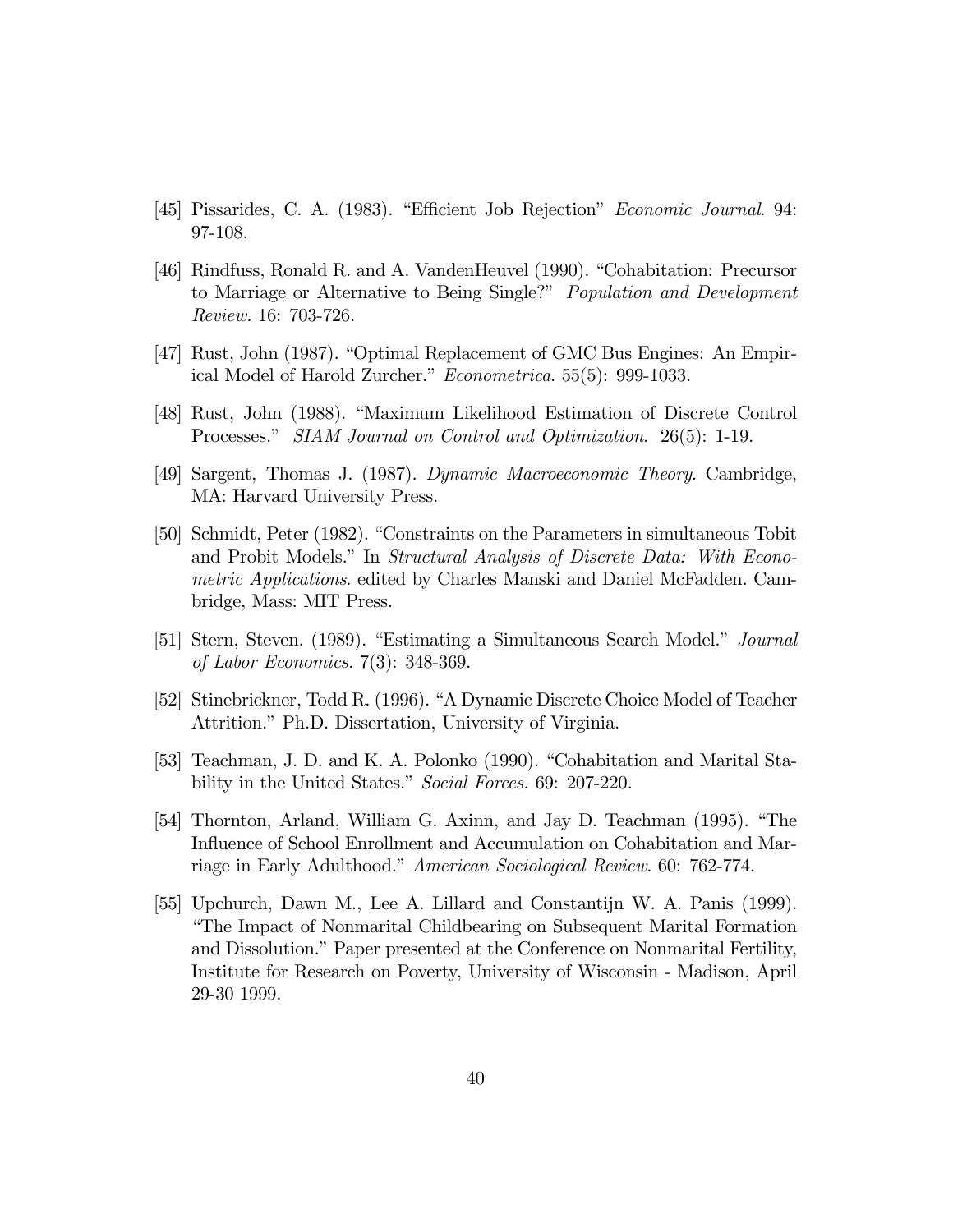- [56] U.S. Department of Health and Human Services (1995). Report to Congress on Out-of-Wedlock Childbearing. Hyattsville, Maryland: U.S. Government Printing Office.
- [57] Weiss, Yoram (1997). "The Formation and Dissolution of Families: Why Marry? Who Marries Whom? And What Happens Upon Marriage and Divorce." In Handbook of Population and Family Economics. edited by Mark. R. Rosenzweig and Oded Stark. New York: Elsevier Science.
- [58] Weiss, Yoram and Robert. J. Willis (1985). "Children as a Collective Good and Divorce Settlements." Journal of Labor Economics. 3(3): 268-292.
- [59] Weiss, Yoram and Robert. J. Willis (1997). "Match Quality, New Information, and Marital Dissolution." Journal of Labor Economics. 15(1 Part 2): S293-S329.
- [60] Whittington, Leslie and James Alm (1997). "Til Death or Taxes Do us Part." Journal of Human Resources. 32(2): 388-412.
- [61] Willis, Robert. J. and Robert. T. Michael (1994). "Innovation in Family Formation: Evidence on Cohabitation in the United States." In The Family, the Market and the State of Aging Societies, edited by John Ermisch and Naohiro Ogawa. London: Oxford University Press.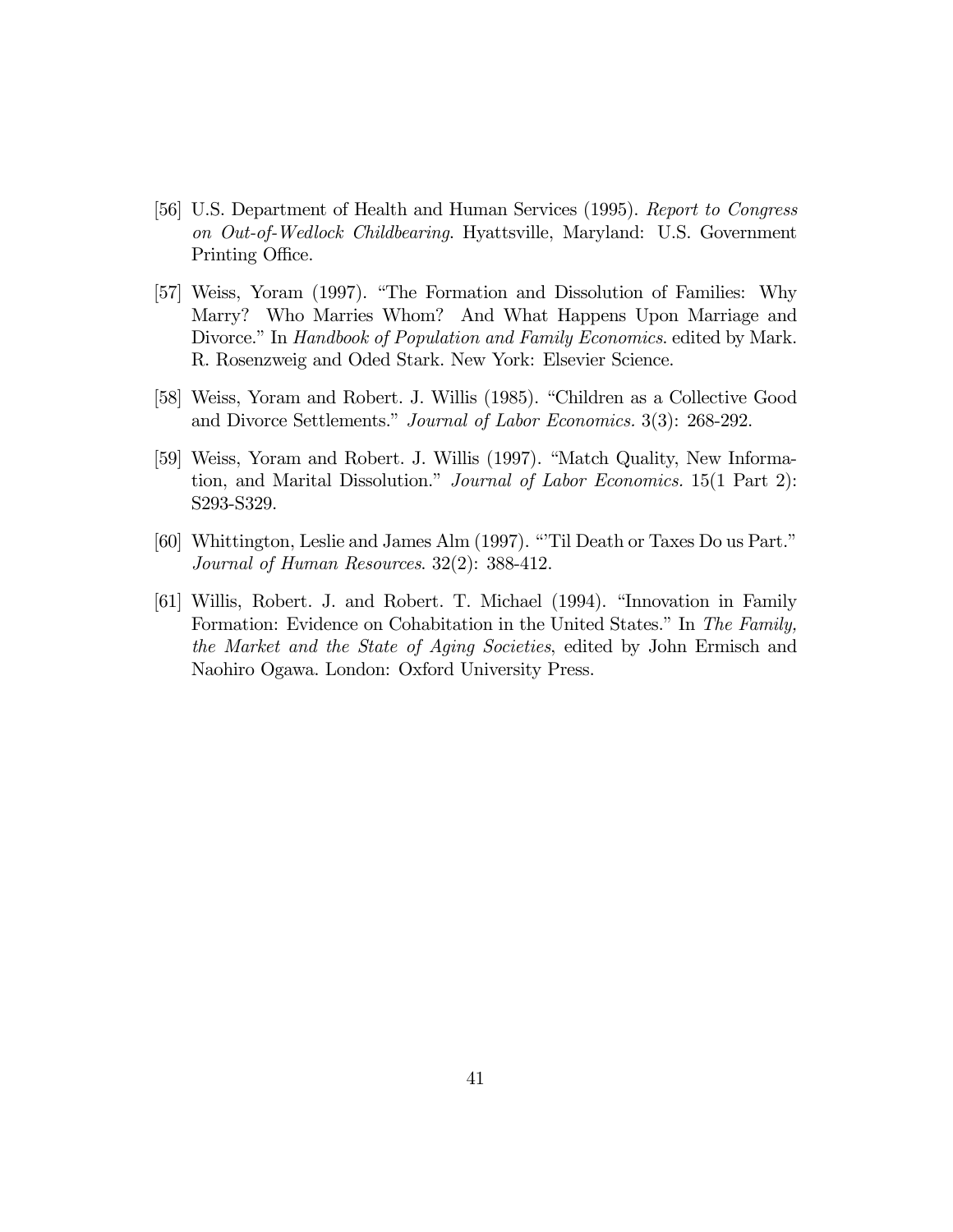| Table 1: Logistic Fertility Estimates |              |            |  |
|---------------------------------------|--------------|------------|--|
| Single                                | Cohabitation | Married    |  |
|                                       |              | 0.081      |  |
| (0.079)                               | (0.194)      | (0.052)    |  |
| $-0.223**$                            | $-0.090$     | $0.065**$  |  |
| (0.095)                               | (0.191)      | (0.034)    |  |
| 0.162                                 | 0.003        | $-0.112**$ |  |
| (0.103)                               | (0.217)      | (0.041)    |  |
| $0.264**$                             | 0.083        | $0.068*$   |  |
| (0.105)                               | (0.224)      | (0.041)    |  |
| 0.133                                 | $-0.000$     | $0.098**$  |  |
| (0.128)                               | (0.238)      | (0.049)    |  |
| $-0.379**$                            | $-0.238**$   | 0.006      |  |
| (0.028)                               | (0.048)      | (0.008)    |  |
| $-0.686**$                            | $-0.538$     | $-0.852**$ |  |
| (0.141)                               | (0.416)      | (0.096)    |  |
| $0.124**$                             | $-0.048$     | $-0.296**$ |  |
| (0.031)                               | (0.150)      | (0.033)    |  |
| $-0.135**$                            | $-0.134**$   | $-0.023**$ |  |
| (0.020)                               | (0.048)      | (0.011)    |  |
| $-0.034**$                            | $0.026*$     | $-0.015**$ |  |
| (0.010)                               | (0.016)      | (0.003)    |  |
| $0.085**$                             | $-0.260**$   | 0.014      |  |
| (0.098)                               | (0.106)      | (0.032)    |  |
| $0.311**$                             | 0.108        | 0.038      |  |
| (0.085)                               | (0.156)      | (0.034)    |  |
| $-0.566**$                            | $-0.018$     | $-0.040$   |  |
| (0.123)                               | (0.290)      | (0.052)    |  |
|                                       | $1.587**$    | $0.908**$  |  |

# D. Tables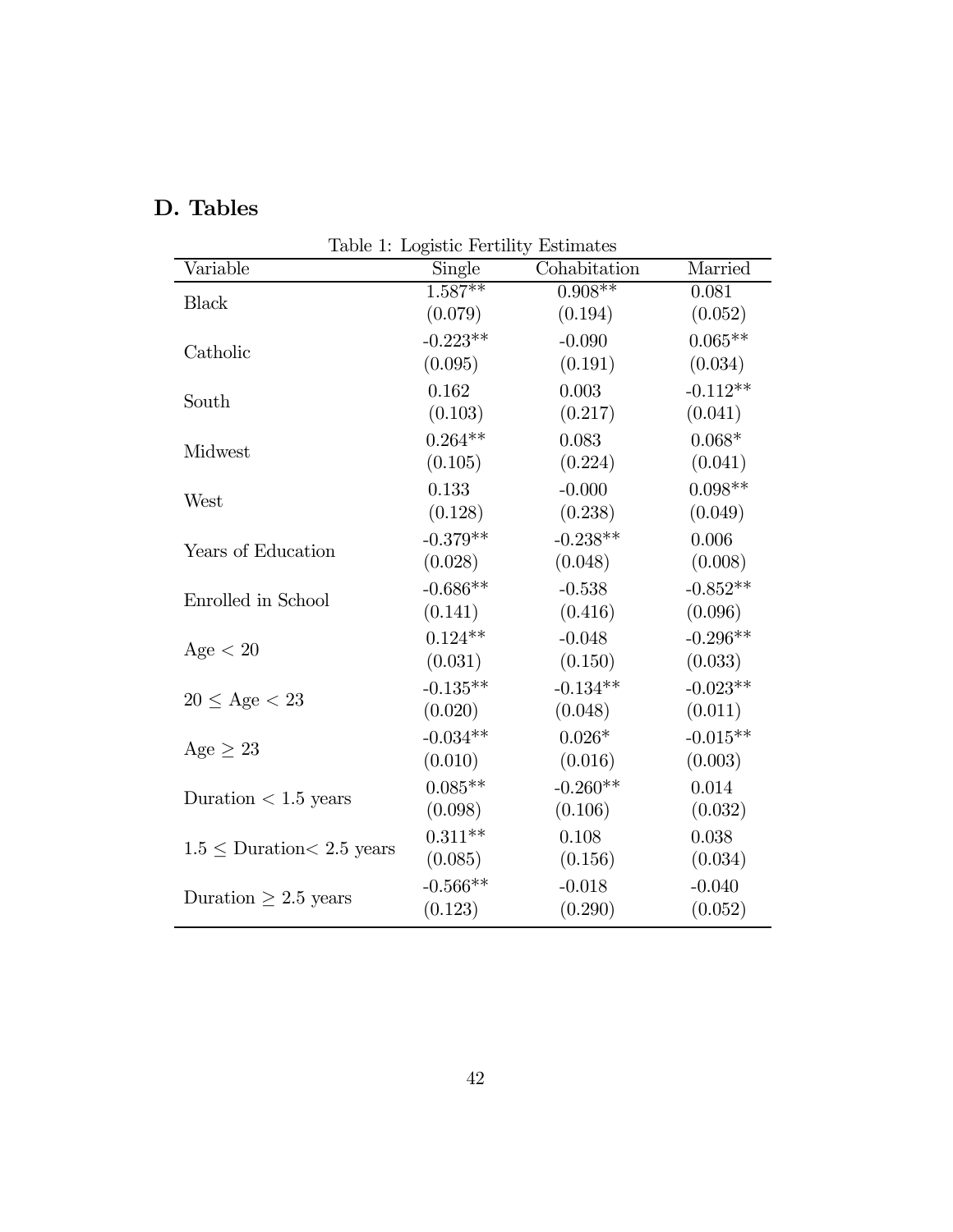| Table 1: Logistic Fertility Estimates (Continued)  |            |              |            |
|----------------------------------------------------|------------|--------------|------------|
| Variable                                           | Single     | Cohabitation | Married    |
|                                                    | $-1.640**$ | $-0.893**$   | $-1.871**$ |
| Number of Children $= 0$                           | (0.254)    | (0.423)      | (0.072)    |
| $1 \leq$ Number of Children $\lt 2$                | $-0.055$   | $-0.101$     | $-0.987**$ |
|                                                    | (0.174)    | (0.305)      | (0.049)    |
| Number of Children $\geq 2$                        | 0.106      | 0.089        | $-0.300**$ |
|                                                    | (0.309)    | (0.609)      | (0.088)    |
|                                                    | $0.648**$  | $0.319**$    | $0.845**$  |
| Youngest Child $< 1.5$ years                       | (0.099)    | (0.161)      | (0.028)    |
| $1.5$ years $\leq$ Youngest Child $\leq$ 2.5 years | $-0.062$   | $-0.255$     | 0.016      |
|                                                    | (0.138)    | (0.344)      | (0.034)    |
| Youngest Child $\geq 2.5$ years                    | $-0.262$   | 0.473        | $-0.517**$ |
|                                                    | (0.226)    | (0.594)      | (0.062)    |
| Constant                                           | $-0.659*$  | 1.201        | $0.508*$   |
|                                                    | (0.385)    | (1.335)      | (0.279)    |

- 1. Standard errors are in parentheses. Double-starred items are significant at the  $5\%$  level.
- 2. Age, duration, and child characteristic effects are piece-wise linear effects.
- 3. Age, duration, and child age are measured in 6 month time periods.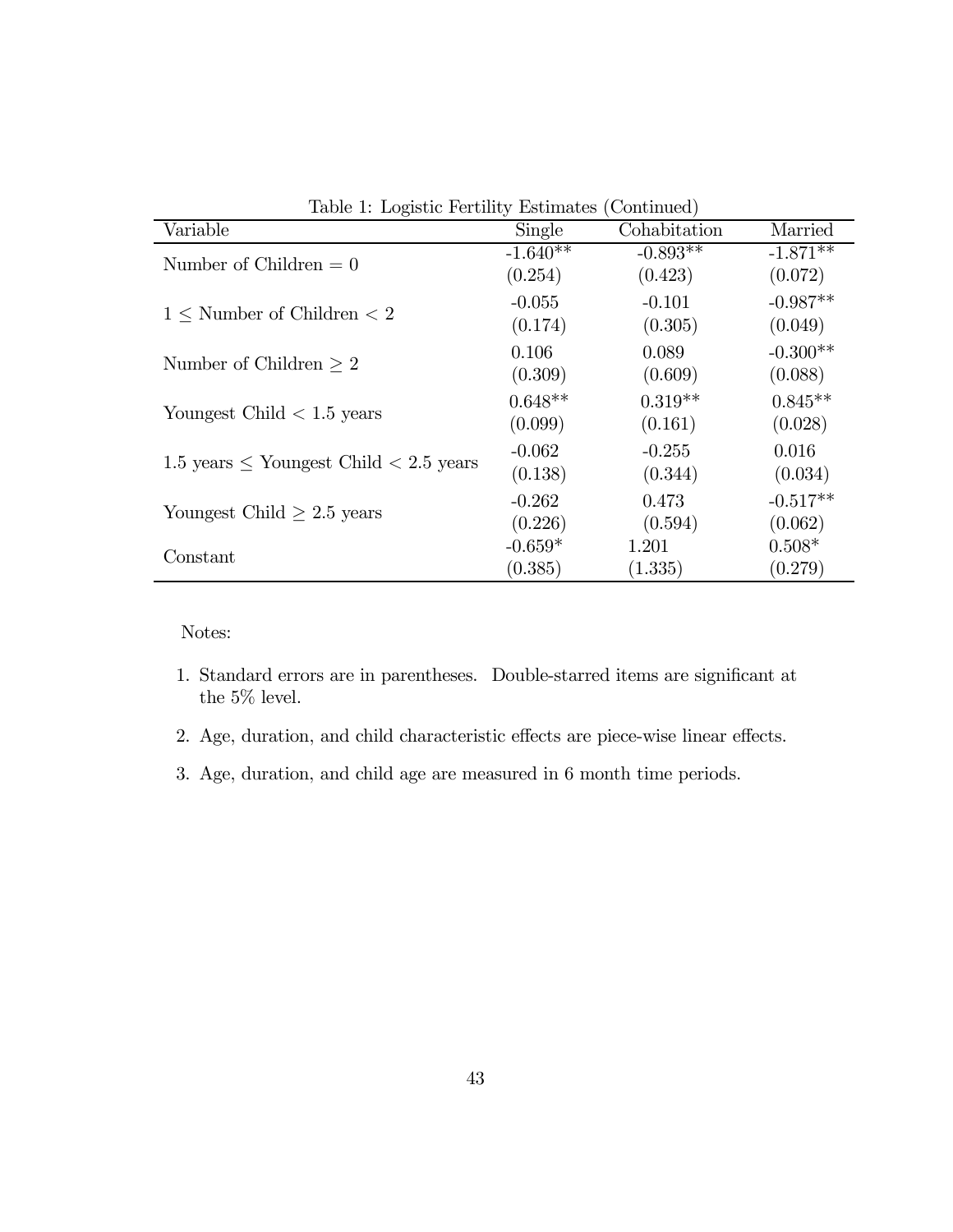| тарке 2. прешисер от<br>Variable | Cohabitation | Married    |
|----------------------------------|--------------|------------|
| A. Effect on Utility Flows       |              |            |
| Constant                         | $-0.408**$   | $0.787**$  |
|                                  | (0.007)      | (0.007)    |
|                                  | $-0.741**$   | $-0.673**$ |
| <b>Black</b>                     | (0.010)      | (0.008)    |
|                                  | $-0.288**$   | $-0.266**$ |
| Catholic                         | (0.007)      | (0.008)    |
|                                  | $-0.155**$   | $-0.100**$ |
| Years of Education               | (0.001)      | (0.001)    |
|                                  | $-2.085**$   | $-1.972**$ |
| Enrolled in School               | (0.006)      | (0.006)    |
|                                  | $-0.138**$   | $-0.139**$ |
| South                            | (0.008)      | (0.006)    |
|                                  | $-0.148**$   | $-0.125**$ |
| Midwest                          | (0.010)      | (0.008)    |
|                                  | $-0.433**$   | $-0.329**$ |
| West                             | (0.010)      | (0.008)    |
|                                  | $0.271**$    | $0.171**$  |
| Age $\leq 20$                    |              |            |
|                                  | (0.002)      | (0.002)    |
| $20 < \text{Age} \leq 23$        | $-0.073**$   | $-0.063**$ |
|                                  | (0.002)      | (0.002)    |
| Age > 23                         | $0.029**$    | $0.014**$  |
|                                  | (0.001)      | (0.000)    |
| Duration $<$ 2 years             | $0.053**$    | $0.036**$  |
|                                  | (0.003)      | (0.003)    |
| Duration $\geq 2$ years          | $0.101**$    | $0.016**$  |
|                                  | (0.004)      | (0.003)    |
| Number of Children               | $0.027**$    | $-0.010**$ |
|                                  | (0.003)      | (0.002)    |
|                                  | $-0.101**$   | $-0.139**$ |
| Age of Youngest Child            | (0.002)      | (0.002)    |

Table 2: Estimates of Structural Parameters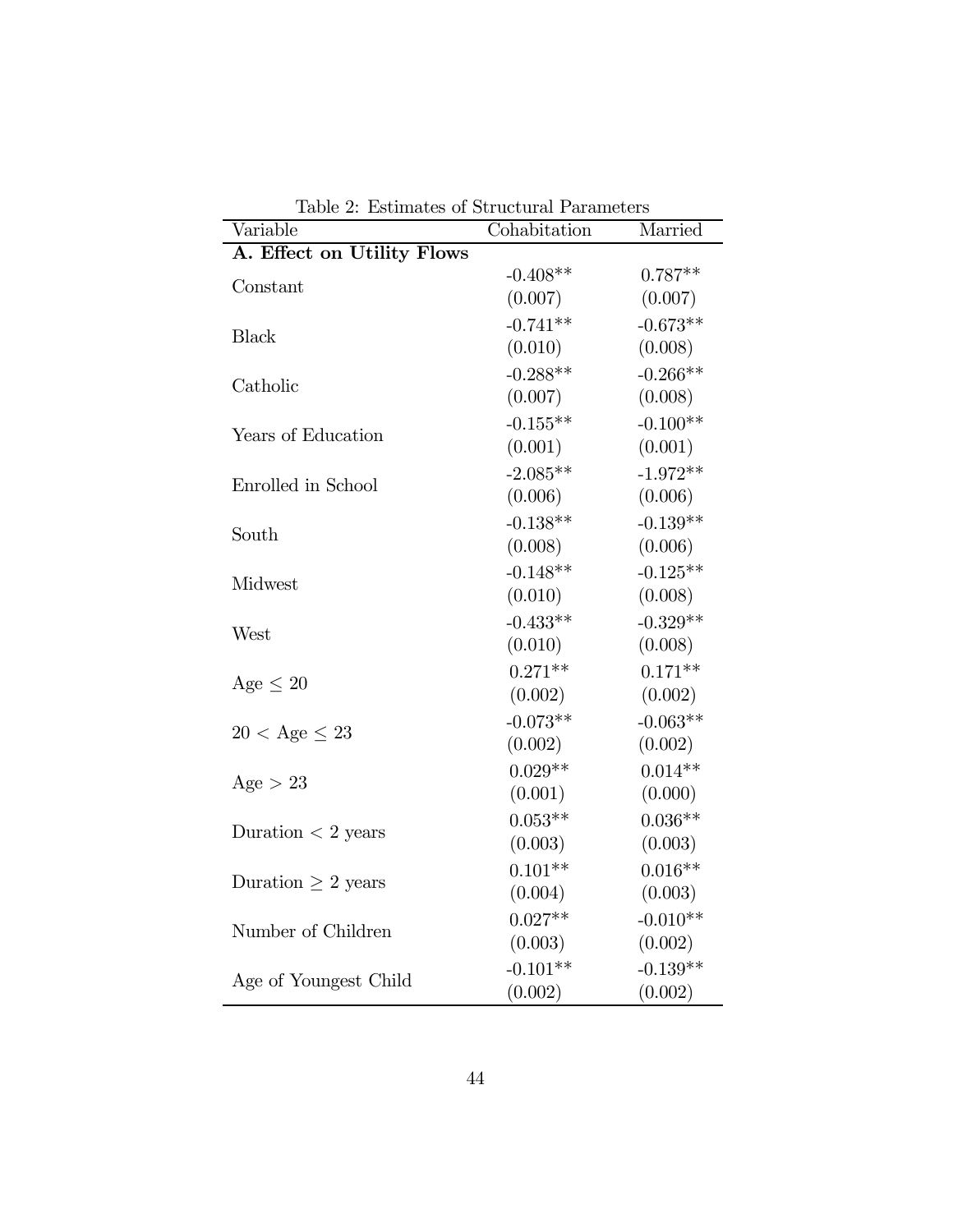| Table 2: Estimates of Structural Parameters (Continued) |              |           |  |
|---------------------------------------------------------|--------------|-----------|--|
| Variable                                                | Cohabitation | Married   |  |
| <b>B.</b> Effect on Separation Costs                    |              |           |  |
|                                                         | $2.664**$    | $6.728**$ |  |
| Constant                                                | (0.026)      | (0.039)   |  |
| Number of Children                                      | $0.795**$    | $1.200**$ |  |
|                                                         | (0.014)      | (0.030)   |  |
|                                                         | $0.023**$    | $0.012**$ |  |
| Age of Youngest Child                                   | (0.005)      | (0.003)   |  |
|                                                         | $1.276**$    | $1.861**$ |  |
| Catholic                                                | (0.025)      | (0.055)   |  |
| C. Auxillary Parameters                                 |              |           |  |
|                                                         | $0.590**$    |           |  |
| $\sigma_{\theta}$                                       | (0.003)      |           |  |
|                                                         | $0.065**$    |           |  |
| $\sigma_{\mu}$                                          | (0.001)      |           |  |
|                                                         | $0.498**$    |           |  |
| $\rho$                                                  | (0.000)      |           |  |

- 1. Standard errors are in parentheses. Double-starred items are significant at the  $5\%$  level.
- 2. Age, duration, and child age are measured in 6 month time periods.
- 3. Age effects are piece-wise linear effects.
- 4. Utility flow units are measured relative to the standard deviation of  $\eta\colon \sigma_\eta =$ 1.649.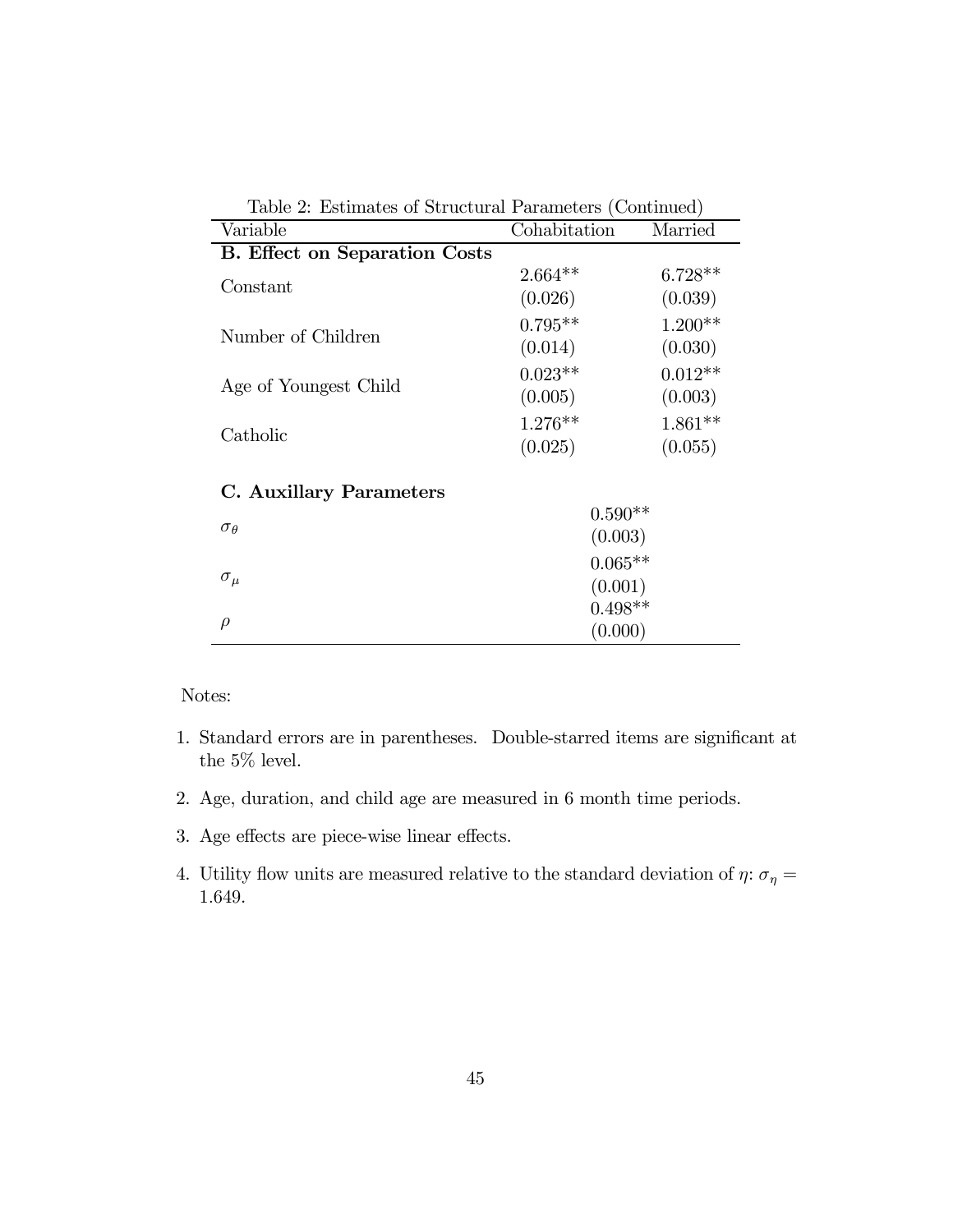| Table 3: Chi-Square Goodness of Fit Statistics |     |                          |       |
|------------------------------------------------|-----|--------------------------|-------|
| for Simulated Minus Sample Proportions         |     |                          |       |
| Group                                          | DF  | Censored $\chi^2$ Normal |       |
| Single                                         | 514 | 1443.2                   | 31.61 |
| Cohabiting                                     | 160 | 805.2                    | 39.08 |
| Married                                        | 206 | 220.7                    | エコワ   |

- 1. Each cell is disaggregated by race (black or white), religion (Catholic or not), education (12, 14, or 16), region (4 regions), and age (16-20,20-24, 24-28, or 28-32).
- 2. Censored  $\chi_1^2$  statistics are censored at the 1% tail (6.63).
- 3. Normal statistics standardize the censored  $\chi^2$  statistics using  $N = (\chi^2 0.978df)/\sqrt{1.722df}$ . The relevant general formula is

$$
E\chi_{1c}^{2} = F_{3}(c) + c[1 - F_{1}(c)];
$$
  

$$
E(\chi_{1c}^{2})^{2} = 3F_{5}(c) + c^{2}[1 - F_{1}(c)]
$$

where  $\chi^2_{1c}$  is a chi-square random variable with one degree of freedom censored at c and  $F_{df}(c)$  is the chi-square distribution function with df degrees of freedom evaluated at c.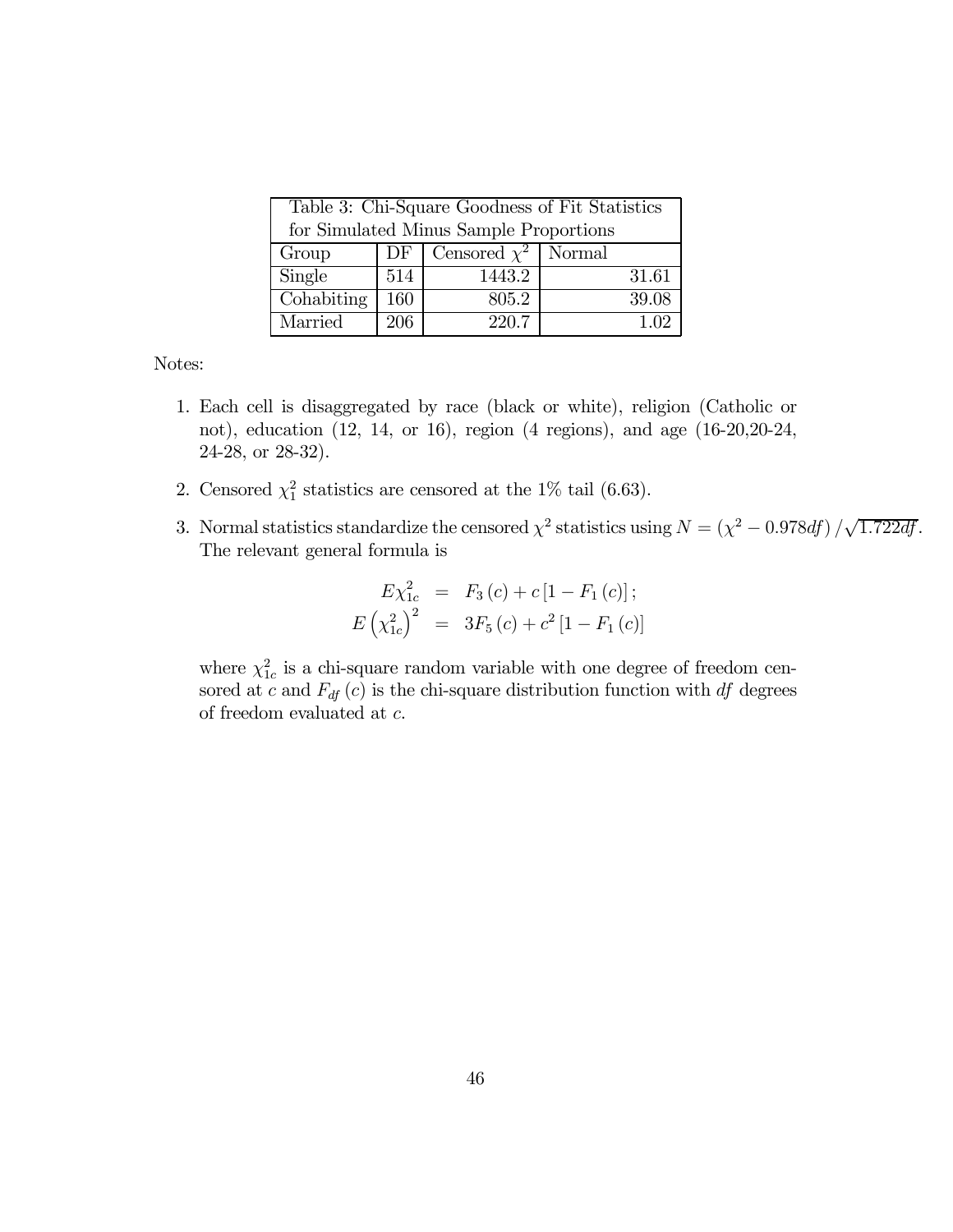| Table 4:                 |                     |  |
|--------------------------|---------------------|--|
| Heteroskedasticity Tests |                     |  |
| Variance                 | Normalized          |  |
| Parameter                | $\chi^2$ -statistic |  |
| $\sigma_{\theta}$        | 5.73                |  |
| $\sigma_{\mu}$           | $-1.20$             |  |
|                          | 1.27                |  |
| Overall                  | 3.35                |  |

- 1. The  $\chi^2$ -statistics have 4 degrees of freedom before normalizing, and, under  $H_0$ : No heteroskedasticity, the normalized statistics are distributed standard normal. The overall statistic has 12 degrees of freedom before normalizing.
- 2. We test for heteroskedasticity with respect to Black, Catholic, Education, and Region.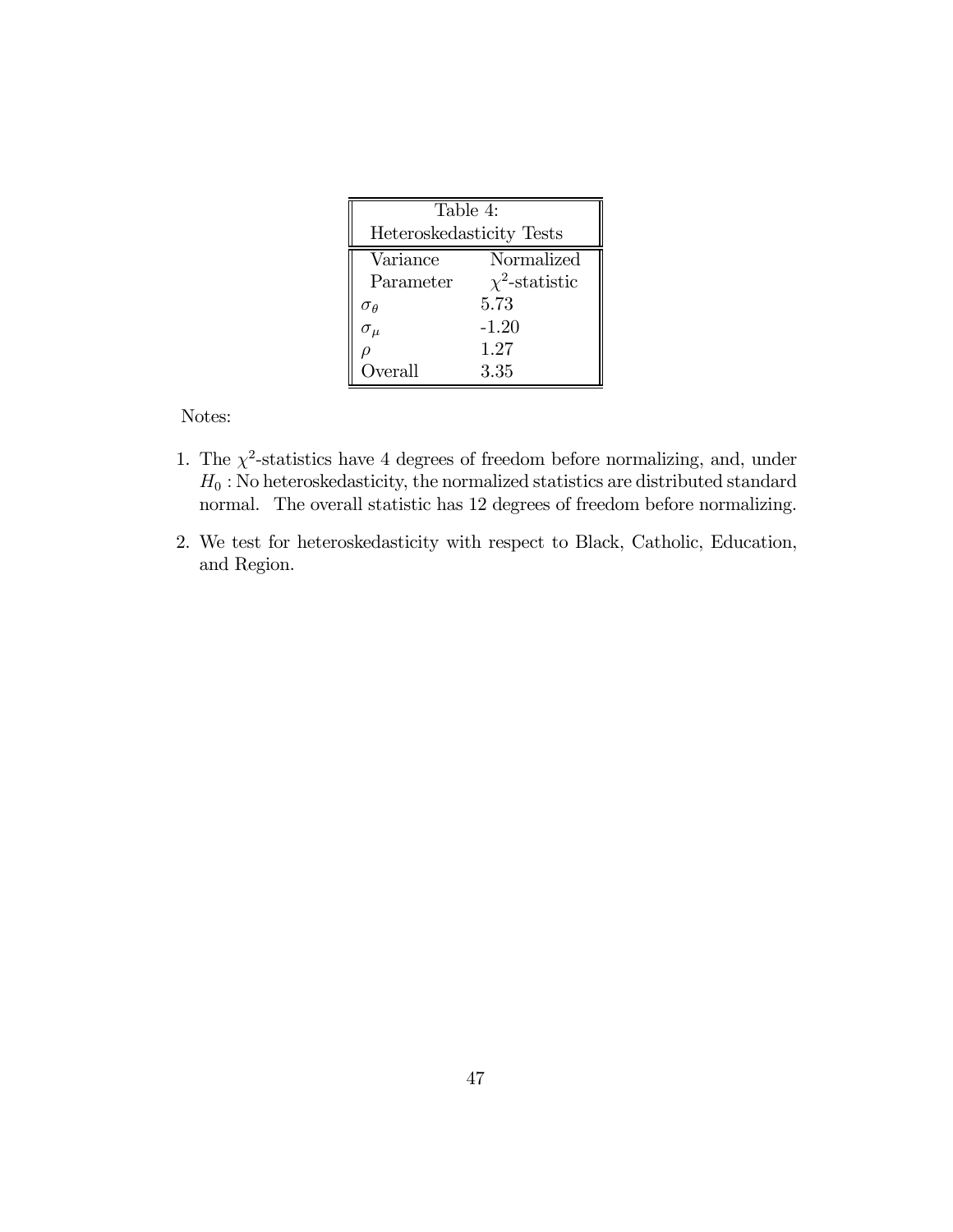| Table 5: Analysis of Rare Events                                  |         |            |           |  |
|-------------------------------------------------------------------|---------|------------|-----------|--|
|                                                                   | Single  | Cohabiting | Married   |  |
| A. Single Period Conditional on $\mu$ and a Representative Person |         |            |           |  |
| Number of Observations                                            | 874,321 | 40,083     | 565,069   |  |
| Frequency of Rare Events 0.07\%                                   |         | $10.91\%$  | 0.15%     |  |
|                                                                   |         |            |           |  |
| B. Single Period Integrated Over $\mu$ and Representative People  |         |            |           |  |
| Number of Observations                                            | 106,819 | 6,108      | 73,991    |  |
| Frequency of Rare Events $0.005\%$                                |         | $0.540\%$  | $0.024\%$ |  |
|                                                                   |         |            |           |  |
| C. Lifetime Paths Integrated Over $\mu$ and Representative People |         |            |           |  |
| Number of Observations                                            |         |            | 6,118     |  |
| Frequency of Rare Events                                          |         |            | 1.16%     |  |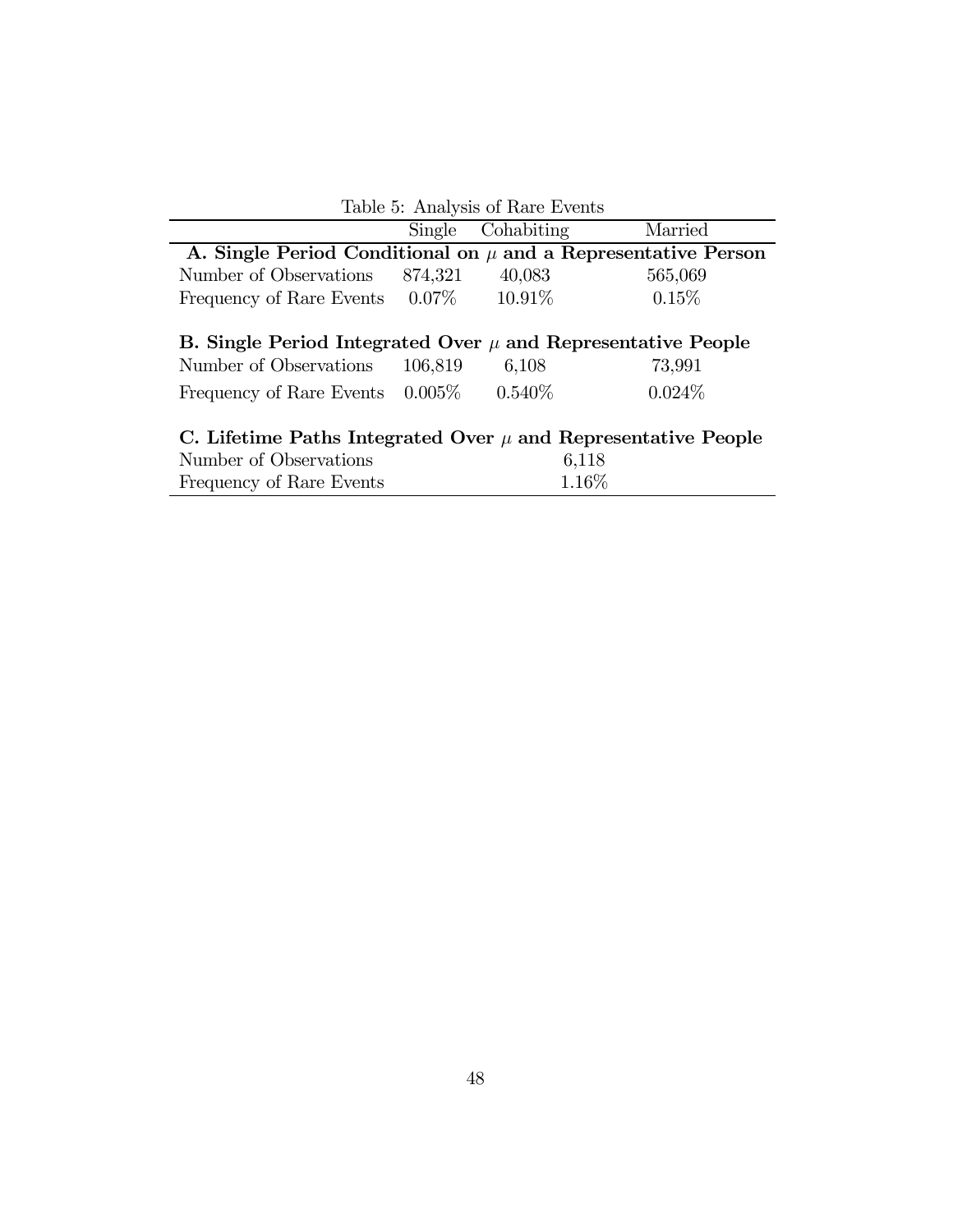# E. Figures

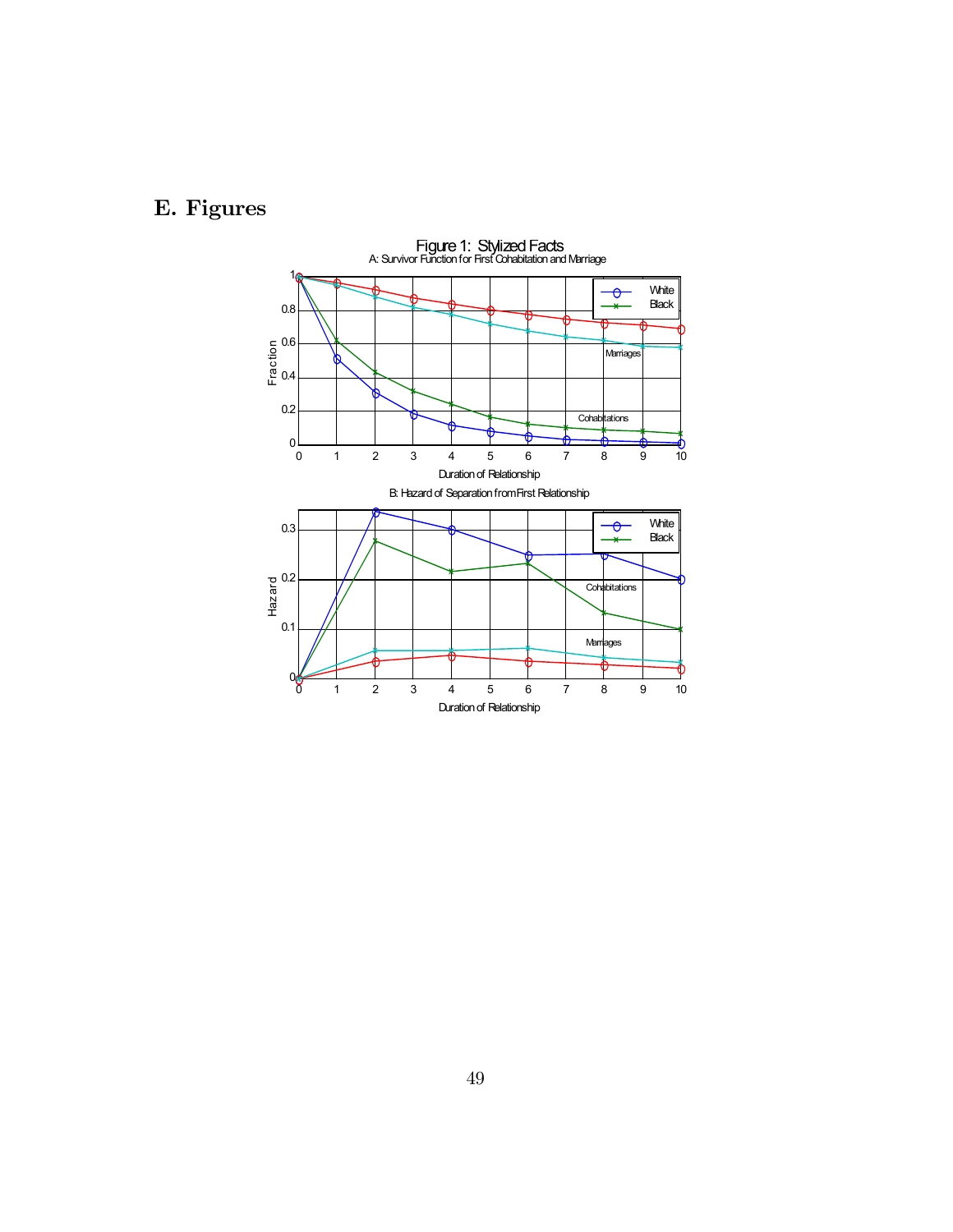

Figure E.1: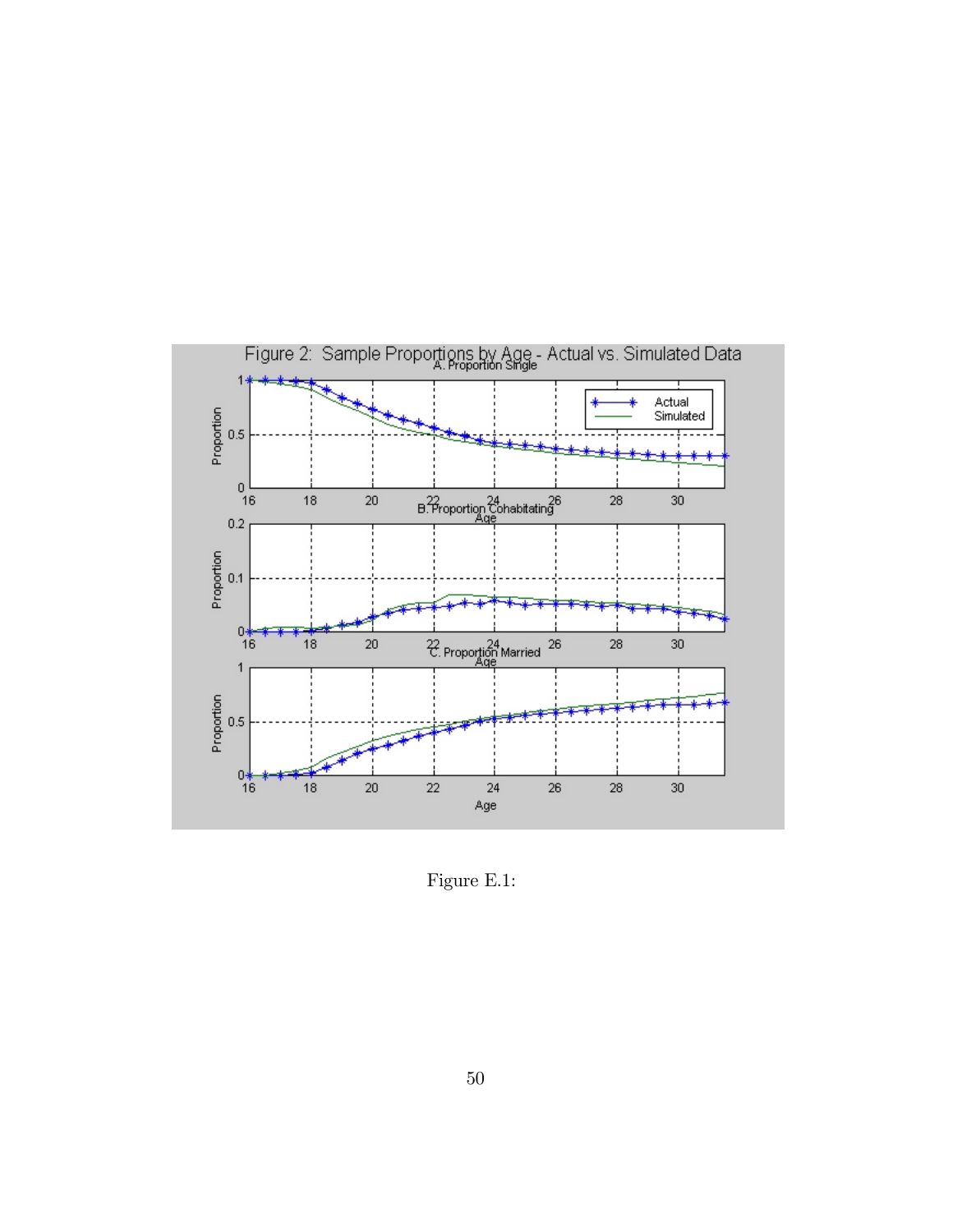

Figure E.2: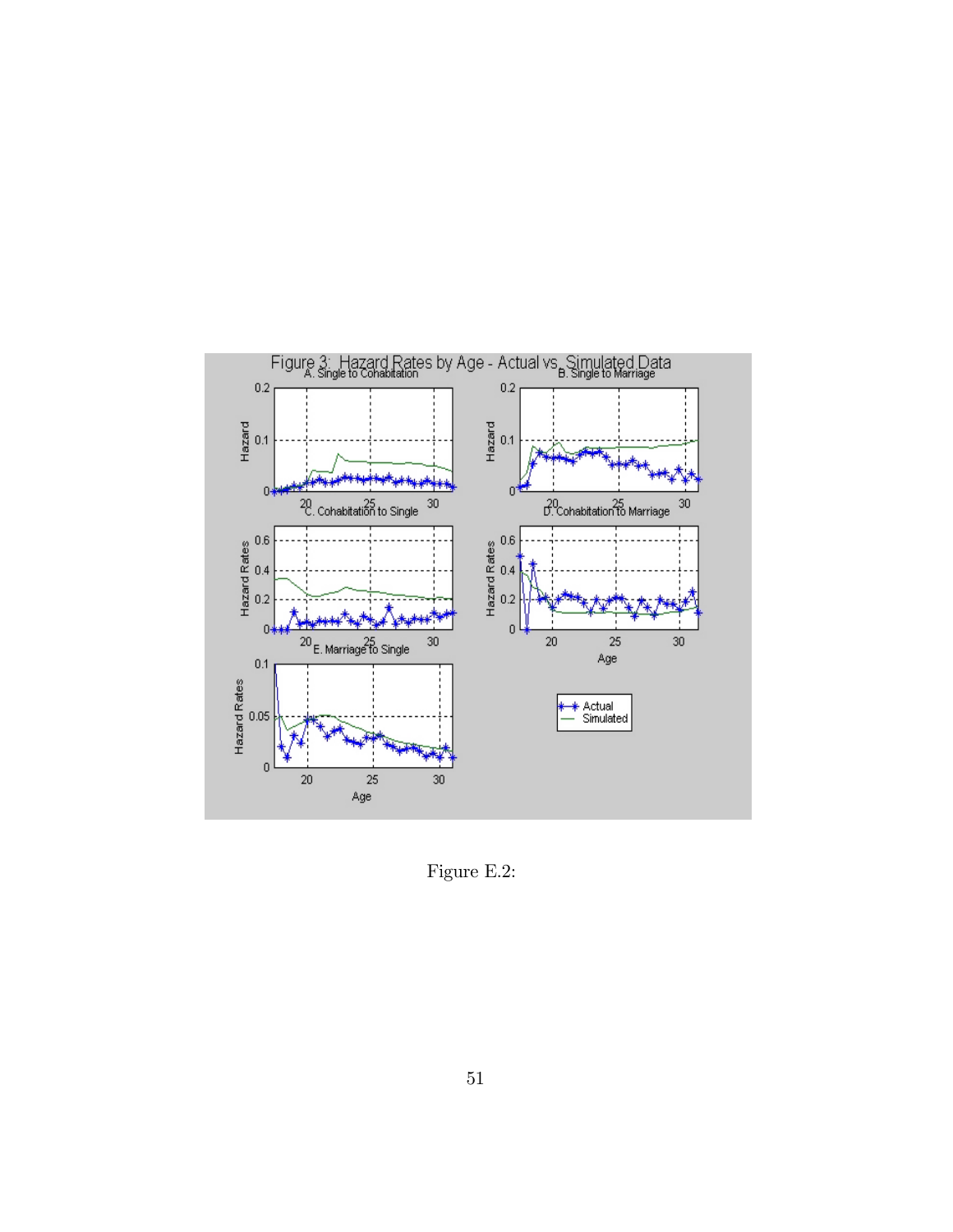

Figure E.3: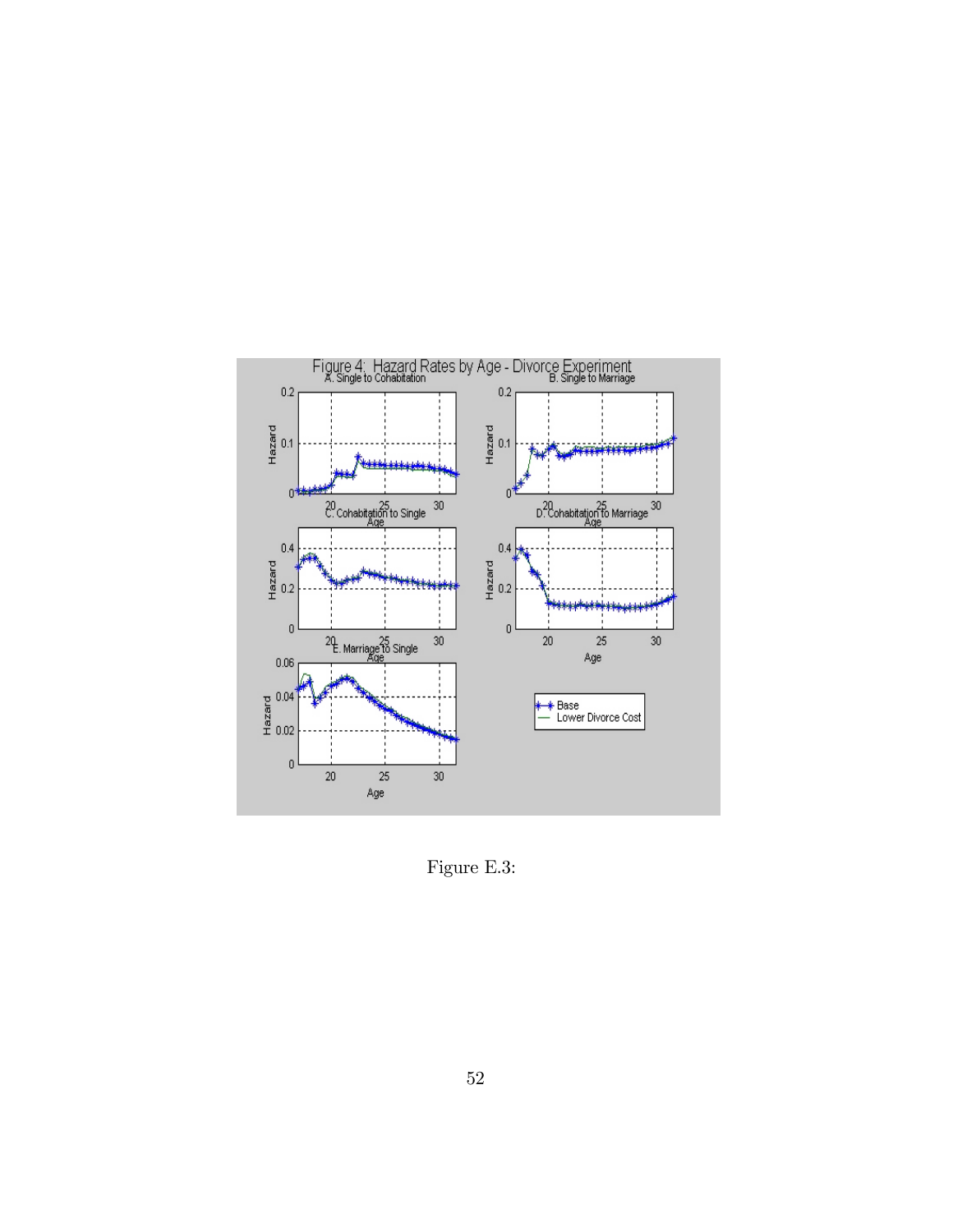

Figure E.4: